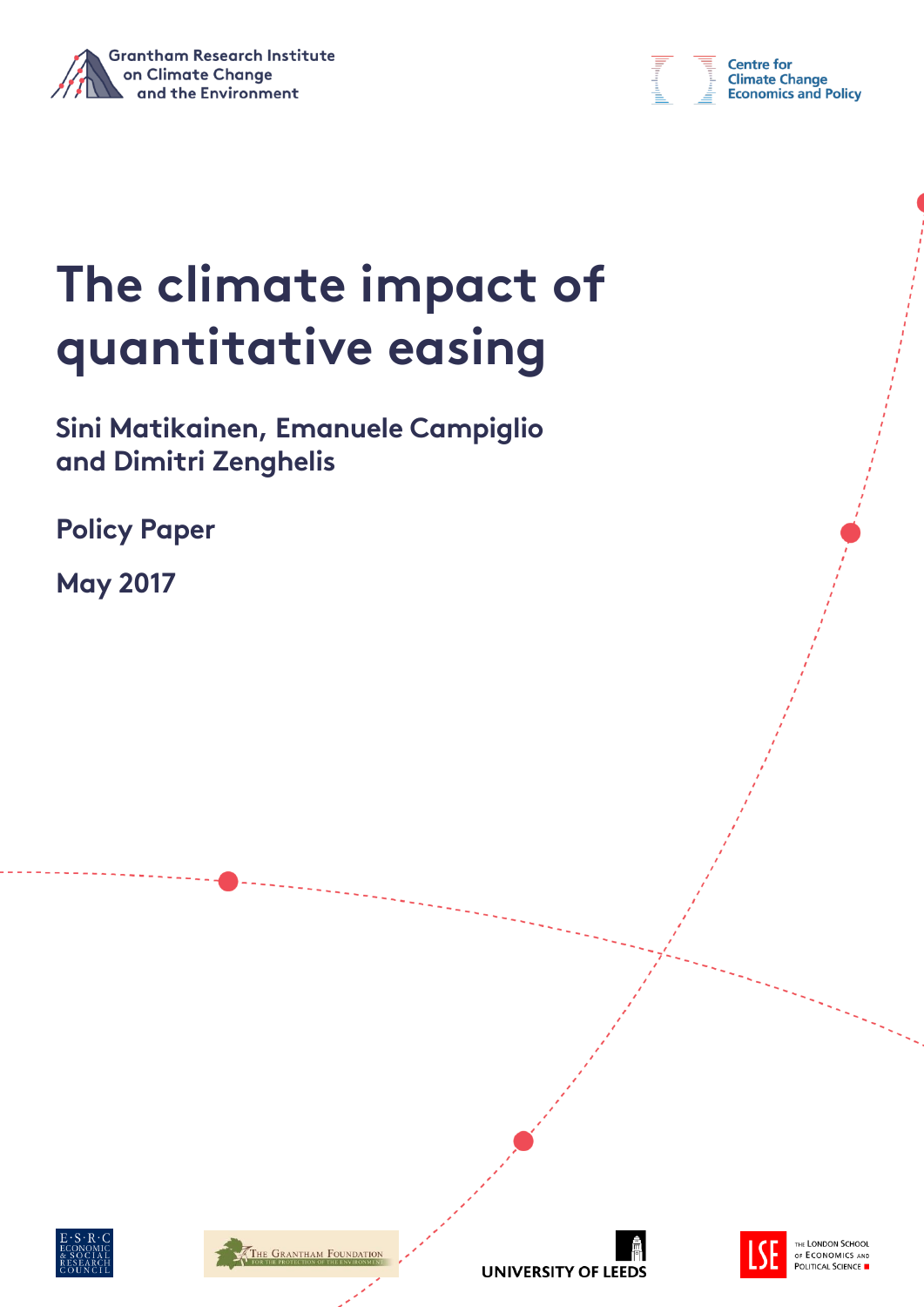**The Centre for Climate Change Economics and Policy (CCCEP)** was established in 2008 to advance public and private action on climate change through rigorous, innovative research. The Centre is hosted jointly by the University of Leeds and the London School of Economics and Political Science. It is funded by the UK Economic and Social Research Council. More information about the ESRC Centre for Climate Change Economics and Policy can be found at: [www.cccep.ac.uk](http://www.cccep.ac.uk/)

**The Grantham Research Institute on Climate Change and the Environment** was established in 2008 at the London School of Economics and Political Science. The Institute brings together international expertise on economics, as well as finance, geography, the environment, international development and political economy to establish a world-leading centre for policy-relevant research, teaching and training in climate change and the environment. It is funded by the Grantham Foundation for the Protection of the Environment, which also funds the Grantham Institute for Climate Change at Imperial College London. More information about the Grantham Research Institute can be found at: www.lse.ac.uk/grantham/

#### **About the authors and acknowledgements**

**Sini Matikainen** is a policy analyst at the Grantham Research Institute. **Emanuele Campiglio** is assistant professor of climate economics and finance at the Vienna University of Economics and Business (WU). **Dimitri Zenghelis** is principal research fellow at the Grantham Research Institute.

The authors would like to thank Alex Barkawi, Alex Bowen, Sam Fankhauser, Pierre Monnin, Julian Morgan, Misa Tanaka and seminar attendees at the European Central Bank for their valuable insight, without wishing to implicate them in the arguments contained herein. Thanks also to Georgina Kyriacou for editing and production.

All of the authors declare no relationship or activities that could appear to have influenced the submitted work.

This policy paper is intended to inform decision-makers in the public, private and third sectors. It has been reviewed by at least two internal referees before publication. The views expressed in this paper represent those of the authors and do not necessarily represent those of the host institutions or funders.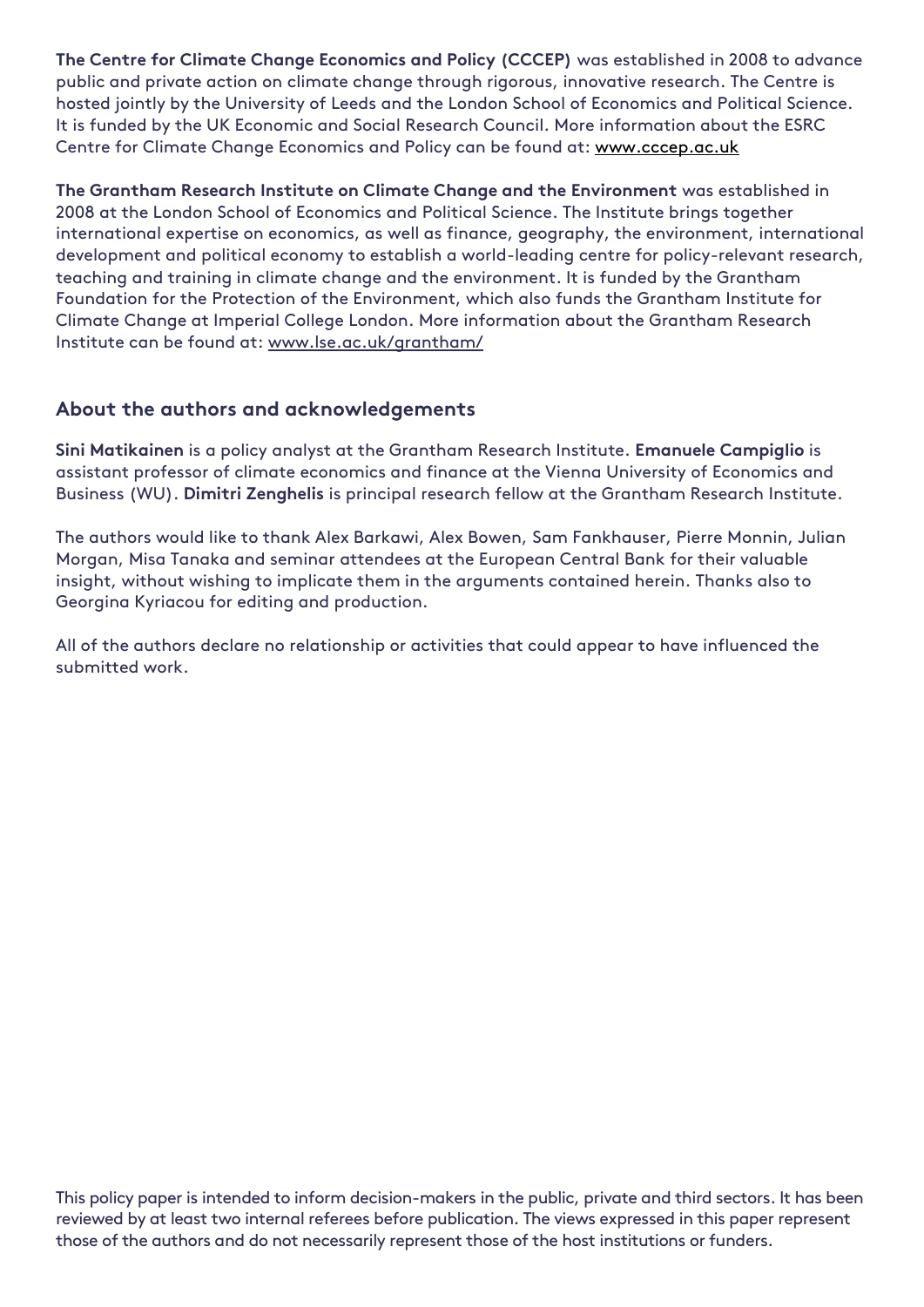### **Contents**

|                                                                                                                                            | <b>Executive summary</b>                                      |                |  |  |  |
|--------------------------------------------------------------------------------------------------------------------------------------------|---------------------------------------------------------------|----------------|--|--|--|
|                                                                                                                                            | Glossary                                                      |                |  |  |  |
|                                                                                                                                            | List of abbreviations                                         | 4              |  |  |  |
| 1.                                                                                                                                         | Introduction                                                  | 5              |  |  |  |
| 2.                                                                                                                                         | Central banks and climate financial risk                      | 6              |  |  |  |
|                                                                                                                                            | Reactions to climate risks by financial institutions          | 6              |  |  |  |
|                                                                                                                                            | Box 1. European Central Bank and Bank of England mandates     | $\overline{7}$ |  |  |  |
|                                                                                                                                            | 3. Is quantitative easing neutral?                            | 8              |  |  |  |
|                                                                                                                                            | The sectoral effects of quantitative easing                   | 8              |  |  |  |
|                                                                                                                                            | Environmental implications of the choice of asset class       | 10             |  |  |  |
|                                                                                                                                            | 4. Analysis: ECB and Bank of England corporate bond purchases | 13             |  |  |  |
|                                                                                                                                            | Carbon intensity of corporate bonds markets                   | 13             |  |  |  |
| Carbon intensity of eligibility criteria                                                                                                   |                                                               |                |  |  |  |
| Carbon intensity of purchases                                                                                                              |                                                               |                |  |  |  |
|                                                                                                                                            | Effects of corporate bond purchase programmes                 |                |  |  |  |
| 5.                                                                                                                                         | <b>Recommendations and policy options</b>                     | 19             |  |  |  |
| Recommendation 1: The European Central Bank and Bank of England should<br>increase transparency around the purchases and selection process |                                                               |                |  |  |  |
| Recommendation 2: Central banks should investigate the impact of their<br>interventions on both high-carbon and low-carbon investment      |                                                               |                |  |  |  |
| Recommendation 3: The European Central Bank and Bank of England could<br>consider options for changing their purchasing strategy           |                                                               |                |  |  |  |
|                                                                                                                                            | 6. Conclusions                                                | 23             |  |  |  |
| <b>Appendix 1: Data sources</b>                                                                                                            |                                                               |                |  |  |  |
| <b>Appendix 2: Emissions by NACE sector</b>                                                                                                |                                                               |                |  |  |  |
| <b>References</b>                                                                                                                          |                                                               |                |  |  |  |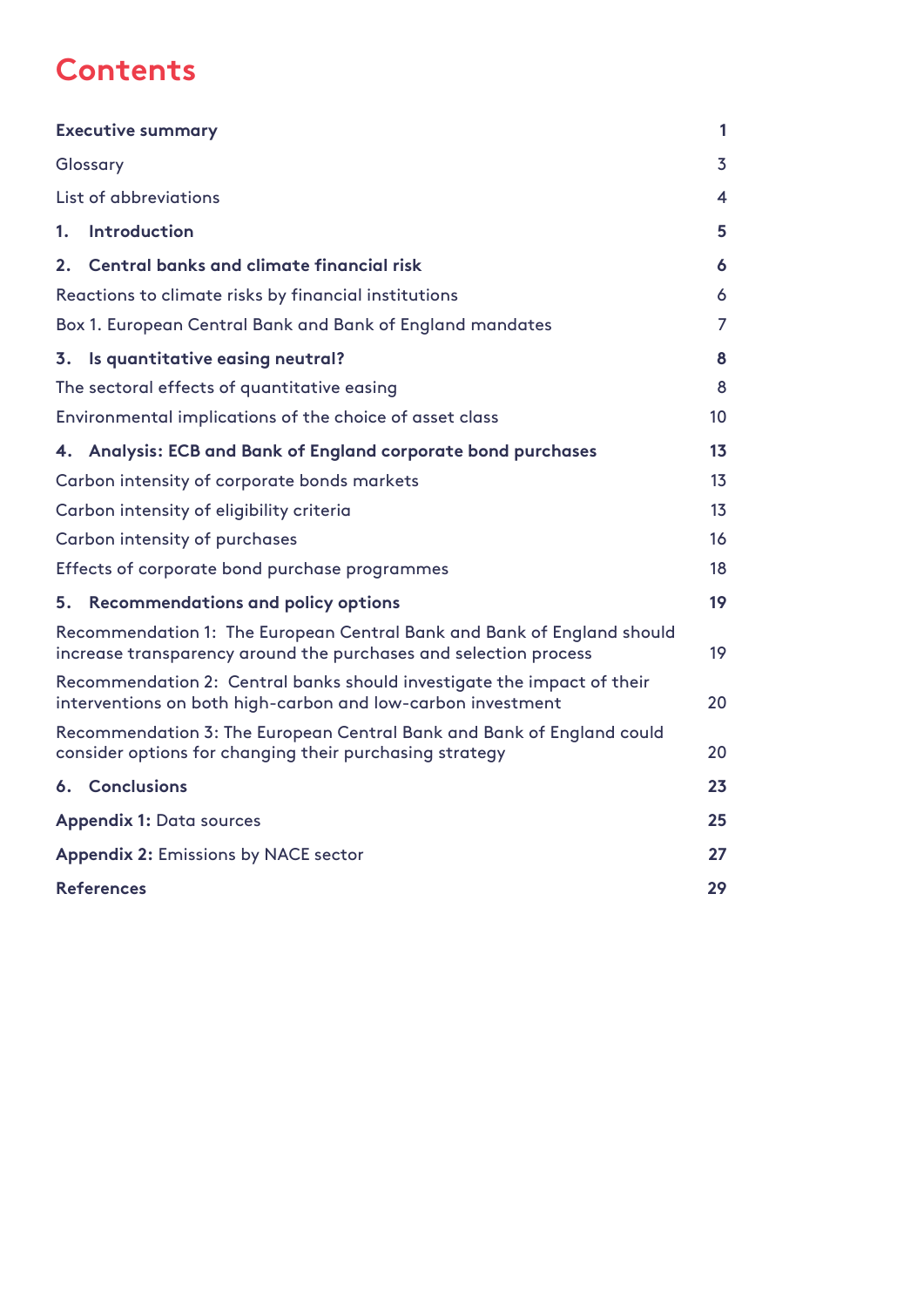### <span id="page-3-0"></span>**Executive summary**

#### **There is increasing awareness of the physical and transitional risks climate change poses to financial markets and financial stability.**

Both climate change (in the form of climate-related damages to productive capital) and the lowcarbon transition (in the form of mitigation policies imposing a strong reduction of greenhouse gas emissions or a market-driven structural shift to cleaner technologies) are likely to have deep implications for the functioning and stability of the macro financial system.

#### **In response, financial regulators and central banks have largely focused the discussion on private sector disclosure and stress-testing to determine the magnitude of potential impacts of climate change.**

When discussing the private sector, there is general agreement about the benefits of considering operational risks and opportunities related to climate change. For central banks, on the other hand, incorporating climate change into operational decisions is generally viewed as being outside their remit, and in contravention of their intention to remain market-neutral (avoiding distortionary effects on the market). However, even supposedly market-neutral interventions by central banks may show an unintended structural bias towards carbon-intensive industry incumbents.

#### **Sectoral analysis of the quantitative easing (QE) corporate bond purchase programmes of the European Central Bank (ECB) and the Bank of England suggests a skew towards high-carbon sectors.**

Calculations made using publicly available information indicate that 62.1 per cent of ECB corporate bond purchases take place in the sectors of manufacturing and electricity and gas production, which alone are responsible for 58.5 per cent of Eurozone area greenhouse gas emissions, but only 18 per cent of gross value added (GVA). For the Bank of England, manufacturing and electricity production – responsible for 52 per cent of UK emissions – make up 49.2 per cent of the eligible benchmark, but only 11.8 per cent of GVA.

#### **Utilities, the most carbon-intensive sector by emissions, also make up the largest share of purchases for both the ECB and Bank of England.**

Renewable energy companies, already a relatively small portion of the bond market to begin with, are not represented at all in ECB or Bank of England purchases, while oil and gas companies make up an estimated 8.4 per cent and 1.8 per cent of their portfolios, respectively. This partly reflects the makeup of the European bond market, and particularly the universe of bonds that meet the eligibility criteria of the programme. The purchases reflect the nature of financial markets, where externalities and future responses to them arguably are not adequately priced in and capital is suboptimally allocated to large, carbon-intensive incumbents.

#### **The carbon-intensive skew of these purchases raises concerns of disproportionately increasing prices and encouraging additional debt issuance in high-carbon relative to low-carbon sectors.**

The academic literature suggests that the impacts of QE purchases pass through imperfectly to other asset classes and the larger economy; there is evidence of a disproportionate jump in the price of eligible assets after the introduction of these corporate bond purchase programmes.

#### **The purchase of carbon-intensive assets is in direct contradiction with, and may undermine, the signals that financial regulators are making about the risks associated with high-carbon investments.**

Consequently, the Bank of England and ECB should undertake additional research to better understand the impacts of their interventions and disclose how they are accountinf for these risks.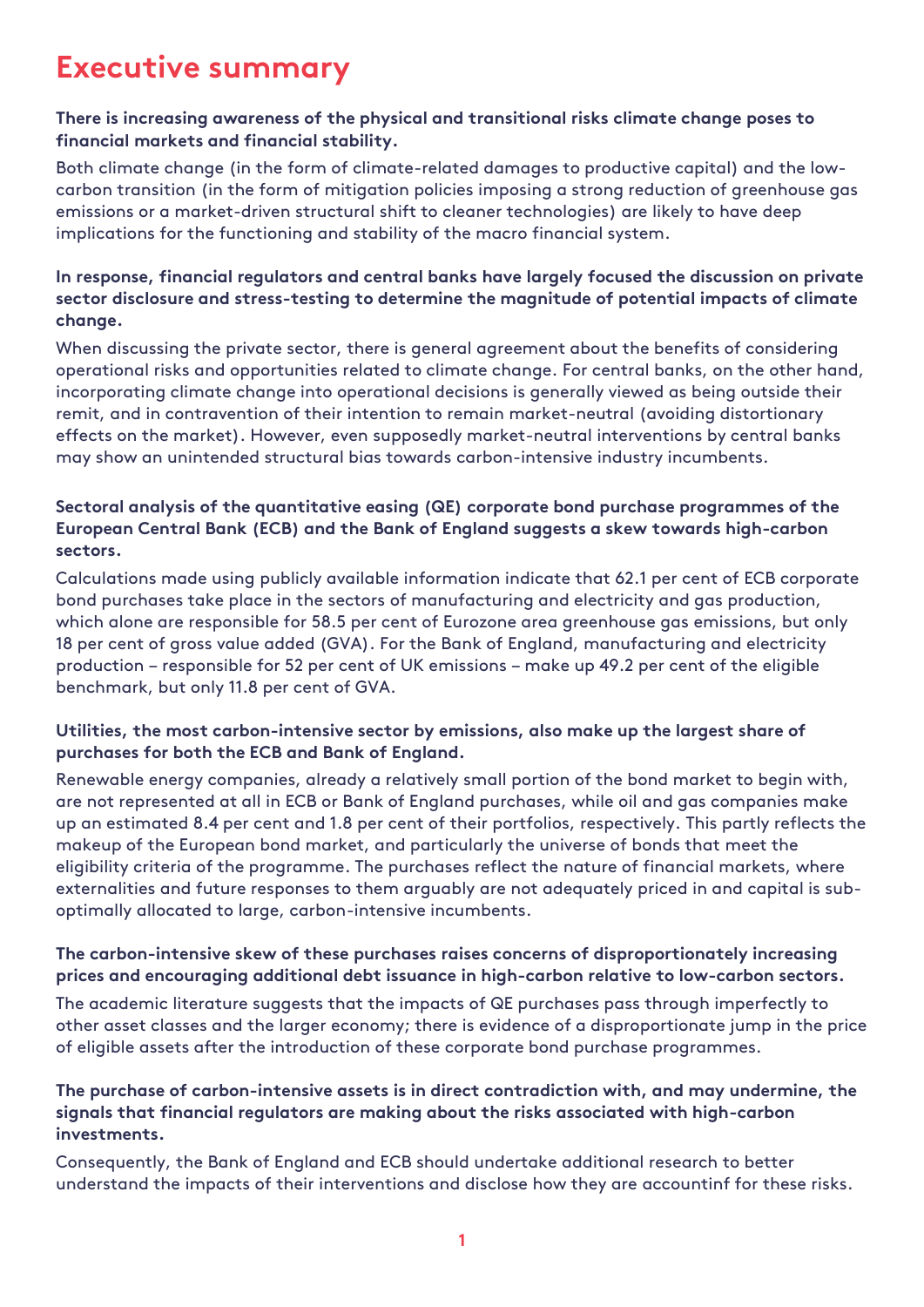#### **Recommendations**

- 1. **The European Central Bank and Bank of England should increase transparency around the purchases and selection process** 
	- Central banks should disclose how climate change risk is accounted for and incorporated into their decision-making, setting a good example for the private sector by mirroring the 2016 recommendations of the Financial Stability Board's Task Force on Climate-related Financial Disclosures on the topic. The ECB and Bank of England could offer additional detail on how they select assets for eligibility and whether or not they take into account climate-related risks, to include climate damages as well as transition risks.
- 2. **Central banks should investigate the impact of their interventions on both high-carbon and low-carbon investment** 
	- The ECB and Bank of England should initiate reviews on the material impact of monetary policy on high- and low-carbon investment. In addition to ongoing research on how monetary policy and financial stability are affected by climate change, this could look at what impact monetary policy is having on the transition itself.
- **3. The European Central Bank and Bank of England could consider options for changing their purchasing strategies, in parallel with the actions above**
	- The ECB and Bank of England could consider **revising eligibility criteria** in order to take a more proactive approach towards climate risk: for example, by deeming firms ineligible if credit ratings agencies disagree on investment grade status or have the issuers on credit downgrade watch, or by conducting their own internal risk analysis, to take into account that climate change risk is only beginning to be incorporated into credit ratings.
	- Monetary policy could be used more effectively **to support long-term sustainable growth**, for example by purchasing 'green' bonds issued by development banks (such as the European Investment Bank). However, there are currently constraints on the execution of such a strategy, for both the development banks that would be issuing the bonds and the central banks that would be purchasing them.
- 4. **Central banks should communicate and coordinate with fiscal policy-makers and financial regulators** 
	- Working in concert with other public institutions will enable central banks to harmonise the overall policy effort aimed at achieving a rapid and smooth transition to a low-carbon economy. The mandates of both the ECB and Bank of England state that the operation of monetary policy should support the general economic policies of their respective governments, including broad-based economic growth.
	- Bonds from renewable energy companies and other emerging technologies may face barriers to eligibility under the **collateral framework**. The intervention of other institutions may be necessary, for example the European Investment Bank could use targeted policy measures to increase the credit ratings of renewable energy bonds.
	- If current central bank interventions contribute to asset mispricing in high-carbon sectors, **financial regulators may want to focus on differentiating prudential regulations** across sectors and promoting disclosure as part of a wider effort to account for the potential financial stability risks associated with the transition to a low-carbon economy.

By **mainstreaming climate considerations** into their day-to-day operations and disclosing their approach to transitional risk, central banks would send a strong signal to financial markets and begin to address their own 'tragedy of the horizon'.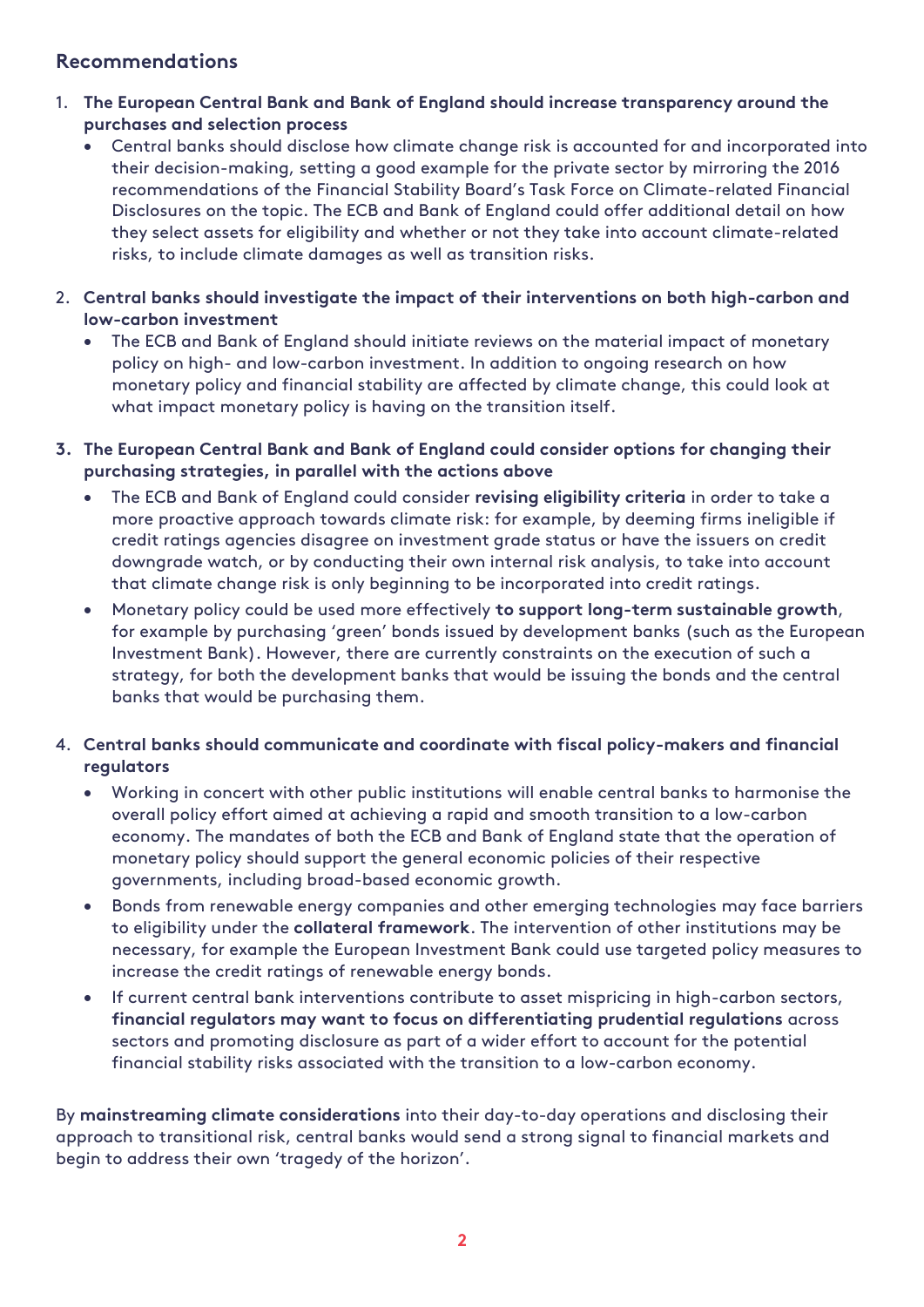### <span id="page-5-0"></span>**Glossary**

- **Asset backed security (ABS):** A debt security based on relatively illiquid underlying assets, such as mortgage or car/auto loans, that are pooled together.
- **Bloomberg Industrial Classification System (BICS):** Used within Bloomberg Terminal for classifying financial assets by sector.
- **CBPS – Corporate Bond Purchase Scheme:** Purchases of corporate bonds conducted by the Bank of England under its quantitative easing programme.
- **CSPP – Corporate Sector Purchase Programme:** Purchases of corporate bonds conducted by the European Central Bank under its quantitative easing programme.
- **Covered bonds:** Debt securities backed by underlying collateral, usually mortgages or public sector debt, that investors have recourse to in case of default.
- **European Central Bank (ECB):** The central bank of the 19 European Union countries that have adopted the euro.
- **European Investment Bank (EIB):** Bank owned by and representing the interests of the European Union member states.
- **Exchange traded fund (ETF):** A tradable security linked to an index.
- **Green bonds:** Bonds whose proceeds are used to fund environmental or climate-related projects, such as renewable energy, energy efficiency, clean transport, or pollution controls.
- **Gross value added (GVA):** The value of goods and services produced in a region.
- **International Securities Identification Number (ISIN):** Used to identify securities such as bonds and stocks.
- **Junk bonds:** Bonds that are rated below investment grade; also known as high-yield bonds.
- **Macroprudential policy:** Financial regulatory instruments put in place to improve the stability and resilience of the financial system.
- **NACE:** Statistical classification of economic activities, used by Eurostat for national accounting purposes in the European Community. (Initials stand for *Nomenclature statistique des activités économiques dans la Communauté Européenne*.)
- **Nikkei 225:** A stock market index based on the Tokyo Stock Exchange.
- **Quantitative easing (QE):** A programme of asset purchases conducted by a central bank in order to stimulate inflation and, by extension, economic growth.
- **Task Force for Climate-Related Financial Disclosures (TCFD):** Launched by the G20's Financial Stability Board in 2015 to develop a set of recommendations for climate-related disclosures by companies.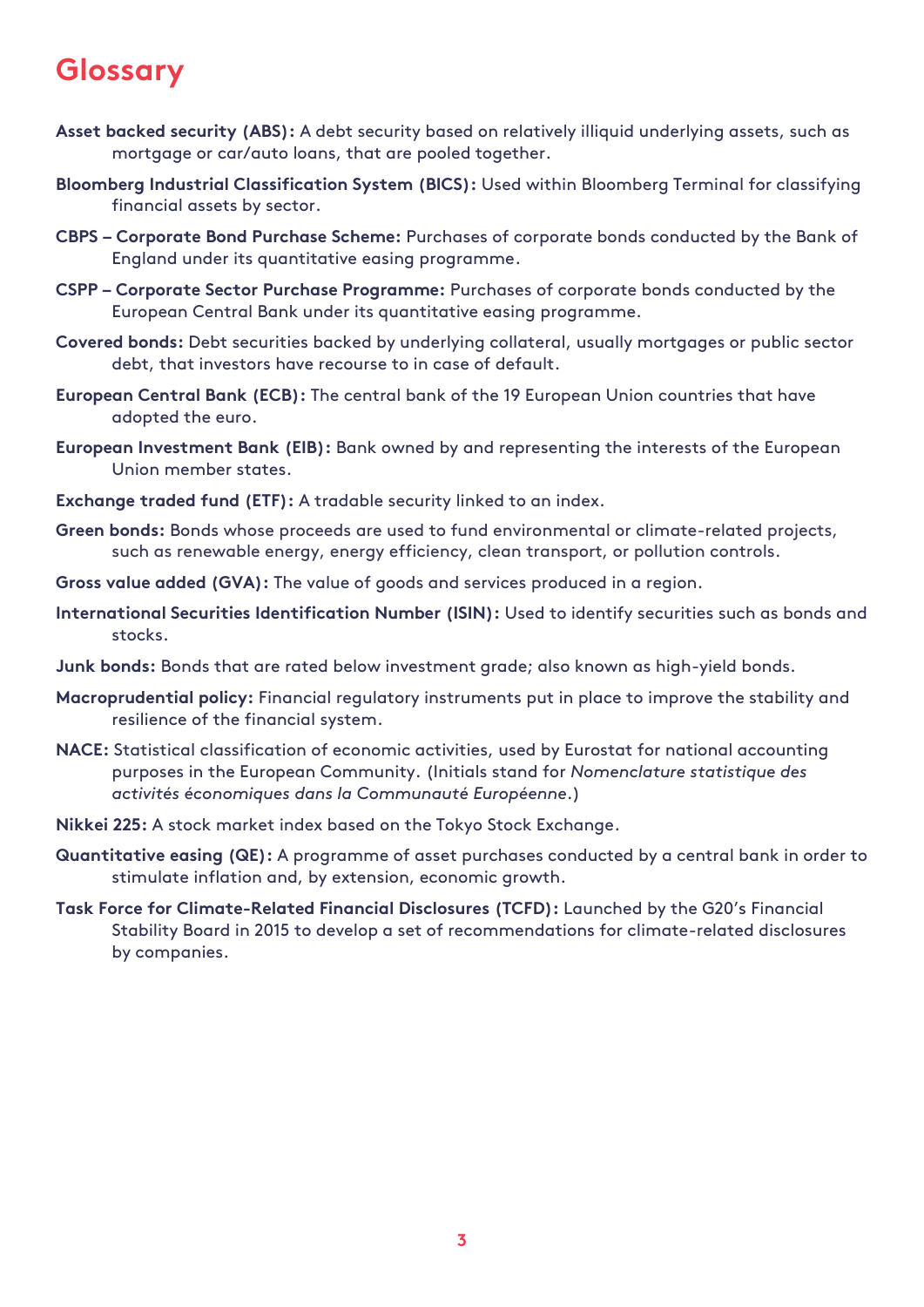### <span id="page-6-0"></span>**List of abbreviations**

| <b>ABSPP</b>  | Asset Backed Securities Purchase Programme               |
|---------------|----------------------------------------------------------|
| <b>APP</b>    | Asset Purchase Programme                                 |
| <b>CBPP</b>   | <b>Covered Bond Purchase Programme</b>                   |
| <b>CSPP</b>   | Corporate Sector Purchase Programme                      |
| CBPP3         | <b>Covered Bond Purchase Programme 3</b>                 |
| <b>CISL</b>   | Cambridge Institute of Sustainability Leadership         |
| <b>ESCB</b>   | <b>European System of Central Banks</b>                  |
| <b>ESRB</b>   | European Systemic Risk Board                             |
| <b>ESG</b>    | environmental, social and governance [criteria/policies] |
| <b>GFSG</b>   | <b>Green Finance Study Group</b>                         |
| <b>IMF</b>    | <b>International Monetary Fund</b>                       |
| <b>OECD</b>   | Organisation for Economic Cooperation and Development    |
| <b>PRA</b>    | <b>Prudential Regulation Authority</b>                   |
| <b>PRI</b>    | <b>Principles for Responsible Investment</b>             |
| <b>PSPP</b>   | <b>Public Sector Purchase Programme</b>                  |
| <b>SICS</b>   | <b>Standard Industrial Classification System</b>         |
| <b>SME</b>    | small and medium-sized enterprises                       |
| <b>UNFCCC</b> | United Nations Framework Convention on Climate Change    |
| <b>UNEP</b>   | United Nations Environment Programme                     |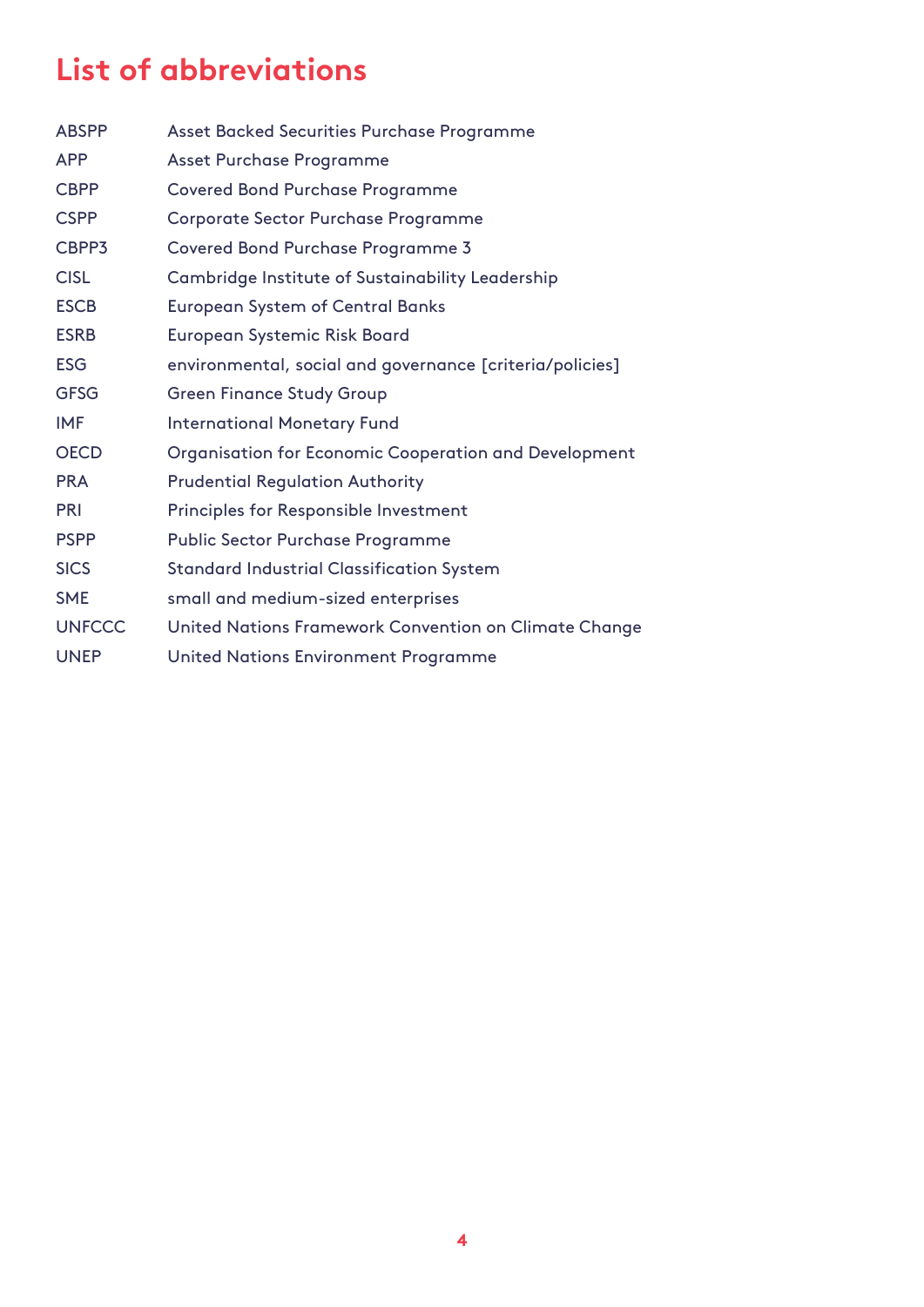### <span id="page-7-0"></span>**1. Introduction**

Climate change-related risks to financial stability have been increasingly acknowledged in recent years by central banks and financial regulators. Both climate change (in the form of climaterelated damages to productive capital) and the low-carbon transition (in the form of mitigation policies imposing a strong reduction of greenhouse gas emissions or a market-driven structural shift to cleaner technologies) are likely to have deep implications for the functioning and stability of the macro financial system (Carney, 2015). For instance, transitioning to low-carbon forms of energy production would mean a structural shift away from fossil fuel companies, whose financial assets would likely drop in value, potentially leading to losses for the pension funds, insurance companies and other investors holding them.<sup>1</sup>

As outlined in **Section 2**, financial regulation authorities have responded to climate-related financial risk by calling for more transparent information around companies' and investors' current and future emissions (see for instance Task Force for Climate-Related Financial Disclosures [TCFD], 2016), and by proposing the development of methods to run dedicated climate stress-tests on the stability of their banking and financial systems (European Systemic Risk Board [ESRB], 2016; UN Environment Programme [UNEP], 2015). However, until now they have declined to intervene more directly to support the low-carbon transition through, for instance, targeted monetary policy or financial regulation, as they consider it outside their mandate (see Box 1 below).

This approach has been justified by the stated intention of central banks to remain neutral and to focus their actions on price and/or financial stability, leaving the choice of societal objectives and the means to achieve them to elected governments. However, as **Section 3** shows, central banks' supposedly 'neutral' actions may show a structural bias towards certain sectors and industries. Evidence suggests that the purchase of financial assets under quantitative easing  $(QE)^2$ interventions, for instance, seems to have passed through imperfectly to the larger economy, leading some sectors to benefit relatively more from reduced funding costs than others. While monetary policy is likely to distort market efficiency in general (see, for example, Ganley and Salmon, 1997), this is particularly worrying when a central bank has already identified sectors where the risks have not been fully priced in, as it may exacerbate existing mispricing.

**Section 4** focuses attention on the recently initiated programmes of purchase of corporate bonds by the European Central Bank (ECB) and the Bank of England. The purchases tend to be skewed towards high-carbon sectors, which partly reflects the makeup of the European bond market as a whole and especially the make-up of the universe of eligible bonds. These purchases could contribute to a mispricing of assets in carbon-intensive sectors and to additional and more convenient debt issuance from high-carbon companies. Despite the central banks' intent to be neutral and independent, in practice allocating corporate bond purchases according to relative market size may reflect the existing market distortions, disproportionately benefiting incumbents in high-carbon sectors over low-carbon industries, in terms of borrowing costs and asset valuations. 3

This strategy is in direct contradiction with, and may undermine, the signals that financial regulators are making about the risks associated with high-carbon investments and the impact on market efficiency. While monetary policy cannot be a substitute for environmental policy, monetary

-

<sup>&</sup>lt;sup>1</sup> The potential size of the losses is uncertain and depends greatly on the speed and timing of a transition, but is potentially significant (Baron and Discher, 2015; Carbon Tracker, 2013; ESRB, 2016; Griffin et al., 2015).

<sup>&</sup>lt;sup>2</sup> This and other key terms are defined in the Glossary, p3 above.

<sup>&</sup>lt;sup>3</sup> Relative to the socially optimal distribution of capital, where negative externalities associated with greenhouse gas emissions were priced in fully; compare with the gap between the level of 'green' investment consistent with a 1.5–2°C pathway and the current level of high-carbon investment (World Economic Forum, 2013).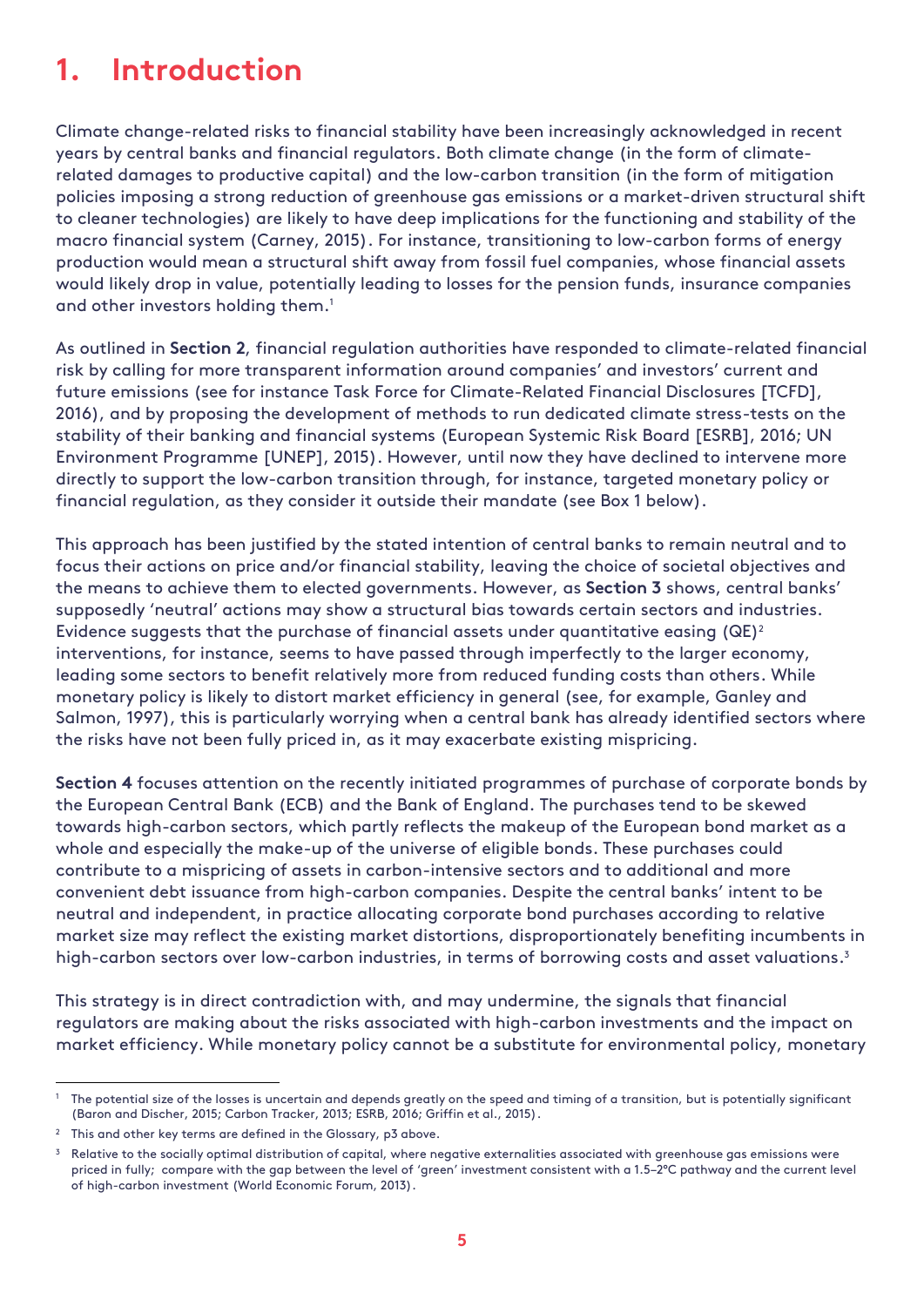policy-makers should be mindful of the impacts on asset pricing, including risks to market efficiency and financial stability.

**Section 5** presents recommendations for better understanding and communicating climate-related risks, as well as further policy options for incorporating climate considerations into asset purchasing strategies, which Section 6 concludes.

### <span id="page-8-0"></span>**2. Central banks and climate financial risk**

Climate-related risks to financial stability could arise from transitional, physical or liability risks (ESRB, 2016; Prudential Regulation Authority [PRA], 2015). On the transition side, meeting the objectives laid down under the Paris Agreement (UNFCCC, 2016) will leave a large proportion of existing fossil fuel reserves in the ground, hence becoming 'stranded' (Carbon Tracker, 2013; McGlade and Ekins, 2015) by technological or policy change. This could affect not only the asset prices of the firms involved in fossil fuel production, but also firms investing in physical and infrastructure capital based on fossil fuel resources (electricity production, transport, heat, industrial processes, and other sectors). Firms may also face litigation risk for climate change damages, which could have an impact on valuations (Covington et al., 2016). A rapid re-pricing of these financial assets<sup>4</sup> could have significant implications for the investors holding the assets and for the financial system as a whole (Baron and Discher, 2015; Battiston et al., 2017; Carbon Tracker, 2013; ESRB, 2016; Griffin et al., 2015).

On top of this, there is the looming possibility of climate-related damages impacting the productive structure of the global economy, with potential deep impacts on the insurance system but also the economy more widely. Dietz et al. (2016), for instance, estimate the average global value at risk for global financial assets due to climate damages between 2015 and 2100 in a business-as-usual scenario to be 1.77 per cent, but reaching 16.86 per cent at the 99th percentile. The insurance sector has begun to incorporate the increased incidence of natural disasters into its planning but has highlighted that there is a large and increasing 'protection gap' as some events become too frequent and costly to be insured, meaning that the losses must be borne by the wider economy (Cambridge Institute for Sustainability Leadership [CISL] and PwC, 2016). The rest of the financial sector is also coming under increasing pressure to take these risks into account (Covington et al., 2016).

#### <span id="page-8-1"></span>**Reactions to climate risks by financial institutions**

The scale of the potential systemic risk to the financial system attached to climate damages and the low-carbon transition, and the risk of a sudden adjustment to asset prices, have raised concern among the institutions responsible for ensuring financial stability. Mark Carney, governor of the Bank of England and chair of the G20's Financial Stability Board, gave a widely referenced speech in 2015 on the potential risks of climate change for the financial sector and financial stability, and the need for financial policy-makers to be aware of and to help mitigate these risks by encouraging an efficient transition to a low-carbon economy (Carney, 2015). The speech was concurrent with the release of an extensive report by the Bank of England's Prudential Regulation Authority (Prudential Regulation Authority [PRA], 2015) about the implications for the insurance sector, and was followed

<sup>-</sup>4 In a forward-looking and efficient market, this raises the question of why asset repricing has not taken place already. This might reflect the fact that some asset repricing has already taken place but it is difficult to tell because the counterfactual is unobservable, that climate policies are not fully credible (which suggests that a first best response might be to increase the ambition and improve the credibility of global climate policies), or that a combination of cognitive biases, investment culture, regulation and misaligned incentives is leading financial actors to overlook and misprice climate transition risks (Silver, 2017; Weber, 2017).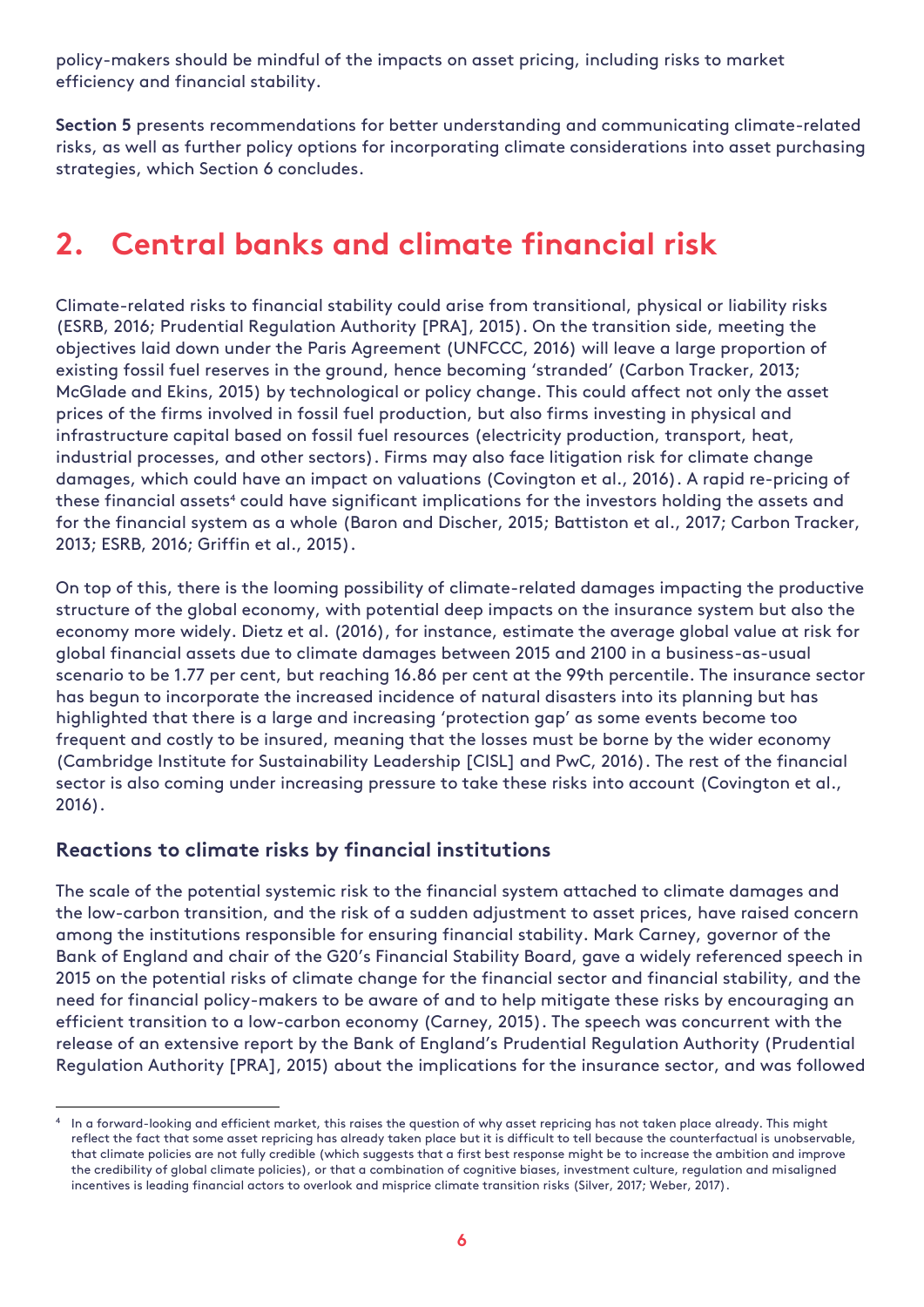by further comments from the governor of the Bank of England about the importance of green investment for an orderly transition to a low-carbon economy (Carney, 2016).

The Bank of England has also been working with the People's Bank of China and the United Nations Environment Programme (UNEP) on the G20 Green Finance Study Group (GFSG, 2016). The Bank of France (Villeroy de Galhau, 2015) and Bank of Italy (Signorini, 2017) have commented on the topic, and researchers at the Dutch Central Bank (Schotten et al., 2016), the Swedish Financial Supervisory Authority (Bowen and Dietz, 2016) and the European Systemic Risk Board (ESRB, 2016) have released papers on the financial stability implications of the transition to a low-carbon economy.

The main response of central banks and financial authorities in high-income countries to climaterelated financial risk has been twofold.

First, they have stressed the importance of having **transparent information regarding companies' emissions and a standardised method to disclose them**. In 2015, the Financial Stability Board created the Task Force for Climate-Related Financial Disclosures. The Task Force published its initial report in December 2016, recommending that firms across sectors, both financial and nonfinancial, disclose risks and opportunities related to climate change in their public financial filings (TCFD, 2016). Such climate-related risk disclosure is already included as mandatory under France's Energy Transition Law (Principles for Responsible Investment [PRI], 2016), as part of a general trend of mainstreaming climate disclosure into ongoing financial filings. Second, central banks and financial authorities have raised the idea of **developing dedicated climate stress-tests**, to better assess the extent of the risk to the financial sector (ESRB, 2016; PRI, 2016; UNEP, 2015).

These central banks and financial authorities have, until now, declined to intervene more directly to support the low-carbon transition, for instance by adapting monetary policies and financial regulatory measures to support a reduction in carbon intensity of the economic system. In that context, it is often argued that environmental sustainability lies outside central banks' remits to

#### **Box 1. European Central Bank and Bank of England mandates**

Central bank mandates differ in their scope (see, for example, Barkawi and Monnin (2015) for an overview of the G20). The mandate of the European System of Central Banks (ESCB) is established by the Treaty of the Functioning of the European Union (2012). Article 127 of this treaty states that 'without prejudice to the objective of price stability, the ESCB shall support the general economic policies in the Union with a view to contributing to the achievement of the objectives of the Union', which are defined in Article 3 as including 'social progress, and a high level of protection and improvement of the quality of the environment' [emphasis added].

Under the Bank of England Act (1998), the Bank of England operates as a politically independent entity, but the remit of the Monetary Policy Committee is given annually by the Treasury. As of 2017, the remit was to 'protect and enhance the stability of the financial system of the United Kingdom' and 'subject to that, to support the economic policy of Her Majesty's Government,' which is 'strong, sustainable and balanced growth in all regions and sectors of the economy' (Hammond, 2017) [emphasis added].

Both mandates refer to the central banks supporting the economic objectives of their respective governments, which in the case of the ECB explicitly include environmental improvement. For the Bank of England, repricing of carbon-intensive assets and climate change damages could impact financial stability. This puts it under the Bank of England's remit, as noted by Governor Carney (Ahmed, 2015). A recent Bank of England staff paper also suggested that climate-related physical and transition risks could potentially lead to a reduction in the growth rate of the economy (Batten et al., 2016), which could have implications for the effectiveness of monetary policy.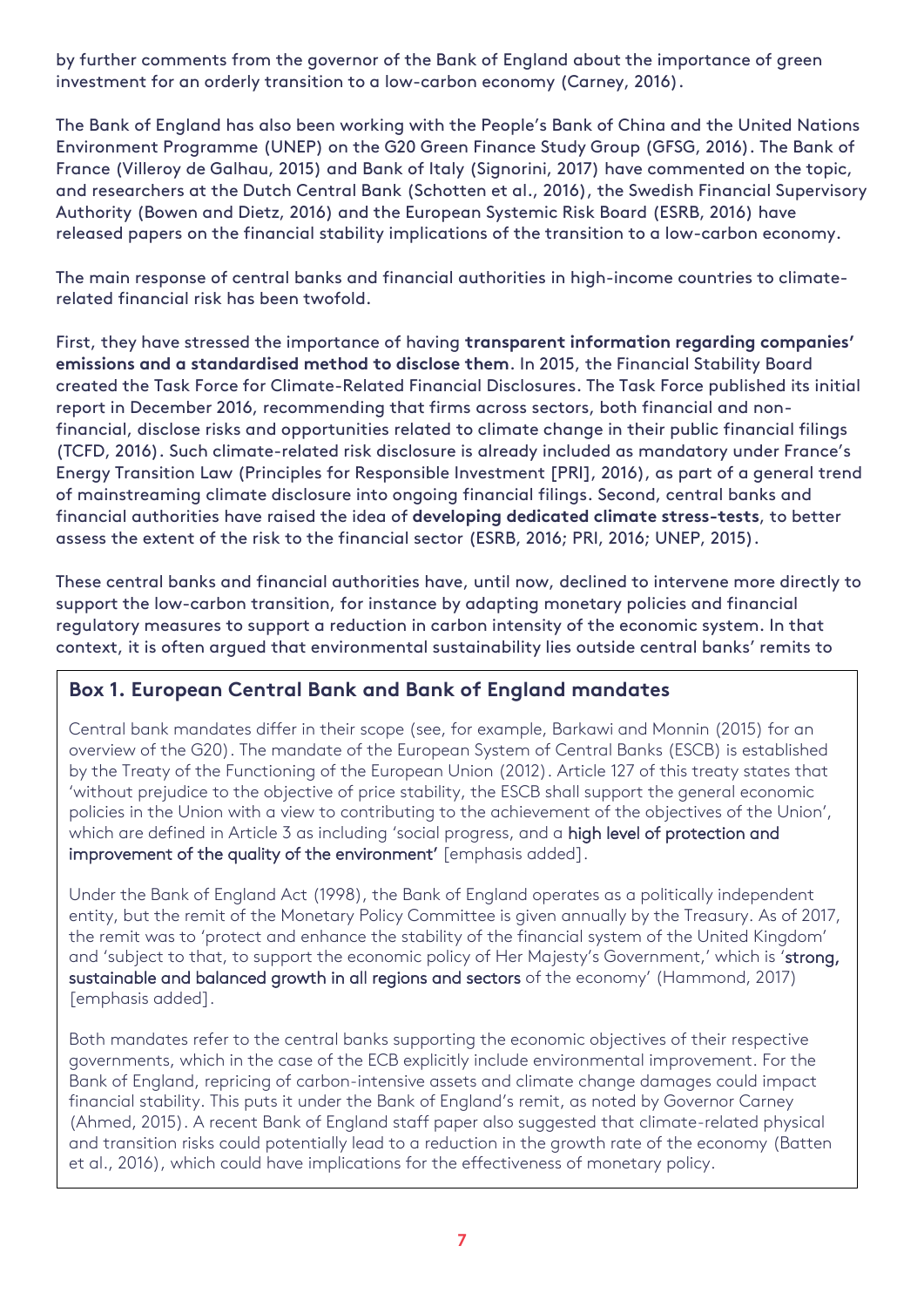focus on price stability. Indeed, it is widely accepted that the best tools for addressing the impact of emissions reductions are fiscal, ranging from carbon pricing to feed-in tariffs, market guarantees and standards and regulations. Thus while there has been discussion of how to deploy QE more strategically in order to promote sustainable economic growth (Ryan-Collins, 2013), or to specifically target low-carbon sectors (Anderson, 2015), the official positions of the Bank of England and ECB are to aim for sector neutrality and to avoid market distortions.<sup>5</sup> However, as the next section shows, the available empirical and policy evidence seems to suggest that both current and past central bank interventions have had non-neutral<sup>6</sup> effects on the economy and financial sector, which the mandates of both the ECB and Bank of England suggest that they should be considering (see Box 1 above).

## <span id="page-10-0"></span>**3. Is quantitative easing neutral?**

As a reaction to the 2007 financial crisis, the subsequent economic stagnation and the apparent inability of national governments to implement large fiscal recovery programmes, a large number of central banking institutions have adopted unconventional policy measures. After cutting reference interest rates to levels close to or lower than zero, they launched substantial QE programmes to purchase financial assets that, depending on the country, may include public sector (sovereign or supranational) bonds, asset-backed securities, covered bonds, corporate bonds, or equities.

Broadly speaking, QE operations consist of the concurrent purchase of financial assets and creation of a proportional amount of central bank reserves, where reserves are accounts that commercial banks hold at the central bank and use to settle inter-bank transactions. In other words, the central bank autonomously expands its own balance sheet, purchasing assets on secondary markets, employing newly created money, while putting new reserves at the disposal of private banks. Such QE programmes aim to reduce financing costs, encourage bank lending, stimulate private spending, achieve a stable rate of inflation around a pre-announced target and revive economic growth.

#### <span id="page-10-1"></span>**The sectoral effects of quantitative easing**

In theory, QE is meant to act as a lever operating on the economy as a whole (see Figure 1 below). In a liquid and efficient market, the purchase of assets by a central bank should result in investors rebalancing their portfolios by selling the assets that are in high demand, and buying other assets that are relatively cheaper, leading to asset price increases across the board. This would decrease the cost of borrowing and encourage additional debt issuance, thus increasing investment and the rate of inflation and contributing to overall economic growth.

-

<sup>5</sup> See, for example, the ECB's response to a freedom of information request regarding corporate bond purchases under the Corporate Sector Purchase Programme (CSPP), which references the intended neutrality of that intervention (Ask the EU, 2016).

<sup>6</sup> Neutral meaning avoiding distortionary effects on the market.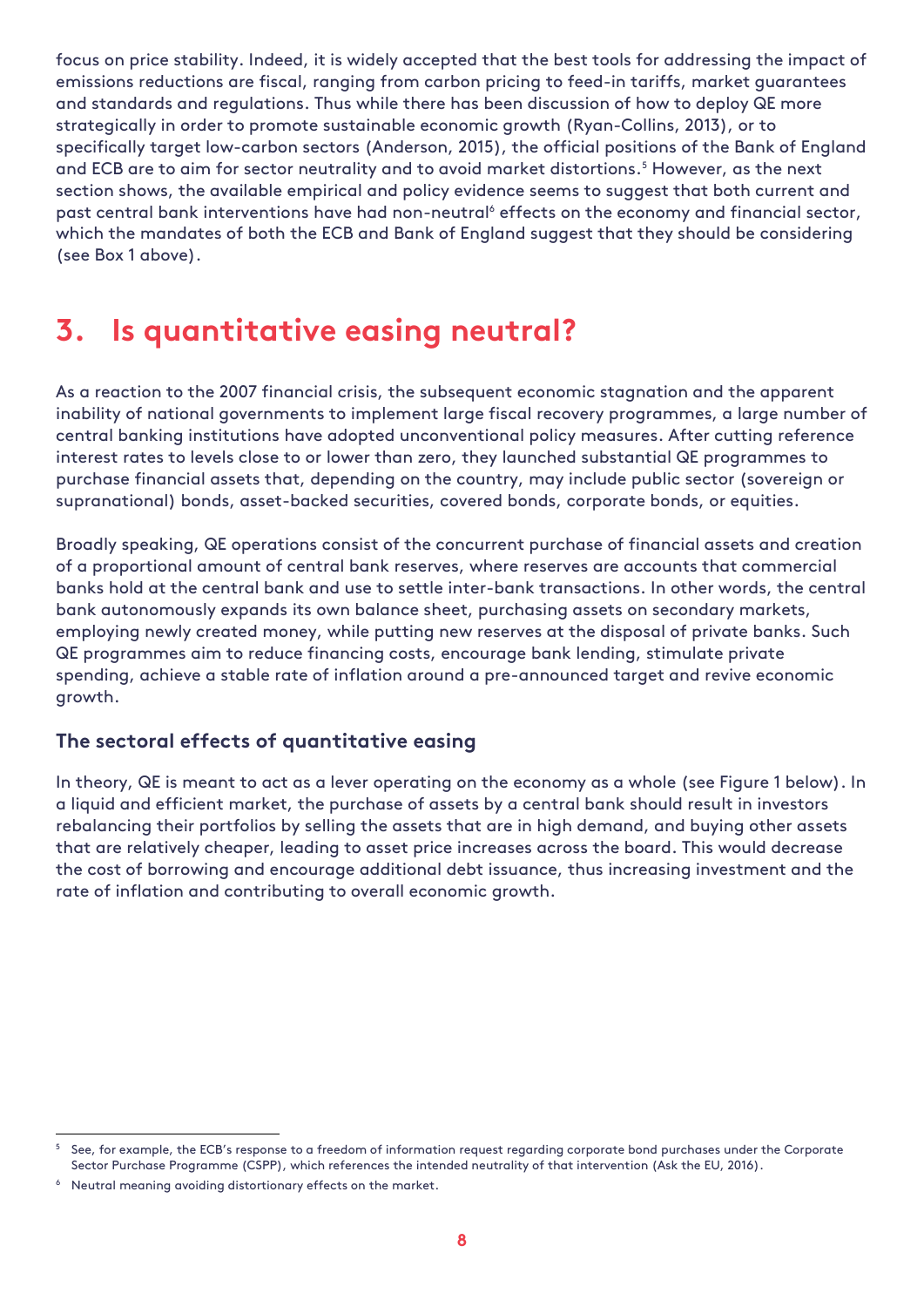

#### **Figure 1. Stylised transmission mechanism for asset purchases**

*Source: Authors, based on Benford (2009)* 

In practice, QE may have unintended effects due to frictions in the market and a lack of substitutability between assets (Haldane et al., 2016). For example, institutional investors may strongly prefer government bonds or investment-grade corporate bonds because they are looking for a low-risk, liquid and stable investment for a long-term time horizon. In the EU, the corporate bond market is relatively shallow, such that a large purchaser like the ECB can absorb quite a lot of the market. Rather than taking on more risk by buying junk bonds, or entering into a bidding war with the central bank, investors might choose to, for example, look abroad to US investment-grade corporate bonds to rebalance their portfolio (Bowman, 2016). In that case, while asset prices in some areas (e.g. investment-grade corporate bonds) would increase, the pass-through to other assets, asset classes and the domestic economy would be more diffuse.

Looking at the quantitative evidence, the most direct and easily demonstrable effect of QE is on the assets – usually government bonds – being purchased, while the impact on other assets is more difficult to separate from other influences (Joyce et al., 2010). The available evidence suggests, however, that QE benefits the asset being purchased, and assets with a similar risk profile, relatively more than other asset classes. In the US, purchases of Treasury bonds lowered the yields of those bonds and of low-risk bonds relatively more than higher-risk bonds (Krishnamurthy and Vissing-Jorgensen, 2011, 2012; Rogers, 2014). In the UK, micro-analysis of institutional investors shows that the purchase of Gilts resulted in some portfolio rebalancing effects towards corporate bonds, but not towards equities (Joyce et al., 2015). As noted above, some investors might have such a strong preference for government bonds that investment-grade corporate bonds are an imperfect substitute (being also relatively safe and liquid), while other assets (like junk bonds or equities) are an even more imperfect substitute because they carry higher risk. In a global economy, investors also have the option of shifting their investments abroad, such that not all the effects would be observable domestically.

Accordingly, the pass-through to productive investment is unclear (Ryan-Collins, 2013), and the overall effectiveness in terms of macroeconomic growth difficult to measure (Gros et al., 2015). Researchers from the International Monetary Fund, Bank for International Settlements and the Organisation for Economic Cooperation and Development have highlighted concerns that QE and loose monetary policy have increased asset prices in the financial markets to a level that is out of step with underlying economic fundamentals (Jones, 2015; Nassr et al., 2016; Vinals et al., 2013).

In order to stimulate the larger economy more directly, central banks have sometimes directly targeted certain sectors with their QE interventions, particularly household lending. Far from aiming for neutrality, the US Federal Reserve deliberately targeted mortgage-backed securities in its first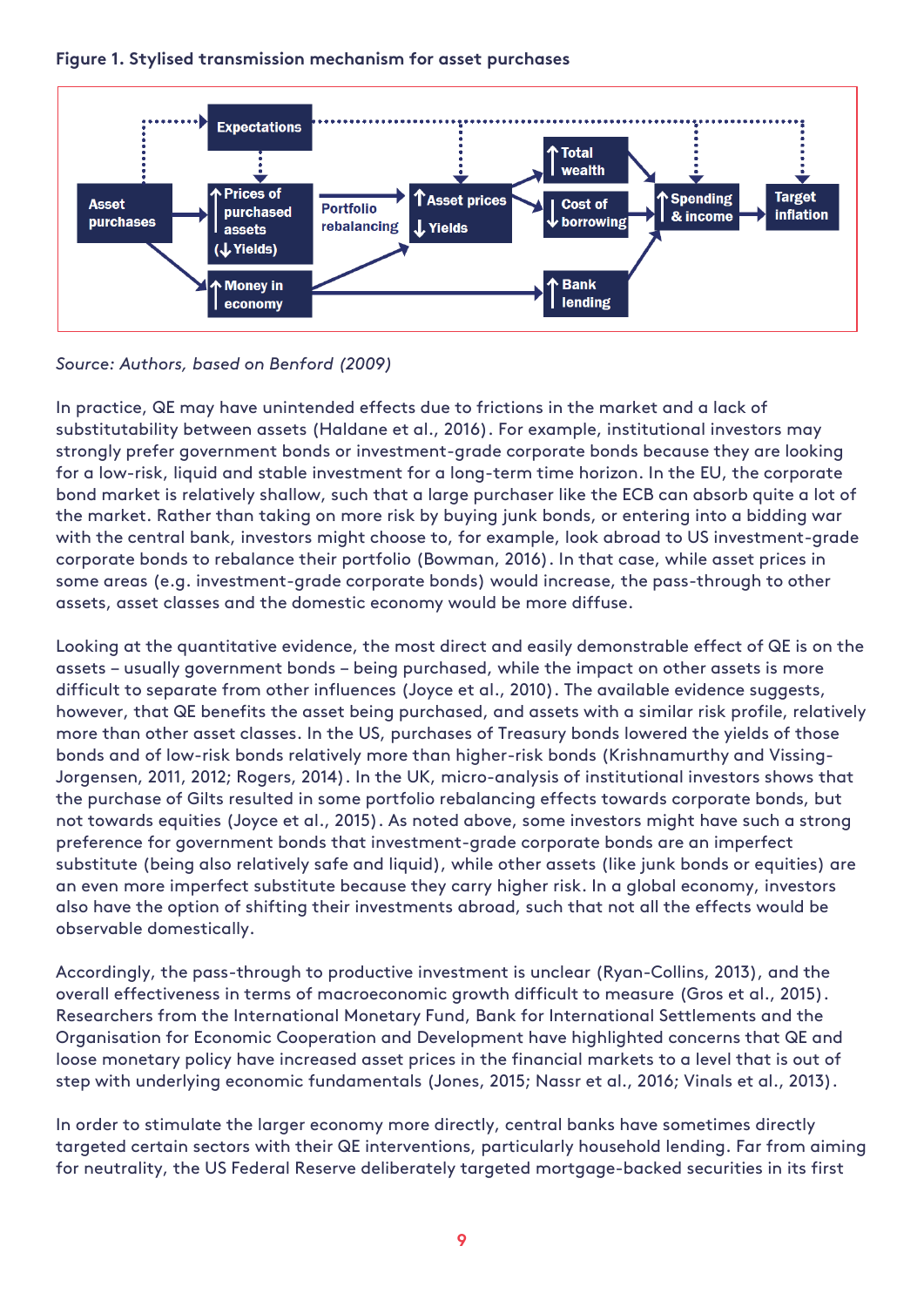round of QE from 2008 to 2010 in order to 'provide support to mortgage and housing markets' (Federal Reserve Bank of New York, 2010). By cleaning up banks' balance sheets from underperforming and illiquid assets, QE freed them to extend more credit to the larger economy and helped to lower mortgage rates (Khemraj and Yu, 2016). It has been considered a particular success, with a wider macroeconomic impact than the second round of QE in 2011, which focused on Treasury bonds only (Krishnamurthy and Vissing-Jorgensen, 2011).

The Federal Reserve is not alone in using measures targeted to certain sectors: long-term refinancing operations conducted by the ECB have had the explicit aim of increasing lending to the real economy (ECB, 2016a). The Bank of England's Funding for Lending Scheme has targeted household lending (until November 2013) and lending to small and medium-sized enterprises (SMEs) (Bank of England, 2016a). Ryan-Collins (2013) describes how the bonds issued by the Canadian Industrial Development Bank were purchased by the Bank of Canada to support loans to SMEs.

The latest rounds of QE from the ECB and the Bank of England, which have both expanded their reach to include corporate bonds, seems to support these findings of a variable effect for the assets being purchased under QE. For bonds eligible for ECB purchase, analysis made shortly after the purchases started showed that yield spreads had widened since the announcement in March 2016 and for those bought since June of that year, showing both a lower cost of borrowing for the entire class of eligible bonds and for the bonds that had been bought specifically (Keohane, 2016). Following the announcement of the Bank of England's Corporate Bond Purchase Programme, eligible bonds – that is, investment-grade sterling-denominated – significantly outperformed their high-yield counterparts, and yields dropped to record lows (Lewin, 2016). Corporate bond issuance by investment-grade non-financial firms also increased significantly (Haldane et al., 2016).

#### <span id="page-12-0"></span>**Environmental implications of the choice of asset class**

While the intention is to use asset purchases as a lever to stimulate growth overall, the literature suggests that the transmission channels work imperfectly, with relatively more benefit for the assets being purchased relative to other assets. This suggests that the overall effect is not neutral, and the choice of asset and asset class has an impact. Both the ECB and the Bank of England seem to be aiming for what they consider to be 'neutrality' in the sense of avoiding market distortions, but the choice of instrument – bonds rather than equities, covered bonds, asset-backed securities – itself has an impact (explained in detail in the next section). Even within an asset class, the action of allocating purchases according to the makeup of the market, or the economy, is a decision to maintain the status quo – and arguably, therefore, is not truly neutral as it does have a selective effect on the larger economy, by supporting industry incumbents and reinforcing existing market distortions compared with the socially-optimal distribution of capital.

Of the available asset classes, public sector purchases leave the decision about the allocation of capital to fiscal authorities; equities tied to a benchmark would reflect the emissions intensity of the stock market as a whole; covered bonds and asset-backed securities may structurally disadvantage green loans; and corporate bonds may skew towards high-carbon sectors.

#### *Public sector purchases*

Central banks have generally focused on purchasing government bonds to implement their monetary policy decisions. Any environmental impact of these purchases of sovereign bonds would depend on government commitment to support low-carbon activities through direct spending – for example, both France and Poland have recently issued sovereign green bonds (Agence France Trésor, 2017; Kidney, 2016) – or preferential fiscal treatment.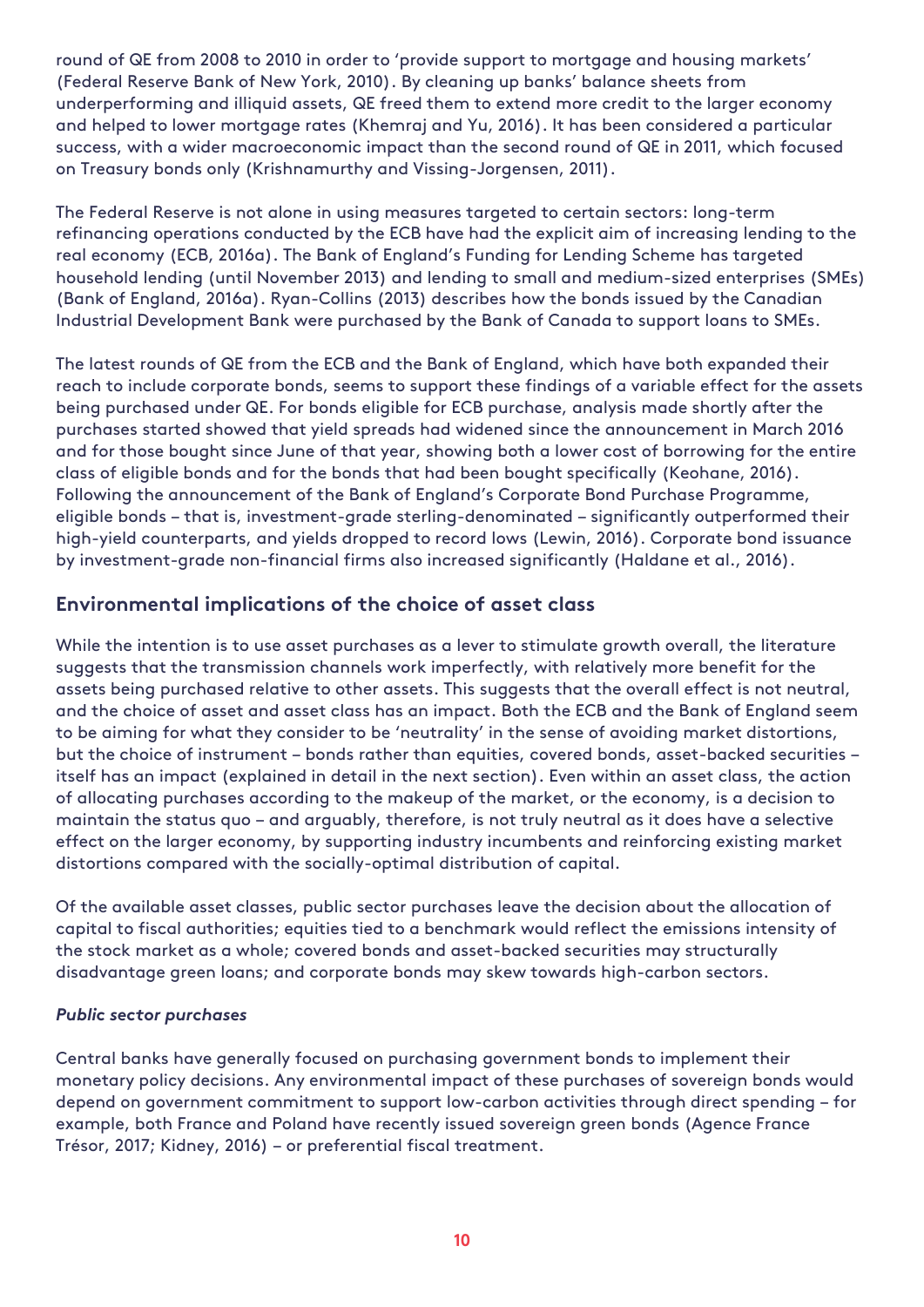In some cases, development bank bonds may also be eligible for purchase, in which case the environmental impact of the purchase of bonds will depend on the lending decisions adopted by the single development banks. The EU Green Party's proposal for 'green QE' suggests purchasing an increasing number of European Investment Bank (EIB) bonds (Anderson, 2015), though there would be several obstacles to implementing such a proposal (see Section 5for more details).

#### *Equities*

The Bank of Japan is unusual in that its QE programme has led and continues to lead to significant purchases of equities through exchange traded funds (ETFs) based on Japanese stock market indices. As a consequence, it is already one of the top shareholders in several companies, and is on track to be the number-one shareholder in 55 of those (Kitanaka et al., 2016). Industry analysts have expressed concern that the Bank of Japan is creating market distortions by implicitly guaranteeing the stock prices of the purchased firms, thus increasing the asset prices out of line with fundamentals and potentially undermining attempts at reforming corporate governance (Lewis and Colback, 2016; Witherell, 2016). 7



#### **Figure 2. Nikkei 225 sectoral weighting**

While the Bank of Japan does not provide a company-level breakdown of its holdings, an ETF tracked to the Nikkei would skew towards technology and consumer goods (see Figure 2), suggesting that the choice of instrument itself can already alter the sectoral distribution. As in Europe, Japan's manufacturing, transport and energy production sectors are the most carbonintensive (Japanese Ministry of the Environment, 2016). Looking solely at the sectoral distribution implied by the asset class, this would suggest that relative to the ECB and the Bank of England, the Bank of Japan's portfolio is rather less carbon-intensive (mainly due to the smaller weighting for utilities compared with their European counterparts), though it still focuses on industry incumbents and has a large share devoted to manufacturing. Equity-holders might, however, be more affected by a revaluation of assets related to climate-related risks.

The Bank of Japan has also asked the financial industry to develop customised ETFs focusing on 'physical and human capital' in order to stimulate growth (Lewis, 2016), which provides another illustration of intentional sectoral tilts in central bank asset purchases.

#### *Asset-backed securities (ABS) and covered bonds*

The Bank of England is not currently purchasing covered bonds or asset-backed securities (ABS), but the ECB purchases both in order to facilitate lending to the real economy (ECB, 2017a). After public sector purchases, covered bonds make up the second largest area of ECB purchases (see Table 2 below). There are legal restrictions on the issuance of covered bonds that exclude many types of loans, including to renewable energy companies (Damerow et al., 2012).

<sup>-</sup> $7$  As another example, the Swiss National Bank (SNB) also holds an estimated US\$61.8 billion in equity holdings, including large American companies such as Apple and Exxon Mobil (Bosley, 2016). It retains voting rights and has exercised them in the past (Swiss National Bank, 2017), though the assets were not purchased as part of a QE operation.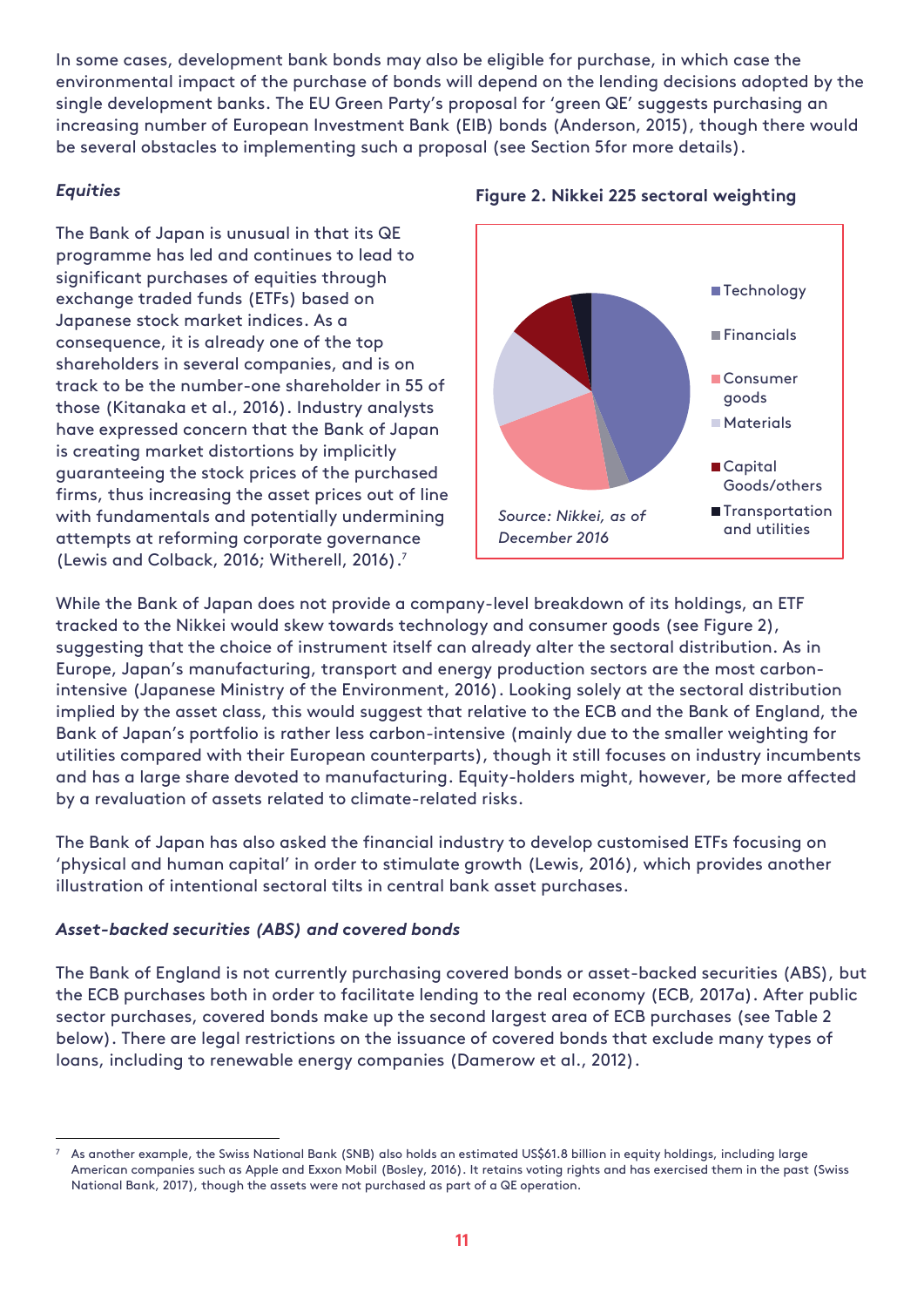| <b>Changes of</b><br>holdings  | <b>Asset Backed</b><br><b>Securities</b><br><b>Purchase</b><br>Programme<br>(ABSPP) | Covered<br><b>Bond</b><br><b>Purchase</b><br>Programme<br>3 (CBPP3) | Corporate<br><b>Sector</b><br><b>Purchase</b><br>Programme<br>(CSPP) | <b>Public Sector</b><br><b>Purchase</b><br>Programme<br>(PSPP) | Asset<br><b>Purchase</b><br>Programme<br>(APP)<br><b>Total</b> |
|--------------------------------|-------------------------------------------------------------------------------------|---------------------------------------------------------------------|----------------------------------------------------------------------|----------------------------------------------------------------|----------------------------------------------------------------|
| <b>Holdings March</b><br>2016* | 24,190                                                                              | 214,446                                                             | 75,455                                                               | 1,457,652                                                      | 1,771,743                                                      |
| Monthly net<br>purchases       | $-408$                                                                              | 1,928                                                               | 6,807                                                                | 54,311                                                         | 62,638                                                         |
| <b>Holdings April</b><br>2017* | 23,782                                                                              | 216,374                                                             | 82,262                                                               | 1,511,963                                                      | 1,834,381                                                      |

**Table 2. Asset purchase programme holdings of the European Central Bank, April 2017 (€m)**

*\*Note: At amortised cost, in million euros, at month end. Figures may not add up due to rounding. Figures are preliminary and subject to change. Source: E*C*B (2017a)*

As for ABS, the ECB does not publish details of its purchases (ECB, 2016b), which makes it difficult to assess their carbon intensity. Notably, however, it has included ABS backed by loans for Volkswagen cars (Barker, 2015) and other automotive companies; ECB support has reportedly led to additional issuance of these ABS (Viita, 2014). The ECB collateral eligibility requirements suggest that green ABS might not currently be eligible (discussed in more detail in Section 5 below).

Additional information about how and which ABS are selected would be desirable, especially as the programme has been designed in order to encourage additional issuance of ABS, and the green ABS market has been particularly highlighted as an area of significant growth in the 2020s (Kidney et al., 2017; OECD, 2016a), which suggests that central bank support has the potential to help develop what is as yet a nascent sector. As noted above, the Federal Reserve purchased mortgage-backed securities in the first round of QE after the 2008 financial crisis with the explicit aim of encouraging increased lending to households (Khemraj and Yu, 2016; Krishnamurthy and Vissing-Jorgensen, 2011; Ryan-Collins, 2013).

#### *Corporate bonds*

By picking corporate bonds, the central bank has to make purchase decisions between sectors; even allocating purchases according to the existing makeup of the bond market is a decision to allocate capital to those companies that are particularly exposed to debt markets, potentially reproducing existing market distortions and inefficiencies (in the form of an over-allocation of capital to highcarbon sectors and an under-allocation to low-carbon sectors).

The ECB and Bank of England have recently expanded their QE programmes to include corporate bonds. The ECB started the Corporate Sector Purchase Programme (CSPP) in June 2016 to 'provide further monetary policy accommodation and contribute to a return of inflation rates to levels below, but close to, 2%' (ECB, 2016c). To be eligible for purchase, bonds need to be considered as 'investment-grade' by at least one major rating agency. As of April 2017, the ECB had already accumulated €75 billion-worth of corporate bonds (ECB, 2017a). The national central banks entrusted with carrying out the purchases regularly publish the list of individual securities they have bought, but not the purchase amounts by issuer.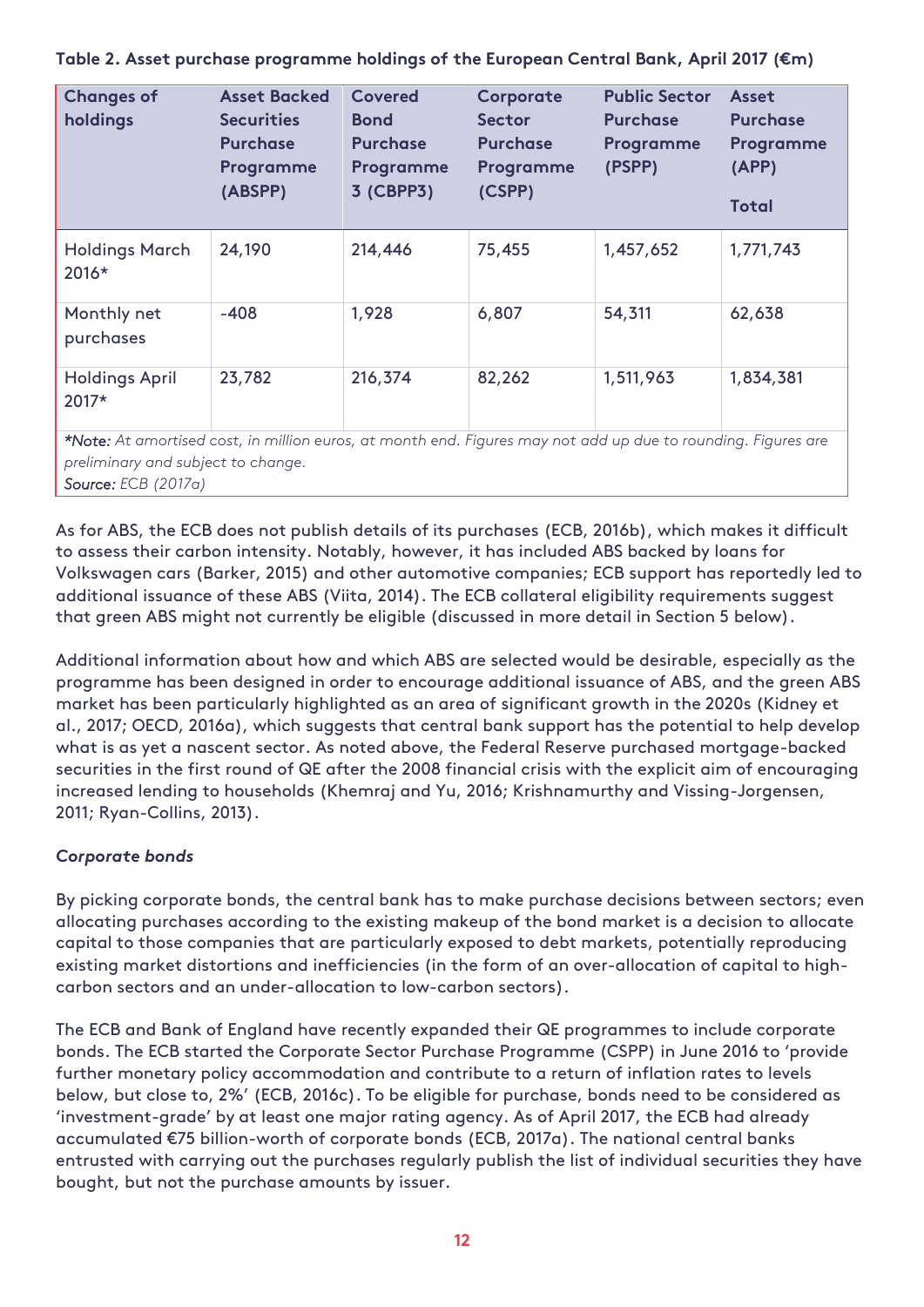The Bank of England first initiated an asset purchase programme of £50 billion targeting corporate bonds in 2009, which largely concluded in 2010 (Bank of England, 2009). In September 2016 the Bank launched its Corporate Bond Purchase Scheme (CBPS), with the aim of purchasing 'a portfolio of up to £10bn of sterling bonds representative of issuance by firms making a material contribution to the UK economy, in order to impart broad economic stimulus' (Bank of England, 2016b).

# <span id="page-15-0"></span>**4. Analysis: ECB and Bank of England corporate bond purchases**

The literature suggests that the choice of instrument has variable effects, as noted above. A closer sectoral analysis of the publicly available data (sources detailed in Appendix 1) on the ECB's and Bank of England's corporate bond purchases suggests that the purchases broadly reflect the nonfinancial corporate bond market, which is disproportionately skewed towards high-carbon sectors relative to the sector's contribution to the European economy, as well as the socially optimal distribution of low-carbon investment. Utilities, the most carbon-intensive sector by emissions, also make up the largest share of purchases for both the ECB and the Bank of England. Renewable energy companies, already a relatively small portion of the bond market to begin with, are not represented at all in ECB or Bank of England purchases, while oil and gas companies make up an estimated 8.4 per cent and 1.8 per cent of their portfolios, respectively.

#### <span id="page-15-1"></span>**Carbon intensity of corporate bonds markets**

The European bond market as a whole is dominated by bonds from the financial sector (see Table 3 below, column 2). 'Green' or 'climate-aligned' bonds make up a relatively small portion of the global bond market: Climate Bonds Initiative (2016) estimates that of the US\$90 trillion global bond market, approximately US\$694 billion-worth of bonds (less than 1%) are climate-aligned. For renewable energy specifically, finance from public markets currently makes up a small share of overall financing (McCrone et al., 2016). Green bonds are a nascent sector facing immediate challenges, 8 though the OECD projects strong growth in the next few years and in the 2020s in particular (OECD, 2015, 2016a). This means that, currently, there is a constraint on the assets available for purchase, but also suggests that, if and when the green bond market increases in size, it is worth examining if there will be institutional or structural factors such as credit rating that would constrain their future eligibility (see Section 5).

#### <span id="page-15-2"></span>**Carbon intensity of eligibility criteria**

#### *ECB eligibility criteria*

-

In order to be eligible for purchase under the Corporate Sector Purchase Progamme, a corporate bond must meet specific criteria: it must be denominated in euros, eligible as collateral for Eurosystem credit operations, rated investment-grade by at least one credit rating agency, and have a maturity of between six months and 30 years (ECB, 2016c, 2017b). The issuer must be established in the euro area and cannot be a credit institution or asset management vehicle (in other words, it must be a non-financial corporation).

Each of these criteria narrows the range of eligible bonds, from a universe of about 80,000 eurodenominated corporate bonds (Table 3, column 2) to 1,156 that meet the ECB eligibility criteria

<sup>8</sup> For example, a lack of commonly accepted certification standards, a pipeline of bankable projects, and underdeveloped domestic bond markets (OECD, 2015).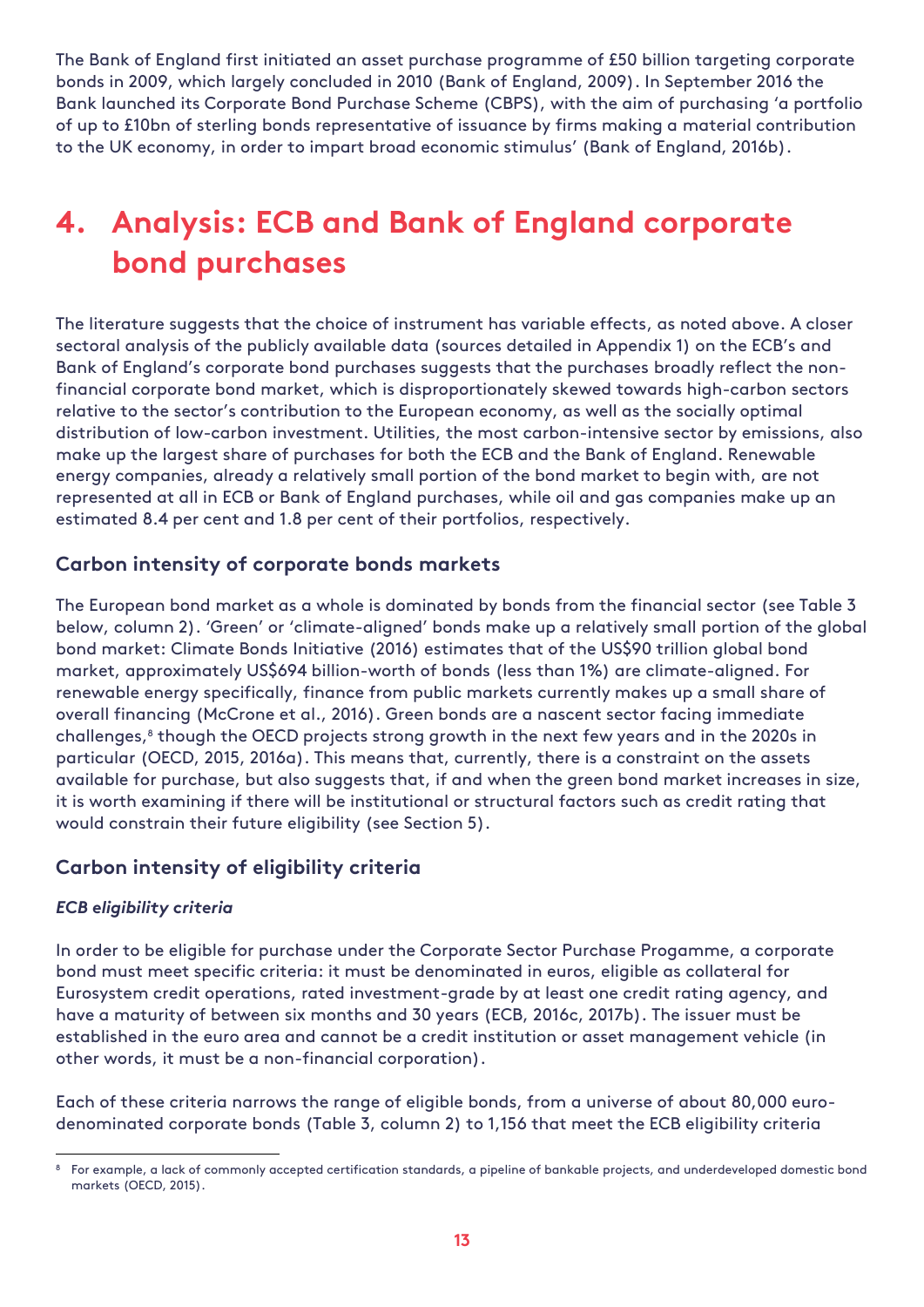(column 6). Out of these bonds eligible for purchase, the list of current holdings published by the Eurosystem central banks implementing the CSPP (column 7) contains 846 unique securities.

**Table 3. Sectoral distribution (%) of EU corporate bond market, Corporate Sector Purchase Programme-eligible bonds, and estimated purchases, by share of total amount outstanding, according to BICS\* sector**

| 1: BICS sector<br>classification<br>name | 2: All Euro<br>corporate<br><b>bonds</b><br>(% ) | 3: All<br>corporate<br><b>bonds</b><br>except<br>finance (%) | 4:<br>Corporate<br>bonds of<br>eligible<br>maturity<br>(%) | 5: Investment-<br>grade<br>corporate<br>bonds of<br>eligible<br>maturity (%) | $6: CSPP-$<br>eligible<br>(% ) | 7:<br><b>Estimated</b><br>purchases<br>(% ) |
|------------------------------------------|--------------------------------------------------|--------------------------------------------------------------|------------------------------------------------------------|------------------------------------------------------------------------------|--------------------------------|---------------------------------------------|
| <b>Communications</b>                    | 4.38                                             | 13.10                                                        | 12.81                                                      | 10.78                                                                        | 11.54                          | 11.11                                       |
| Consumer<br>discretionary                | 5.08                                             | 15.20                                                        | 15.34                                                      | 12.52                                                                        | 14.37                          | 11.07                                       |
| Car/automobile<br>manufacturing          | 2.16                                             | 6.47                                                         | 6.19                                                       | 7.98                                                                         | 9.85                           | 6.84                                        |
| Consumer<br>staples                      | 2.35                                             | 7.02                                                         | 7.43                                                       | 8.43                                                                         | 7.71                           | 8.57                                        |
| Food & beverage                          | 1.52                                             | 4.55                                                         | 4.94                                                       | 5.97                                                                         | 7.00                           | 6.97                                        |
| <b>Energy</b>                            | 2.55                                             | 7.64                                                         | 7.29                                                       | 8.25                                                                         | 8.63                           | 9.54                                        |
| <b>Integrated oils</b>                   | 1.71                                             | 5.11                                                         | 4.68                                                       | 6.03                                                                         | 7.58                           | 8.40                                        |
| <b>Renewable</b><br>energy               | 0.18                                             | 0.55                                                         | 0.54                                                       | 0.26                                                                         | 0.02                           | 0.00                                        |
| Financials**                             | 70.72                                            | 12.35                                                        | 11.13                                                      | 12.30                                                                        | 8.64                           | 8.36                                        |
| Government***                            | 0.00                                             | 0.00                                                         | 0.00                                                       | 0.00                                                                         | 0.00                           | 2.62                                        |
| <b>Health care</b>                       | 1.76                                             | 5.26                                                         | 5.29                                                       | 5.98                                                                         | 4.31                           | 4.26                                        |
| <b>Industrials</b>                       | 3.99                                             | 11.93                                                        | 12.72                                                      | 11.10                                                                        | 11.16                          | 10.63                                       |
| <b>Materials</b>                         | 3.57                                             | 10.69                                                        | 11.16                                                      | 8.55                                                                         | 7.62                           | 7.39                                        |
| <b>Technology</b>                        | 0.64                                             | 1.92                                                         | 1.96                                                       | 1.64                                                                         | 1.58                           | 1.78                                        |
| <b>Utilities</b>                         | 4.97                                             | 14.89                                                        | 14.87                                                      | 20.45                                                                        | 24.45                          | 24.67                                       |

*Notes: \*BICS = Bloomberg Industrial Classification System. \*\*Financial institutions under supervision are excluded from purchase; however, other financial actors such as real estate and financial services are eligible. \*\*\* As detailed in Appendix 1, Columns 1–6 are based on a search of ECB-eligible bonds from Bloomberg Terminal, which excludes 'government' bonds as ineligible (using BICS sector classification). Column 7 is based on the list of international securities identification numbers (ISINs) provided by the ECB, in which four government-backed entities appear: Deutsche Bahn, SNCF, Sagess and RATP group.* 

*Sources: Bloomberg (2017); ECB (2017), authors' own calculations. See Appendix 1 for further details.*

Table 3 shows that the estimated purchases seem to match up with the sectoral distribution of the universe of eligible bonds, though the eligible universe does not match the bond market as a whole, due in large part to the exclusion of bonds from financial institutions. The restrictions on maturity and investment grade status also eliminated a number of the renewable energy issuers from the list of ECB-eligible bonds. Notably, there were four euro-domiciled renewable energy issuers – Innogy SE, Vela Energy, WindMW, and Breeze Finance SA – that meet the maturity and credit rating criteria but are not among the assets purchased. Three of these were ineligible under the ECB's collateral eligibility framework, namely Vela Energy, WindMW, and Breeze Finance SA, which suggests it could be a useful exercise to consider how emerging technologies may be (in)eligible under the collateral framework (see Section 5).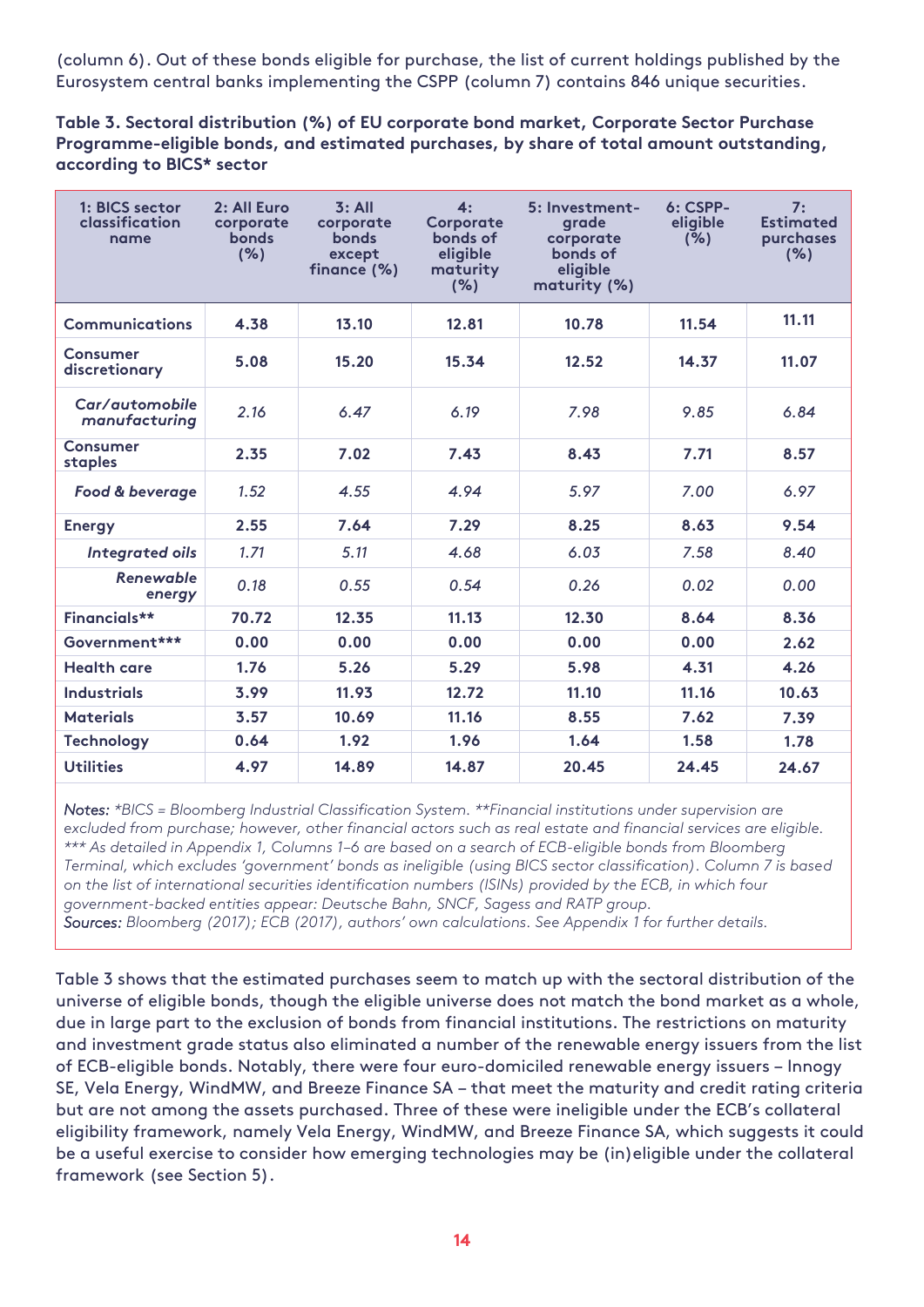The corporate bond market itself is only a subsection of the financial market (excluding, for example, equities and sovereign bonds as well as bank loans), which does not reflect the distribution of the economy and which is itself already sub-optimally tilted towards high-carbon industry. In other words, the CSPP-eligible universe does not reflect the entire bond market, which does not reflect the real economy, which does not reflect the socially optimal state of low-carbon capital distribution.

#### *Bank of England eligibility criteria*

**Table 4. Sectoral distribution of UK corporate bond market, Corporate Bond Purchase Programme-eligible bonds, and estimated purchases, by share of total amount outstanding, by BICS\* sector**

| 1: BICS sector<br>classification<br>name | 2: All<br>sterling<br>corporate<br>bonds (%) | 3: All<br>corporate<br>bonds<br>except<br>finance (%) | 4: All<br>corporate<br>bonds of<br>eligible<br>maturity<br>(%) | 5: Investment<br>grade<br>corporate<br>bonds of<br>eligible<br>maturity (%) | $5:$ CBPP-<br>eligible<br>(%) | 7: Bank of<br><b>England</b><br><b>benchmark</b><br>list of<br>eligible<br>bonds (%) |
|------------------------------------------|----------------------------------------------|-------------------------------------------------------|----------------------------------------------------------------|-----------------------------------------------------------------------------|-------------------------------|--------------------------------------------------------------------------------------|
| Communications                           | 8.64                                         | 14.29                                                 | 13.15                                                          | 12.48                                                                       | 12.89                         | 12.23                                                                                |
| Consumer<br>discretionary                | 11.31                                        | 18.71                                                 | 18.49                                                          | 13.10                                                                       | 13.32                         | 10.83                                                                                |
| Car/automobile<br>manufacturing          | 2.55                                         | 4.22                                                  | 3.44                                                           | 3.37                                                                        | 3.46                          | 3.42                                                                                 |
| <b>Consumer staples</b>                  | 5.42                                         | 8.96                                                  | 8.88                                                           | 7.98                                                                        | 8.09                          | 10.50                                                                                |
| Food & beverage                          | 1.67                                         | 2.76                                                  | 2.62                                                           | 2.38                                                                        | 2.30                          | 1.72                                                                                 |
| <b>Energy</b>                            | 2.23                                         | 3.70                                                  | 3.59                                                           | 3.68                                                                        | 3.81                          | 2.95                                                                                 |
| Integrated oils                          | 1.35                                         | 2.24                                                  | 2.28                                                           | 2.33                                                                        | 2.42                          | 1.83                                                                                 |
| <b>Renewable</b><br>energy               | 0.02                                         | 0.03                                                  | 0.03                                                           | 0.00                                                                        | 0.00                          | 0.00                                                                                 |
| Financials**                             | 46.89                                        | 12.11                                                 | 12.55                                                          | 11.13                                                                       | 11.06                         | 6.60                                                                                 |
| Government***                            | 0.00                                         | 0.00                                                  | 0.00                                                           | 0.00                                                                        | 0.00                          | 2.80                                                                                 |
| <b>Health care</b>                       | 2.48                                         | 4.10                                                  | 4.30                                                           | 4.48                                                                        | 4.54                          | 5.85                                                                                 |
| <b>Industrials</b>                       | 5.02                                         | 8.31                                                  | 8.58                                                           | 9.71                                                                        | 9.71                          | 6.15                                                                                 |
| <b>Materials</b>                         | 1.26                                         | 2.08                                                  | 1.86                                                           | 2.31                                                                        | 2.40                          | 1.20                                                                                 |
| <b>Technology</b>                        | 0.51                                         | 0.85                                                  | 0.87                                                           | 1.14                                                                        | 1.18                          | 1.46                                                                                 |
| <b>Utilities</b>                         | 16.25                                        | 26.89                                                 | 27.73                                                          | 33.99                                                                       | 33.00                         | 39.44                                                                                |

*Notes: This table is based on the BICS industrial classification system, while the Bank of England provides the breakdown of purchases according to a different sectoral classification system – see Appendix 1 for details. \* BICS = Bloomberg Industrial Classification System. \*\*Financial institutions under supervision are excluded from purchase; however, other financial actors such as real estate and financial services are eligible \*\*Financial entities under their supervision are not eligible for purchase, but this category also includes real estate and financial services. \*\*\*As detailed in Appendix 1, Columns 1–6 are based on a search of bonds from Bloomberg Terminal that meet the Bank of England's eligibility criteria, which excludes 'government' bonds (using BICS sector classification). Column 7 is based on the list of eligible ISINs provided by the Bank of England, includes government-backed entities such as Transport for London.* 

*Sources: Bloomberg (2017); Bank of England (2017); authors' calculations. See Appendix 1 for further details.*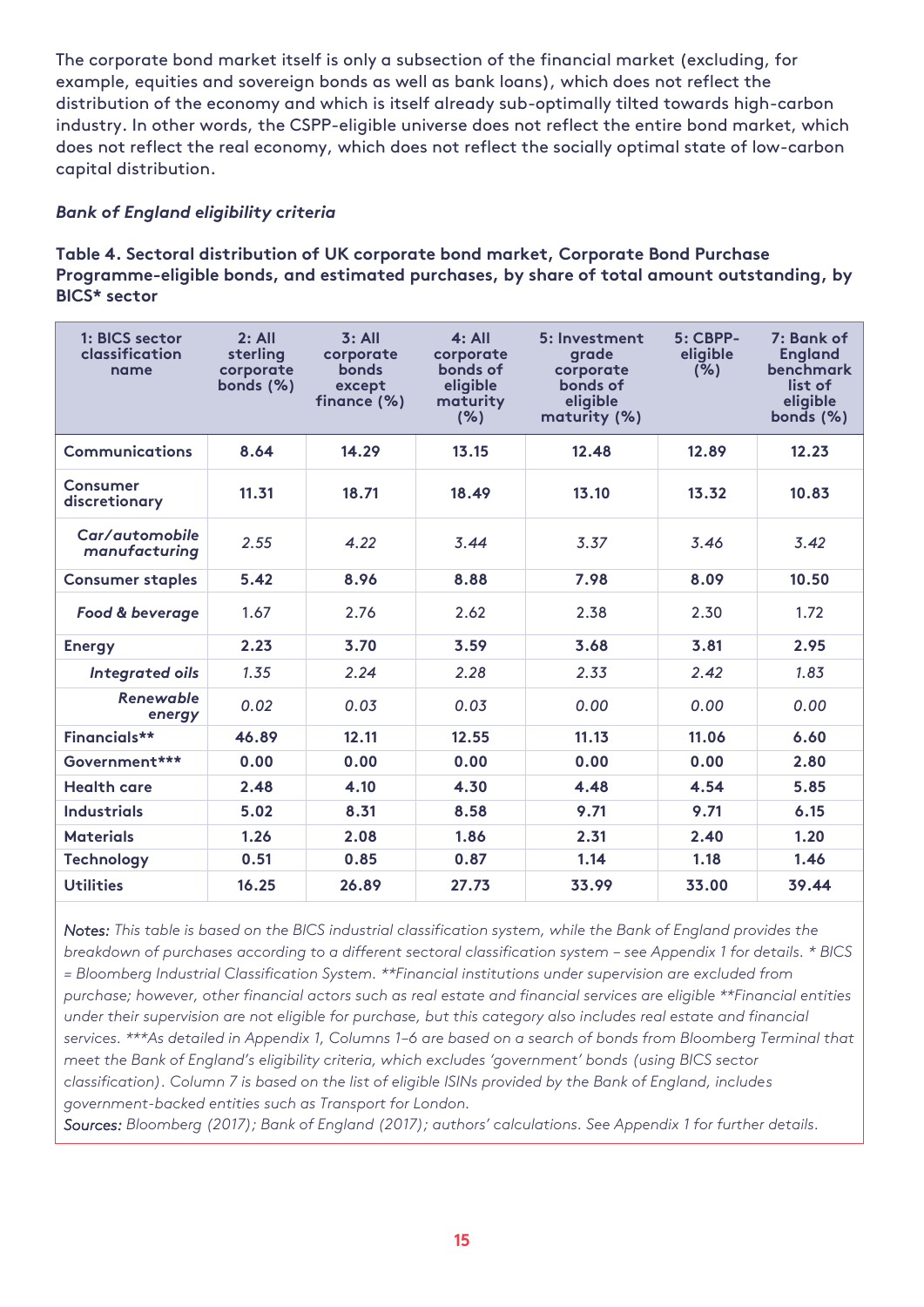<span id="page-18-0"></span>The Bank of England's Corporate Bond Purchase Programme targets sterling-denominated investment-grade bonds 'representative of issuance by firms making a material contribution to the UK economy' and 'designed to purchase a balanced portfolio of bonds across eligible issuers and sectors, so that we purchase a representative portion of the market and do not influence the allocation of credit to particular companies or sectors of the economy' (Bank of England, 2016b). Similarly to the ECB, the Bank appears to be targeting a benchmark that reflects the makeup of the eligible bond universe and excludes financial firms under its supervision. While the sectoral distribution of the benchmark is similar to the universe of investment-grade bonds, excepting financial services, it does not reflect the economy as a whole or the socially optimal state (see above). Notably, the oil and gas industry makes up a much smaller percentage of the Bank of England's benchmark compared with the ECB's, though utilities make up a larger share.

#### **Carbon intensity of purchases**

The sectoral distribution of purchases also appears to be inconsistent with the sectoral distribution of the euro-area economy in terms of contribution to gross value added (GVA), and skewed towards sectors characterised by high greenhouse gas emissions.

**Figure 3. ECB Corporate Sector Purchase Programme purchases, contributions to euro-area gross value added (GVA) and to greenhouse gas emissions (carbon dioxide equivalent), by NACE sector**



*Figure notes: Size of the bubble indicates relative contribution to emissions in euro-area countries. Colours are indicative of the more (red) and less (blue) carbon-intensive sectors. NB: This graph uses a different sector classification system from Tables 2 and 3 – see Appendix 2 for details. \*The manufacturing category excludes petroleum and chemical production, which are listed separately. For ease of viewing, only the sectors with more than 1% of estimated purchases are shown and the names of some sector categories have been appended; see Appendix 2 for full list. Sources: ECB (ISINs, as of February 2017), Bloomberg (NACE categories, 2017), Eurostat (emissions and GVA data, as of 2013), and authors' calculations.*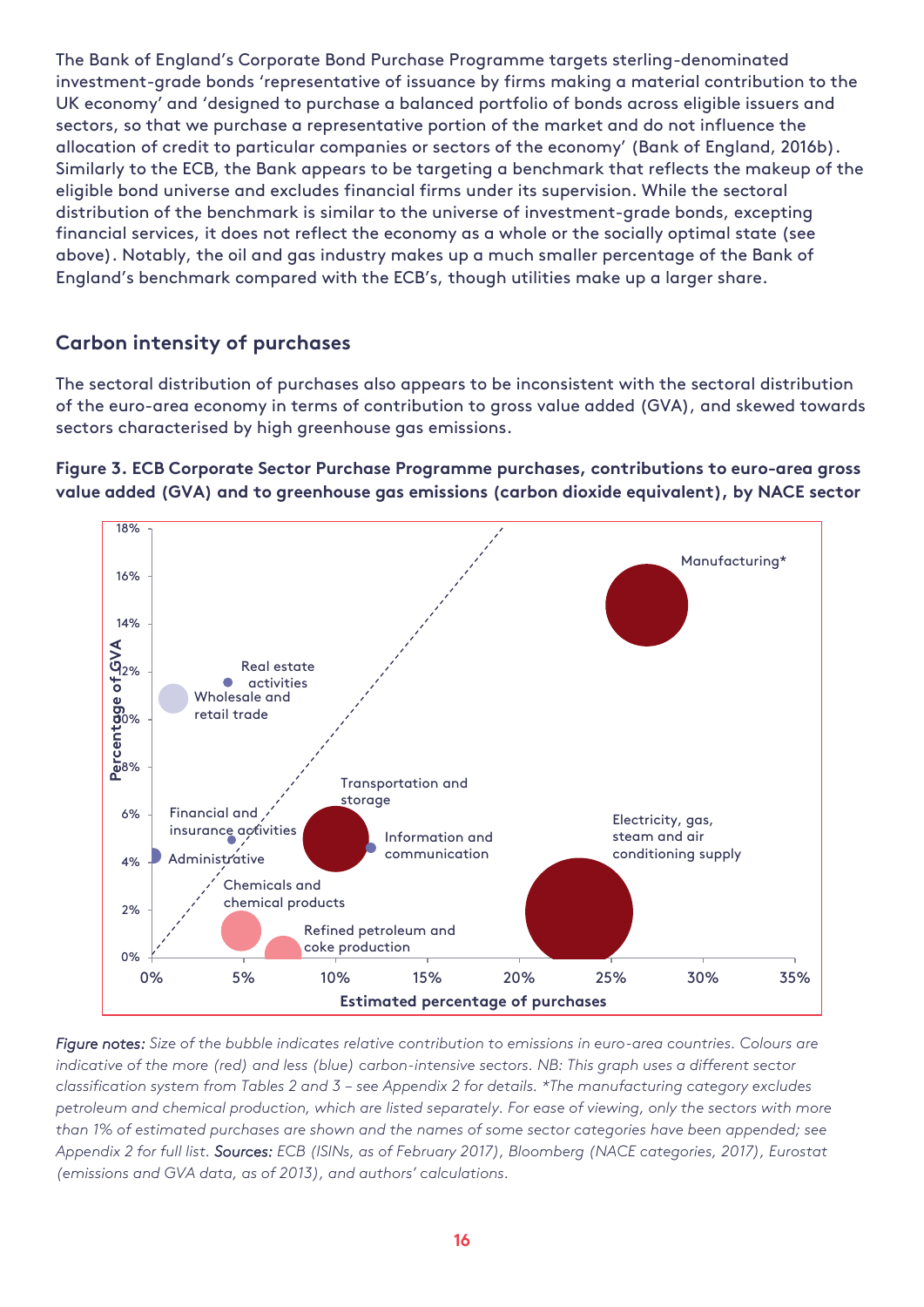All of the sectors beneath the 45 degree line in Figure 3 – meaning a larger proportion of purchases than their proportional contribution to GVA – are emissions-intensive, with the exception of information and communication. The two largest sectors by purchases, manufacturing and utilities, are also the two largest in terms of contribution to emissions (although there is considerable variation between utility firms in their emissions levels, depending on their energy portfolio). Both, but utilities in particular, account for a share of ECB corporate bond purchases that lies significantly above their contribution to GVA.

Moreover, chemical and petroleum products make up a significant portion of purchases, despite contributing less than 1 per cent of the Eurozone area's GVA. They are also fairly emissionsintensive, even more so when taking into account that the emissions data from Eurostat does not include end-use emissions, e.g. the combustion of petroleum products: the sectoral emissions would be even larger if downstream activities were included.

In contrast, sectors such as wholesale and retail trade and real estate make up a relatively small percentage of purchases, though they contribute a relatively large amount to GVA and relatively little to emissions. To a certain extent, this could be attributable to the high capital intensity of sectors such as manufacturing and utilities. However, as discussed above and shown in Table 3, the structure of the eligibility criteria has meant that while utilities only make up 5 per cent of the EU bond market as a whole, they make up 25 per cent of the purchases, while other industries that started out at a similar level (such as communications) ended up making up a much smaller proportional share of the purchases. The NACE sectors of manufacturing and electricity production alone constitute an estimated 62.1 per cent of CSPP purchases, 58.5 per cent of Eurozone area emissions, but only 18 per cent of GVA.





*Figure notes: Size of bubble indicates relative contribution to emissions in the UK. Colours are indicative of the more (red) and less (blue) carbon-intensive sectors. \*The manufacturing category excludes petroleum and chemical*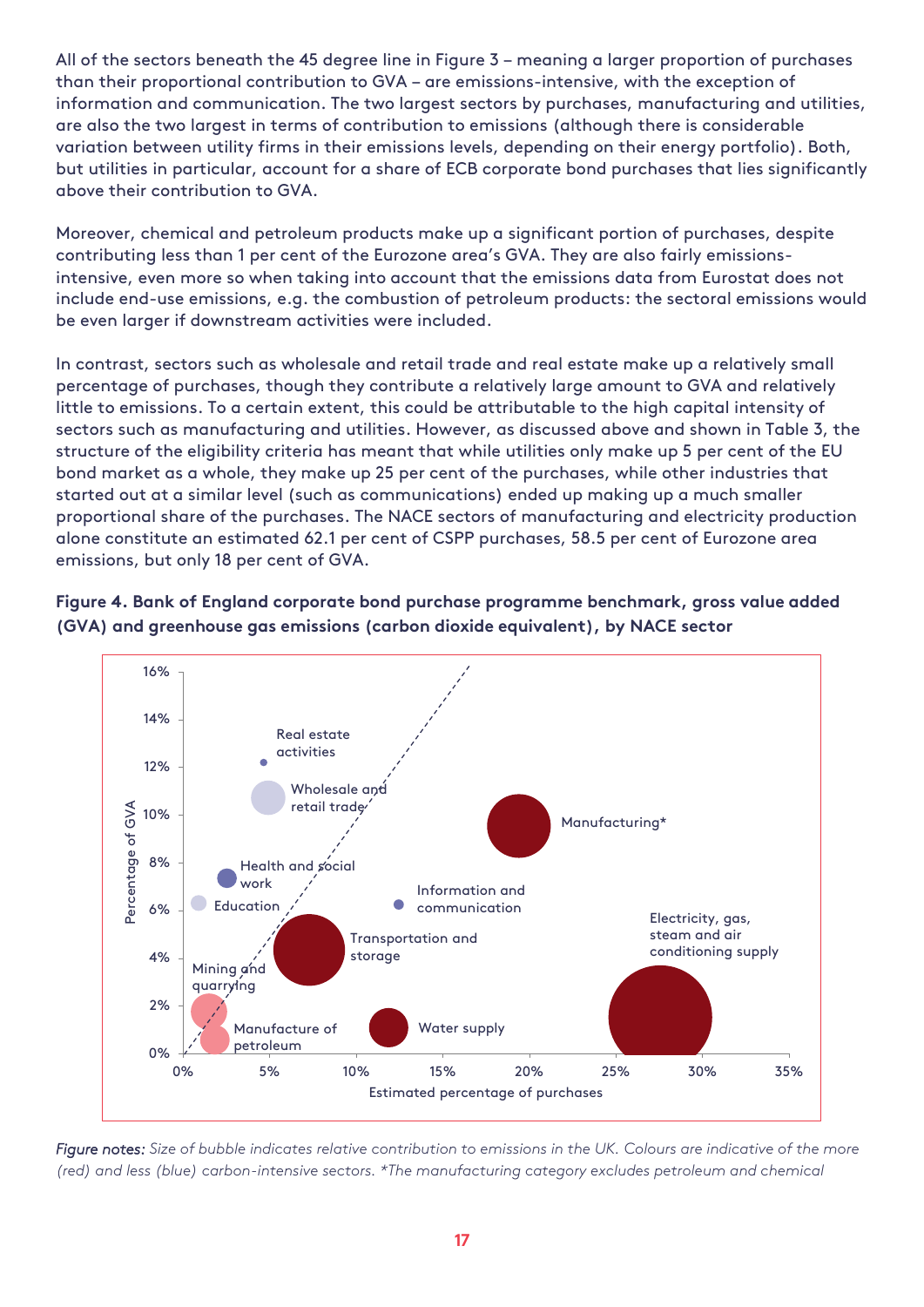*production, which are listed separately. For ease of viewing, only the sectors with more than 1% of estimated purchases are shown and the names of some sector categories have been appended. NB: This graph uses a different sector classification system from the Bank of England and Tables 2 and 3 – see Appendix 2 for details of this and full list of sector categories. Sources: Bank of England (ISINs, as of February 2017), Bloomberg (NACE categories, as of 2017), Eurostat (emissions and GVA data, 2013), and authors' calculations.* 

As Figure 4 shows, the sectoral distribution of the Bank of England's benchmark is similar, with the two largest contributors to industrial emissions – manufacturing and utilities – also making up the largest share of purchases, though there is slightly more diversity in its holdings overall. In addition, oil and gas make up a much smaller percentage of the Bank of England's estimated purchases compared with the ECB. The NACE sectors of manufacturing and electricity production alone make up 49.21 per cent of the eligible benchmark, 52 per cent of emissions, but only 11.8 per cent of GVA.

#### <span id="page-20-0"></span>**Effects of corporate bond purchase programmes**

-

The aim of the ECB's Corporate Sector Purchase Programme is to encourage additional debt issuance and lower borrowing costs, which, according to the Bank's own assessment, has been working (Buell, 2016). Two of the issuers whose bonds the ECB has purchased, Henkel and Sanofi, were the first public companies to issue negative-yielding euro bonds (Jackson, 2016), and the programme has reportedly led to a record level of corporate debt issuance (Yap, 2016). Market analysis (Keohane, 2016) suggests that these benefits have accrued selectively, however, with the issuers of CSPP-eligible bonds benefiting from lower yields relative to unpurchased or ineligible bonds, as indeed the literature on differential effects for different asset purchases suggests.

On a more granular level, for both the ECB and the Bank of England, their purchases in the energy sector have been restricted to oil and gas companies exclusively: Apetra, ENI, OMV, Petrol, Shell, Repsol, Sagess, Schlumberger, Total, Transport ET and Vier Gas for the ECB; and BG Energy, BP, Rio Tinto, Shell and Total for the Bank of England. Shell in particular was one of the issuers specifically highlighted by the press as having benefited from the announcement of the ECB programme, as its bond yields dropped below zero (Bakewell, 2016).

As a response to a cyclical economic downturn, QE is itself a temporary phenomenon. However, the effects of QE can lead to long-term implications. Additional debt issuance for investment in longdated infrastructure could contribute to carbon lock-in, in which path dependency reinforces energy systems constructed around fossil fuels (Unruh, 2000). As it is, the oil and gas sector has been increasing its levels of debt even while on downgrade watch (Blas, 2016; Crooks, 2016), leading to concern about default risk and unsustainable levels of indebtedness (Loder et al., 2016). By encouraging additional debt issuance from carbon-intensive sectors, this could be exposing the financial system to higher transition-related risks in the future and could undermine the signal that central banks are trying to send about how seriously they take climate risk.

On the other side, low-carbon assets and sectors seem to be relatively under-represented, with neither the ECB nor the Bank of England purchasing any bonds from renewable energy issuers. The dearth of green assets in the ECB's and Bank of England's corporate bond purchase programmes suggests not a deliberate attempt to exclude them but rather that much of green investment is taking place through funding structures other than corporate bonds. However, low-carbon bond issuance<sup>,</sup> is expected to increase over the next 10 years in particular (OECD, 2016a), and the lack of representation of renewable energy bonds in the purchase programmes raises questions of how the eligibility or decision-making criteria favour large, incumbent industries. As shown in the literature, since the pass-through effect from purchased bonds to high-yield bonds is already indirect, it

The OECD does not speculate on whether these bonds will be labelled 'green' as such; currently bonds that are labelled 'green' make up a relatively small proportion of the overall 'climate-aligned' bond universe (Climate Bonds Initiative, 2016).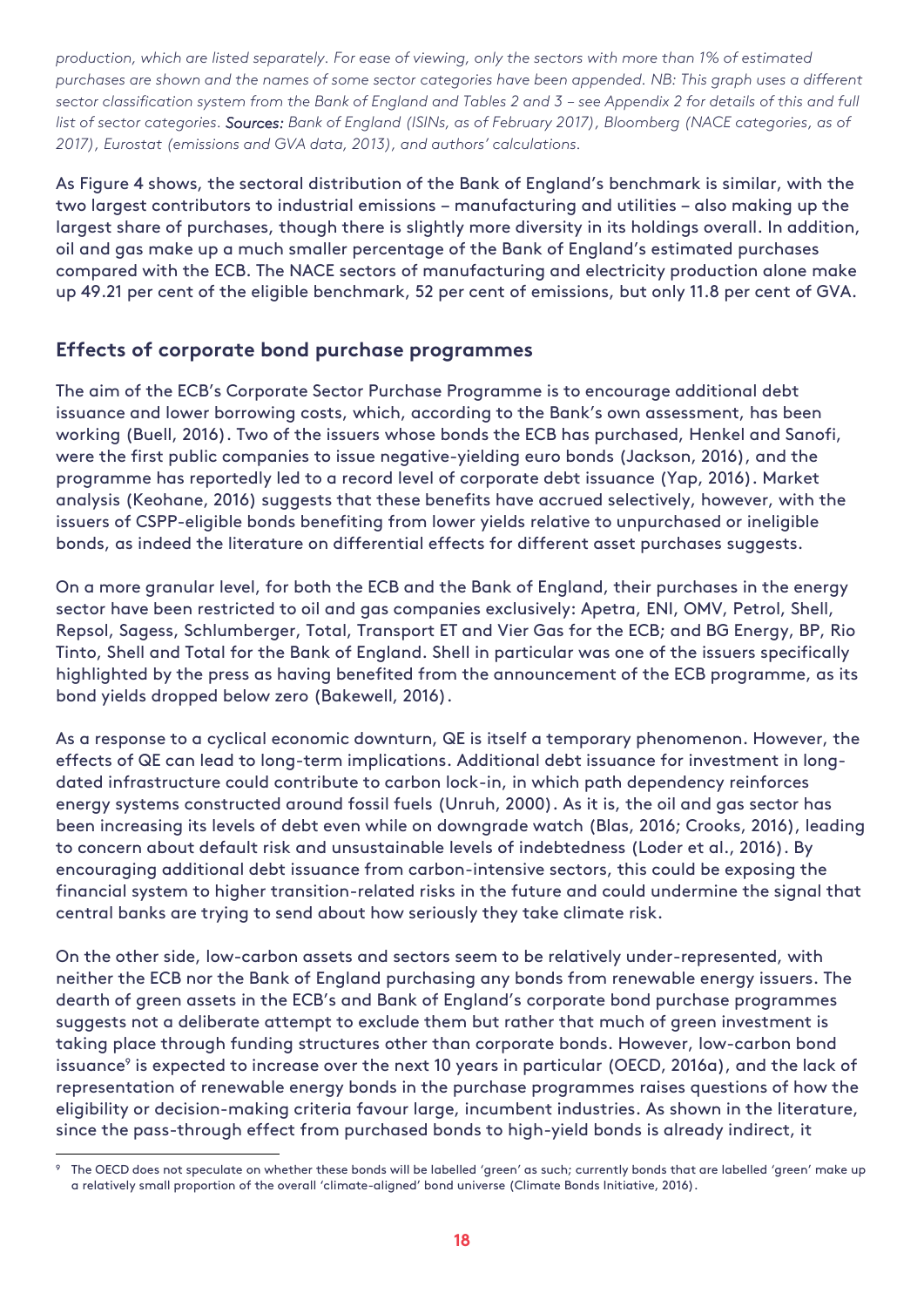appears that green sectors benefit under-proportionately from QE. If this is the case, the current allocation of newly created purchasing power would stand in direct contradiction with the concerns among central banks about climate financial risk. QE could be utilised differently to address the risk of a structural bias towards high-carbon sectors and potentially to help address the green investment gap.

### <span id="page-21-0"></span>**5. Recommendations and policy options**

The sub-optimal allocation of capital to low-carbon industries is an economy-wide, structural problem. The best solution is to price externalities adequately and durably, and provide a credible and stable decarbonisation policy environment so that market prices fully reflect climate transition risk when capital is allocated.

In a second-best world, policy efforts should be aligned as much as possible across institutions in order to increase their effectiveness. Echoing the language of the ECB and Bank of England mandates, monetary policy should seek to support these general economic objectives without conflicting with their primary objective of price stability. The central bank response should focus on increasing transparency around the selection process for these bonds, additional research on the impacts of these asset purchase programs and policy options to address them, and coordination with the appropriate fiscal and regulatory authorities to address possible institutional barriers to scaling up low-carbon finance and investment.

#### <span id="page-21-1"></span>**Recommendation 1:**

#### **The European Central Bank and Bank of England should increase transparency around the purchases and selection process**

- In the case of the ECB, the lack of underlying data on covered bonds and asset-backed securities in particular makes it difficult to assess the carbon-intensity of the assets purchased, for example the purchase of asset-backed securities backed by automotive loans. The eligibility criteria note that the ECB carries out due diligence on the loans but do not mention whether this includes an assessment of climate-related or environmental risk, though the collateral eligibility criteria suggest that asset-backed securities based on renewable energy and energy efficiency loans may not currently be eligible.
- The Bank of England specifies that the bonds should come from issuers that make a 'material' contribution to the UK economy. It should clarify how it makes this judgement, and whether or not climate change risk is taken into account.
- Disclosing how climate change risks are being incorporated into decision-making would not only facilitate analysis, it would also mirror the recommendations that have been put forward in 2016 for the private sector by the Task Force on Climate-Related Financial Disclosure. While the recommendations of the Task Force are aimed at the private sector, the principle of encouraging voluntary disclosure could apply more widely. Central banks also help set discussion in the larger financial community – see, for example, the influence of Bank of England governor Carney's speeches on climate change – so intervention by central banks could lead by example. This could also highlight if the central bank balance sheets are vulnerable to transition risk.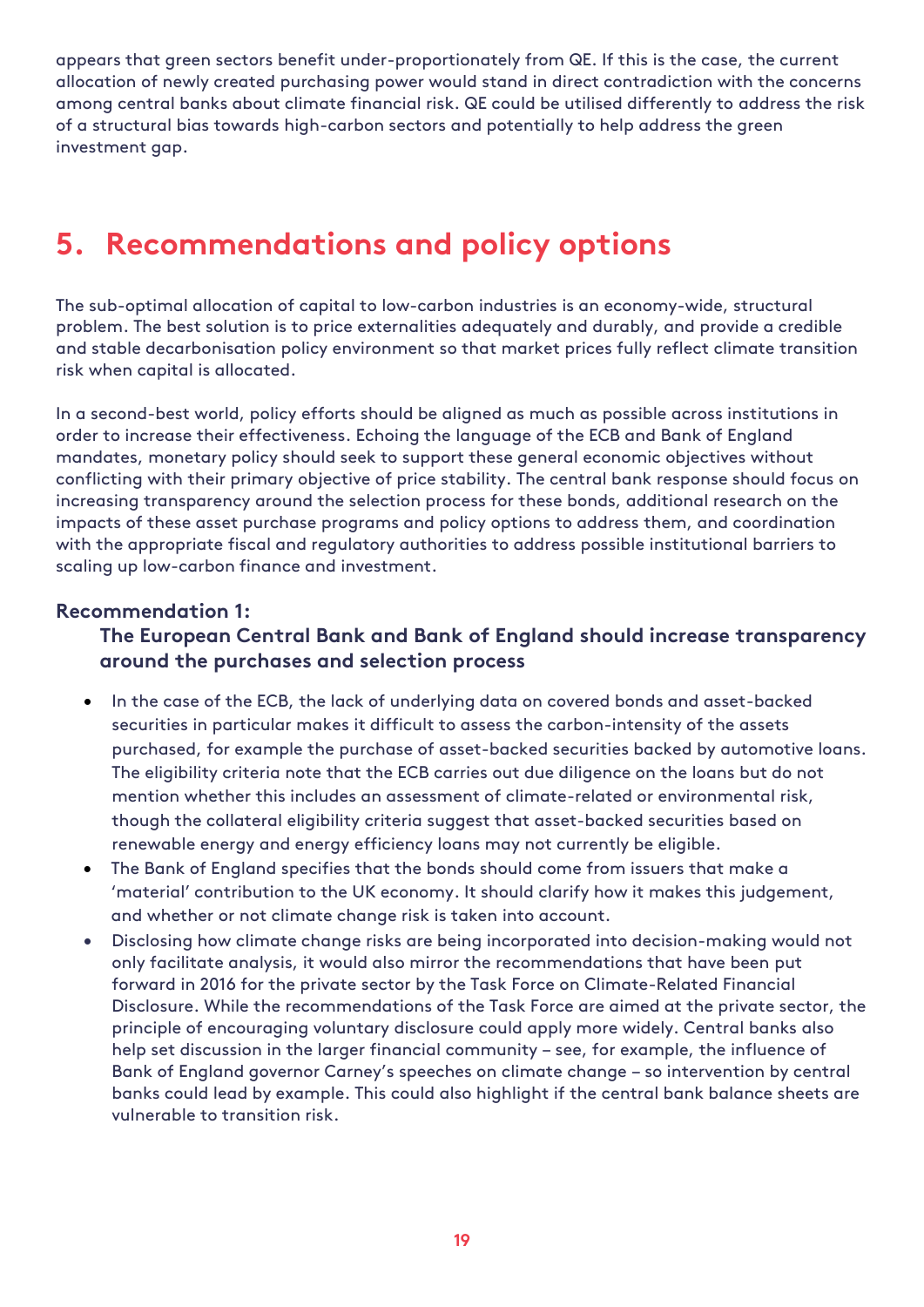#### <span id="page-22-0"></span>**Recommendation 2:**

#### **Central banks should investigate the impact of their interventions on both high-carbon and low-carbon investment**

- The ECB and Bank of England should consider not only how their operations are affected by climate change and the transition to a low-carbon economy but also how their operations could affect the transition itself.
- In particular, central banks should study the implications of a structural carbon bias in their asset purchases, and whether this meaningfully affects asset prices and debt issuance, such that it contributes to asset mispricing and carbon lock-in.
- As part of this analysis, the ECB and Bank of England might consider the sectoral distribution of the asset class they are using (for example, covered bonds, corporate bonds, asset-backed securities) and a more granular analysis of the individual issuers purchased.
- The process of investigating and publicly commenting on the issue would in itself send a clear signal to financial markets that central banks and financial supervisors are taking climate change risks seriously.
- Research of this nature could go beyond asset purchases to consider the operation of monetary policy instruments more generally, including, for example, collateral eligibility frameworks.<sup>10</sup>

#### <span id="page-22-1"></span>**Recommendation 3: The European Central Bank and Bank of England could consider options for changing their purchasing strategy**

- In parallel with researching the magnitude and nature of the impacts of monetary policy operations, central banks should consider their role in aligning policy with the larger effort to support the transition to a low-carbon economy.
- Central banks could take a more proactive approach to incorporating climate considerations into their purchase strategies, though there are benefits and drawbacks that would require further consideration.

Two options are outlined below.

 $\overline{a}$ 

#### *Option A: Revise risk criteria for eligible assets*

Central banks could address some of the risk associated with high-carbon assets by incorporating climate considerations into the eligibility criteria. According to the current criteria, bonds are eligible for purchase if they are rated as investment-grade by at least one ratings agency (ECB, 2016c). A more proactive approach to credit risk could, for example, require two or more of the agencies to agree on the investment-grade status, or could screen bonds from issuers that are being monitored for potential credit ratings downgrades. Of the big three ratings agencies, S&P and Moody's are beginning to incorporate climate risk into their assessments, while Fitch Ratings has not commented on the issue (to the best of the authors' knowledge).

With the methodology still under development, however, it may not fully and adequately account for climate risks (Center for International Environmental Law, 2015). Taking the 'best' credit rating, then, might favour an unreasonably optimistic methodology, or one that lags behind the others in assessing climate risk.

<sup>&</sup>lt;sup>10</sup> Recent research suggests that collateral eligibility frameworks can have a distortionary effect on the market (Nyborg, 2017). Further research could examine, for example, the impacts of collateral frameworks on low-carbon investment. This is also relevant for asset purchases, since the ECB has stated that assets purchased under the CSPP must be eligible under the collateral framework (ECB, 2016c).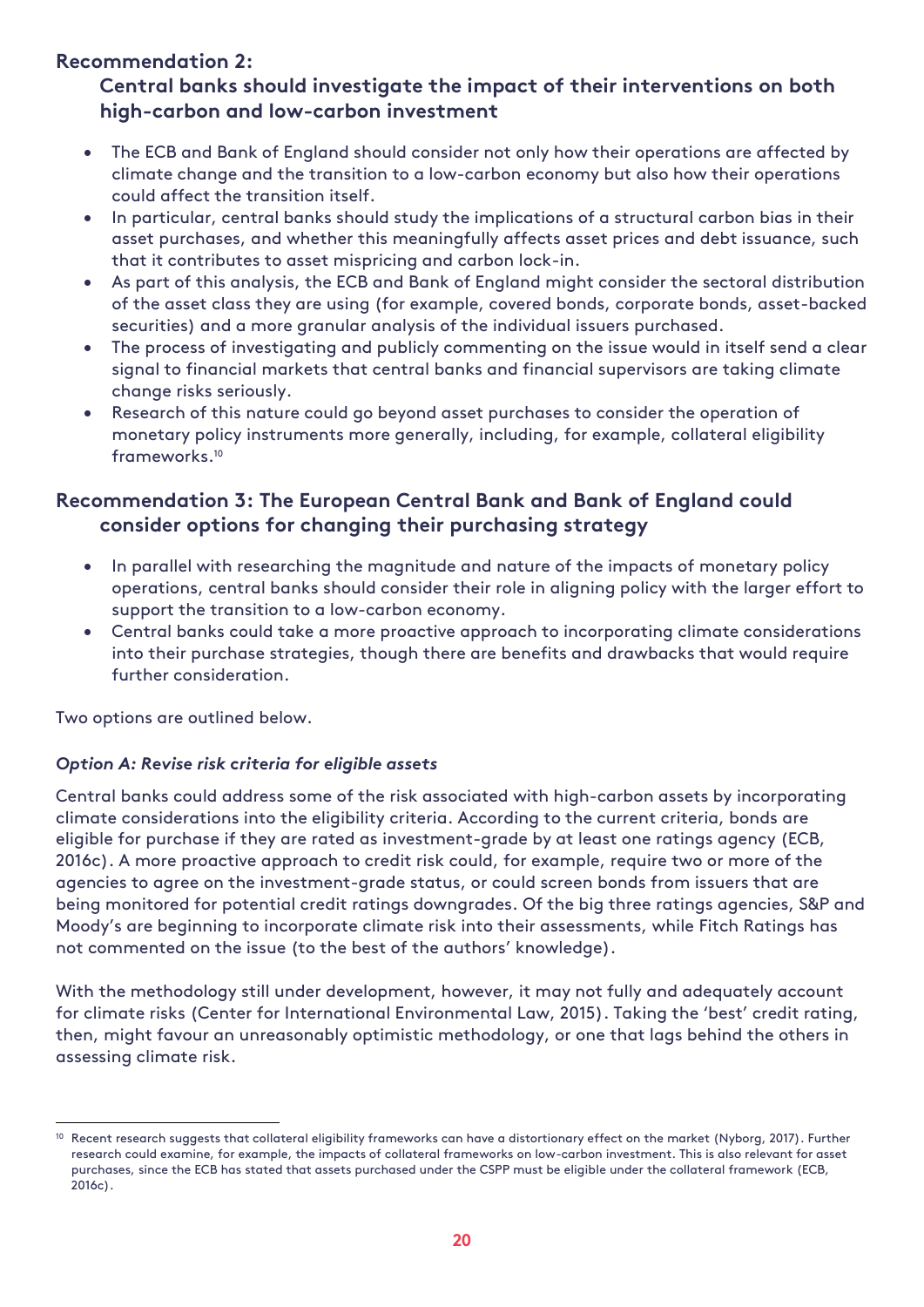The fact that credit ratings agencies in the past collectively missed systemic credit risk events may serve as a further reason for caution in this context (for example, see the 2008 mortgage crisis: Bolton et al., 2012; Hilscher and Wilson, 2015). Against this background, central banks may want to explore options to incorporate environmental, social and governance criteria into their purchase decisions. While independent analysis arguably would be beneficial not only for climate risk but for credit risk more generally, one of the major criticisms of credit ratings agencies is that the issuer pays for the assessment, which compromises the integrity of the ratings (Bolton et al., 2012; Xia and Strobl, 2012). This might be a time- and resource-intensive task for the central bank to undertake. Doing so would require deciding which ESG ratings, or which elements of these ratings, would be most relevant to consider and to what end. For example, would the target be to reduce default risk only, or would there be some consideration of other social objectives? And if so, which ones?

#### *Option B: Revise the purchasing strategy*

Another proposed option has been for QE to prioritise purchases of low-carbon assets in order to promote sustainable growth – either in isolation or in conjunction with other policies to address risks to financial stability. This 'green QE' would provide a large and stable demand for green bonds issued by companies or public development banks (Murphy and Hines, 2010; Anderson, 2015). The OECD (2015, 2016a) has highlighted that green bonds will be a large and growing market in the 2020s globally, with corporate bonds and asset-backed securities playing a potentially large part in Europe, and it emphasises the need for policy support in developing the market.

Investing in renewable energy and sustainable infrastructure could be a more effective way to promote long-term growth, in that investment in infrastructure and technology will have to be lowcarbon in order to be future-proofed and consistent with the long-term emission reduction targets legislated by the EU and the UK government (Zenghelis, 2016). This could also address the ECB's and Bank of England's mandate to support the respective general economic policies of their governments, namely protection of the environment (ECB) and broad-based sustainable growth (Bank of England).

However, there are several open questions over the feasibility of this strategy. Given the current size of the green bond market in Europe, would it be deep enough for the Bank of England or ECB to wade into? If not, how could a green QE programme help expand it and what standardisation, e.g. of asset-backed securities based on renewable energy loans, would be needed to move in this direction? Also, given the time horizons of QE interventions, the Bank of England and ECB might not hold the assets to maturity – that is, they could unwind their position by selling the bonds once inflation picks up – leading to questions of whether or not this would be a stable long-term source of demand for green assets that could help the nascent market develop. Focusing on one sector also raises the question of whether this could be 'too much of a good thing', in that it could also contribute to mispricing – of low-carbon rather than high-carbon assets.

A possible approach in this context is to purchase public bonds from development banks. In the case of the ECB, this could be structured, for example, by purchasing European Investment Bank (EIB) bonds in order to support their green financing and lending programmes (Anderson, 2015). A close look at current constraints of such bond purchases and possible solutions would be an important first step in this context. First, the ECB cannot buy EIB bonds on the primary market due to the prohibition against monetary financing in Article 123 of the Treaty on the Functioning of the European Union. Accordingly, such purchases would need to be (and have been) carried out on the secondary market, which suggests that – by design – the impact on the cost and availability of funding would be indirect. Second, EIB loans are limited to 50 per cent of a project's financing, meaning that an increase in lending by the EIB would need to be matched by additional funding from private banks or EU grants (EIB, 2017). Third, many development banks in general, and the EIB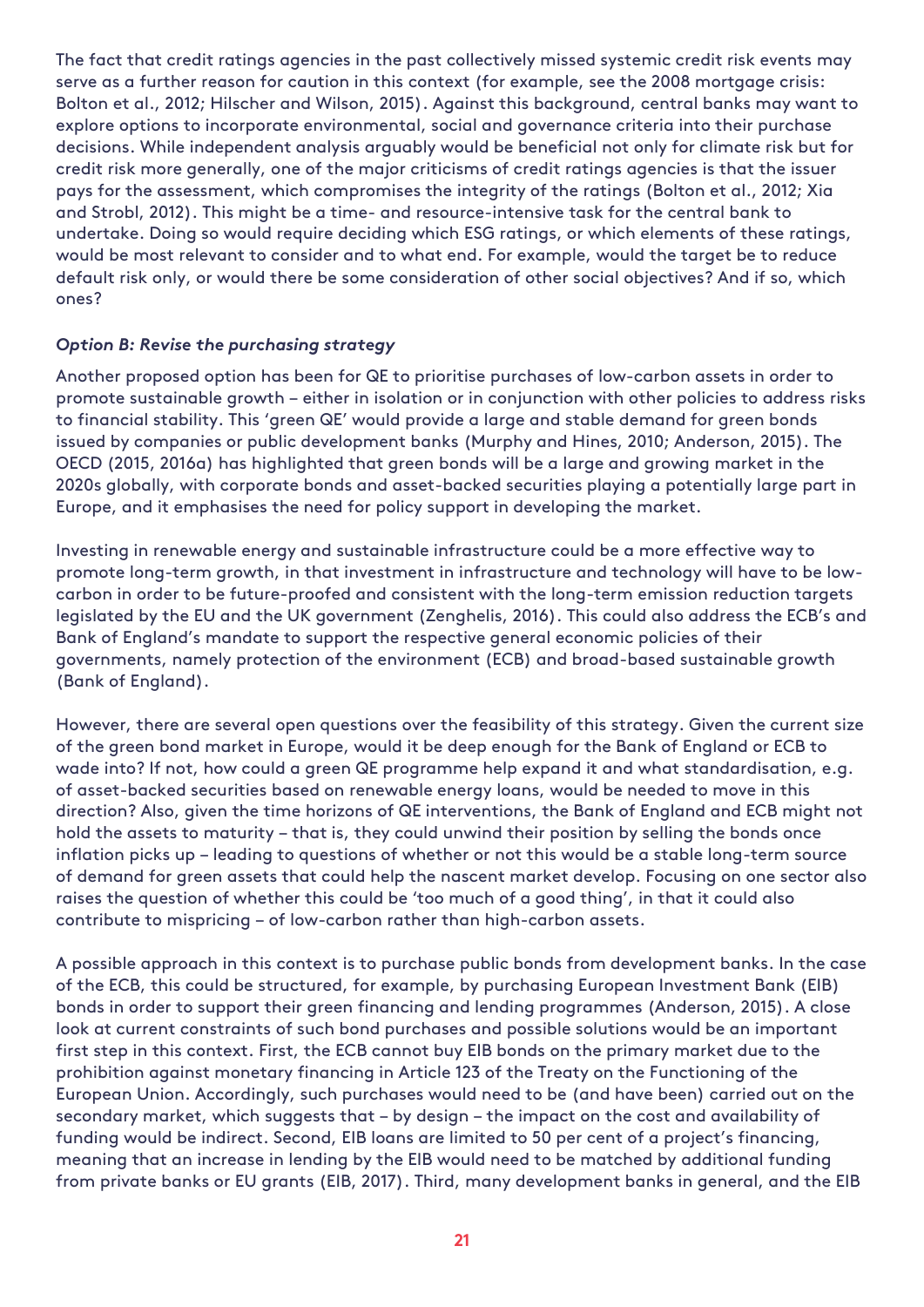in particular, are constrained in their lending by predetermined leverage ratios. In the case of the EIB, its total lending cannot exceed 250 per cent of subscribed capital, reserves and retained earnings, implying a leverage ratio of 2.5:1 (EIB, 2013; IDS, 2016). In practice, however, EIB lending remains well below this ratio, in part because of the conservative capital management style common to multilateral development banks and because of the difficulties involved in raising further capital (Humphrey, 2015).

Similarly, the Bank of England could, for example, favour investment-grade bonds issued by national development banks such as the Green Investment Bank and the British Business Bank. These institutions are constrained by their lack of banking licences, such that they cannot leverage their capital and do not currently issue bonds (Ryan-Collins, 2013), though the Green Investment Bank's recent privatisation may change its funding structure in the future.

The Bank of England and others have long recognised the need to fund sovereign bonds in order to achieve this coordination between fiscal and monetary policy (OECD, 2016b; Zenghelis, 2016). Catherine Mann, chief economist of the OECD, has argued that the world is 'overloaded on monetary policy' (Chan, 2016). Andrew Haldane, chief economist of the Bank of England, notes that historically low interest rates 'give insufficient room above the effective lower bound to accommodate a typical loosening cycle' (Haldane, 2015). The scarcity of sovereign bonds is already a problem for both the ECB (ETF Securities Research, 2017) and the Bank of England (Moore, 2016).

#### **Recommendation 4:**

#### **Central banks should communicate and coordinate with fiscal policy-makers and financial regulators**

- The incorporation of climate risks into financial markets and the stimulation of additional investment in renewable energy and sustainable infrastructure requires a coordinated policy response, including:
	- **Fiscal and energy policy:** support for renewable energy, carbon taxes or cap-and-trade.
	- **Financial disclosure:** the incorporation of climate-related risks into disclosure requirements.
	- **Prudential regulation:** possible use of macro- or microprudential regulation to mitigate risks associated with carbon-intensive assets.
	- **Sustainable investment:** Public policies to encourage additional investment, such as green bond issuance. (OECD, 2015)
- While most of these policy efforts are outside the purview of central banks, central bank operations should be designed to interact with them in a coordinated way, in order to align the policy efforts coming from distinct public institutions to the pursuit of the same set of objectives and avoid costly policy and institutional conflicts. Collateral frameworks and the activation of macroprudential policy provide two illustrative examples, described below.

#### *Collateral frameworks*

The ECB's collateral framework requires that corporate bonds have an investment-grade rating from at least one ratings agency. Restricting higher-risk assets is sensible – and perhaps could even be applied more proactively in order to account for climate change risk – though it may disadvantage emerging technologies and smaller companies. For example, the Danish company Vestas Wind Systems A/S is the largest manufacturer of wind turbines in the world by installed capacity, but it does not have a rating from any of the big three credit ratings agencies (Wienberg, 2015). The credit rating matters not only for eligibility, but also because it determines the haircut applied under collateral requirements, which could impact banks' purchase decisions (Nyborg, 2017). Rather than changing the collateral eligibility criteria, the more appropriate intervention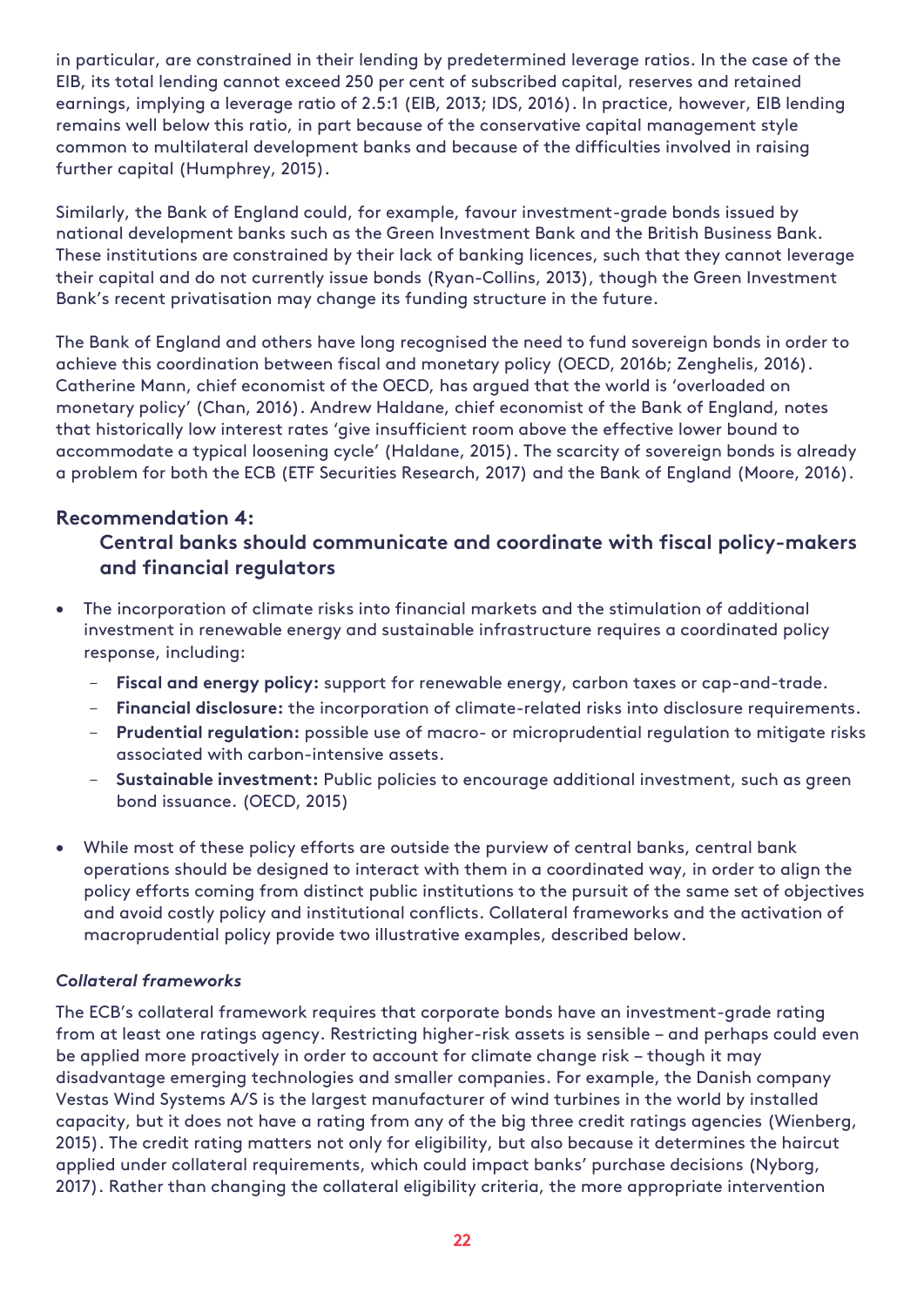might be to help raise the credit rating of low-carbon bonds. For example, the EIB's Project Bond Credit Enhancement facility guarantees the subordinated debt of infrastructure projects in order to improve the overall credit rating (Rossi and Stepic, 2015).

In order for asset-backed securities to be eligible under the ECB's collateral framework, the underlying loans must come from a homogenous pool based on: (a) residential mortgages; (b) commercial real estate mortgages; (c) loans to small and medium-sized enterprises (SMEs); (d) car/auto loans; (e) consumer finance loans; (f) leasing receivables; or (g) credit card receivables. While sustainable infrastructure and renewable energy could fit under these categories – for example, loans to SMEs for energy efficiency or consumer finance loans for small-scale solar installation – there is not currently a sufficient volume of homogenous loans for these to be bundled and securitised (Kidney et al., 2017). Again, the appropriate action might not be a change to the collateral eligibility framework in itself, but rather policy efforts to encourage the bundling of homogenised green loans – though if such a process were undertaken, it should be with due awareness of the potential risks involved in securitisation.

#### *Macroprudential regulation*

Low interest rates and QE could contribute to asset mispricing and the formation of bubbles (Vinals et al., 2013; Allen, 2015). As discussed in Section 3, the apparent high-carbon bias of ECB and Bank of England corporate bond purchases could contribute to mispricing of carbon-intensive assets. But the same could potentially happen for low-carbon assets: in case fiscal policy and QE were to be reoriented towards the purchase of green bonds or similar financial assets without safeguards to promote financially sustainable growth and appropriate pricing, a 'low-carbon financial bubble' could develop. In both instances, macroprudential policy – that is, financial regulatory instruments put in place to improve the stability and resilience of the financial system (Galati and Moessner, 2011) – might need to be activated. Financial regulation can be aligned to climate-related objectives through, for instance, differentiating reserve and capital ratio requirements depending on the carbon intensity of the activity being financed, or by incorporating environmental, social and governance (ESG) criteria into asset risk assessment for risk-weighted capital requirements (Campiglio et al., 2017).

## <span id="page-25-0"></span>**6. Conclusions**

With the expansion of the Bank of England's and ECB's asset purchase programmes into corporate bonds, both institutions have stated their intention to remain market-neutral. The choice of instrument, however, combined with the eligibility criteria, necessarily constrains sectors and issuers that are purchased under the programme.

A closer examination of the assets purchased, analysed according to publicly available information, indeed shows that **emission-intensive sectors such as manufacturing and utilities make up a disproportionate share of estimated purchases** relative to their contribution to GVA, and the European bond market as a whole. Combined with the evidence suggesting that the choice of asset has differential effects, this implies a potential distributional impact on the cost of capital for different sectors.

This raises concerns that **high-carbon sectors might benefit relatively more than low-carbon from lowered financing costs**, and that the purchases might contribute to **asset mispricing** in highcarbon sectors such as oil and gas that are at risk of becoming stranded assets. More generally, central banks undertaking asset purchase programmes that reflect the existing state of the market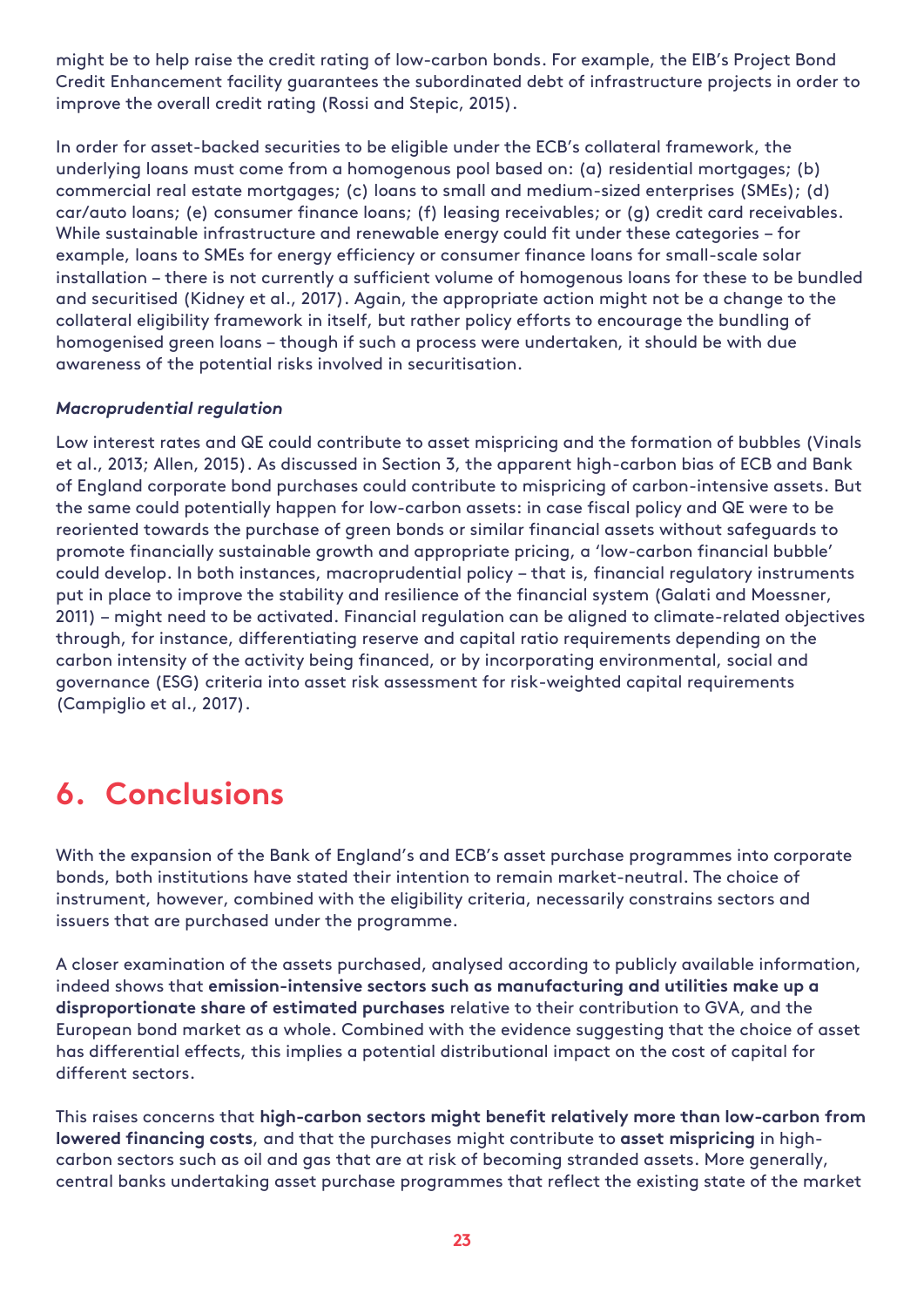may be unintentionally reinforcing the status quo, in which **low-carbon investments suffer from a 'green investment gap'** relative to the socially optimal scenario consistent with limiting warming to 1.5–2°C above pre-industrial levels. Delaying the transition to a low-carbon economy risks the worst of both worlds: what the ESRB terms a 'hard landing' involving both heavy transition costs and physical costs.

Economy-wide, structural problems such as a skew towards high-carbon sectors and a green investment gap require high-level policy coordination, and **monetary policy should work in concert with fiscal policy and financial regulation**. Central banks play an important role in financial markets, as supervisory authorities, market players, and discursive leaders in identifying risks and shaping conversation. Even though the ECB and Bank of England may begin slowing or halting their purchase of corporate bonds soon, this is worth further consideration for future QE programmes and in light of other issues such as collateral eligibility requirements, which will continue to have an impact. **Research, disclosure and coordination** will be important for aligning policy efforts across financial institutions and other public bodies.

With the 'long horizon' of climate change quickly becoming shorter as policy is changed and disruptive technologies become competitive, central banks should consider how their day-to-day operations affect and are affected by climate change transition risk. By **mainstreaming climate considerations**, they would send a clear signal that this is not a niche environmental issue but a feature of a world undergoing a large-scale structural transition: that the risk associated with not managing this transition is significant enough to merit serious consideration.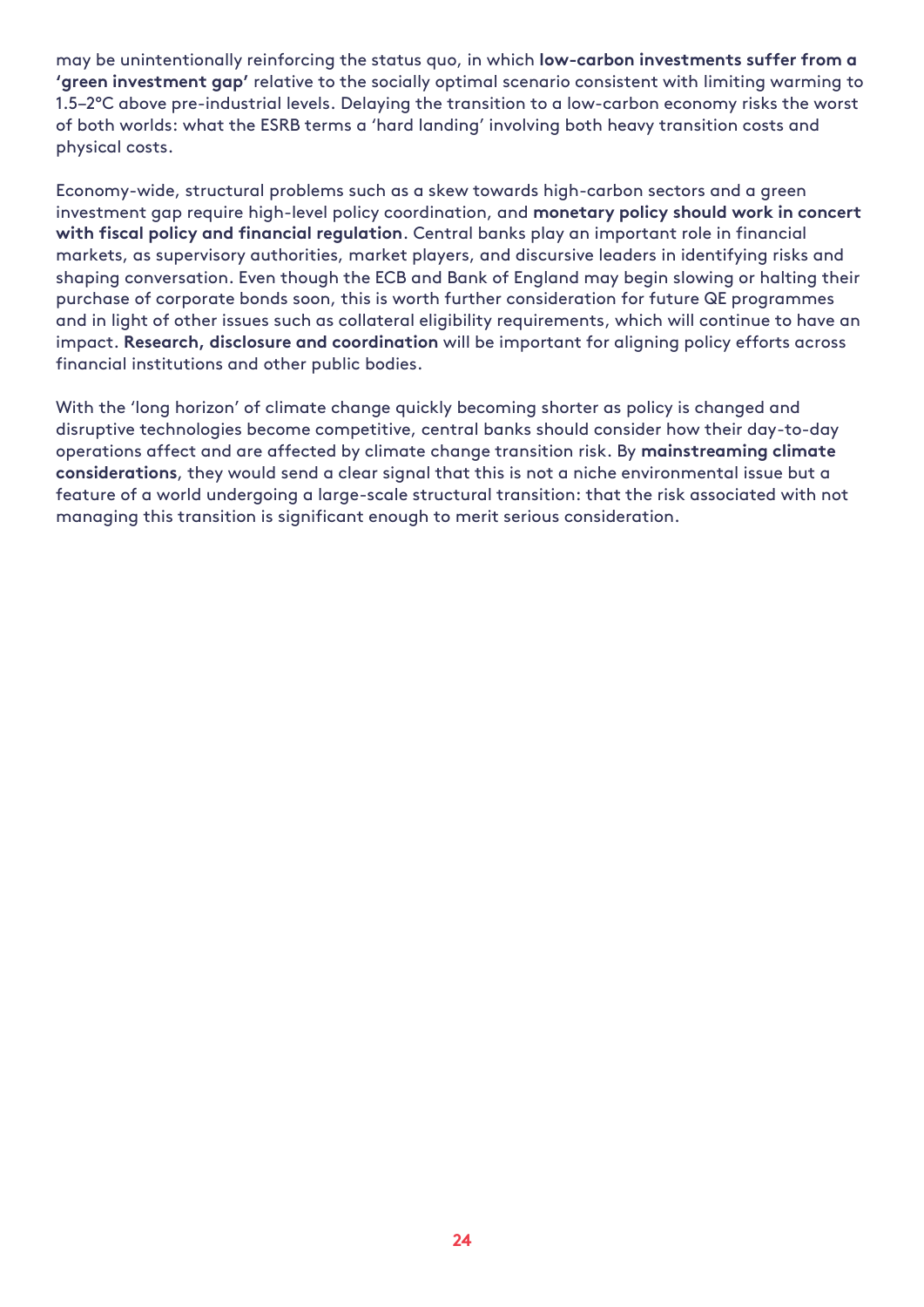### <span id="page-27-0"></span>**Appendix 1: Data sources**

The analysis in this report is based on publicly available information.

The Bank of England has published the list of the international security identification numbers (ISINs) of eligible bonds. The Bank uses this list as a benchmark for the purchases, such that 'aggregate holdings are representative of each sector's share – in terms of the face value of bonds outstanding' (Bank of England, 2016c). It also provides a list of the sectoral breakdown of the purchases, according to the Standard Industrial Classification System (SICS). In order to compare with emissions data and the ECB, we have used the list of ISINs of eligible bonds, rather than the sectoral breakdown of purchases, because the latter does not have a breakdown by ISINs and uses different classification system (see below for additional details). Using this ISIN list, we extracted the amounts outstanding, NACE, and BICS category from Bloomberg Terminal.

The ECB publishes a list of the ISINs of securities available for lending, broken down by purchasing central bank. While the ECB does not provide the purchase amounts, it has stated that the purchases reflect 'proportionally all outstanding issues qualifying for the benchmark' (ECB, 2016c). We aggregated this list of ISINs from the purchasing central banks – i.e. the central banks of Belgium, Germany, France, Italy, Spain and Finland – and extracted the amounts outstanding, NACE, and BICS category from Bloomberg.

Using Bloomberg's fixed income security function and the ECB's list of eligibility criteria (ECB, 2016c, 2017a), we then attempted to reconstruct the benchmark, using a series of increasingly targeted searches.

For the ECB, we used a Bloomberg search of active euro-denominated corporate bonds with a maturity of between six months and 31 years, rated investment grade by one of the major ratings agencies, with the issuer domiciled in a euro-area country, with an eligible yield (greater than the deposit facility, i.e. -0.4), eligible as collateral, excluding the following BICS categories: Banks, Commercial Finance, Consumer Finance, Diversified Banks, Financial Services, Funds & Trusts, Government Agencies, Government Regional, Supranationals, Government Development Banks, Winding Up Agencies, Central Bank, and Government Local.

Comparing the benchmark of eligible bonds with the list of holdings with the benchmark (Table 3 above, columns 6 and 7, respectively), the benchmark implied by the Bloomberg search matches fairly closely with the list of ECB purchases, excepting four 'government agencies' that were categorically included from the Bloomberg search though the ECB still considers them eligible for purchase.

For the Bank of England, we performed a Bloomberg search based on their eligibility criteria (Bank of England, 2016c): active sterling-denominated corporate bonds with a maturity of more than a year, minimum amount in issue of £100 million, rated as investment grade by at least one major ratings agency, excluding Banks, Commercial Finance, Consumer Finance, Diversified Banks, Financial Services, Funds & Trusts, Life Insurance, Property & Casualty Insurance, Sovereigns, Government Agencies, Government Regional, Supranationals, Government Development Banks, Winding Up Agencies, Central Bank, and Government Local. This matches the benchmark of eligible bonds less closely, but the Bank of England's stated aim to search for firms making a 'material contribution to the UK economy' suggests a more active selection process.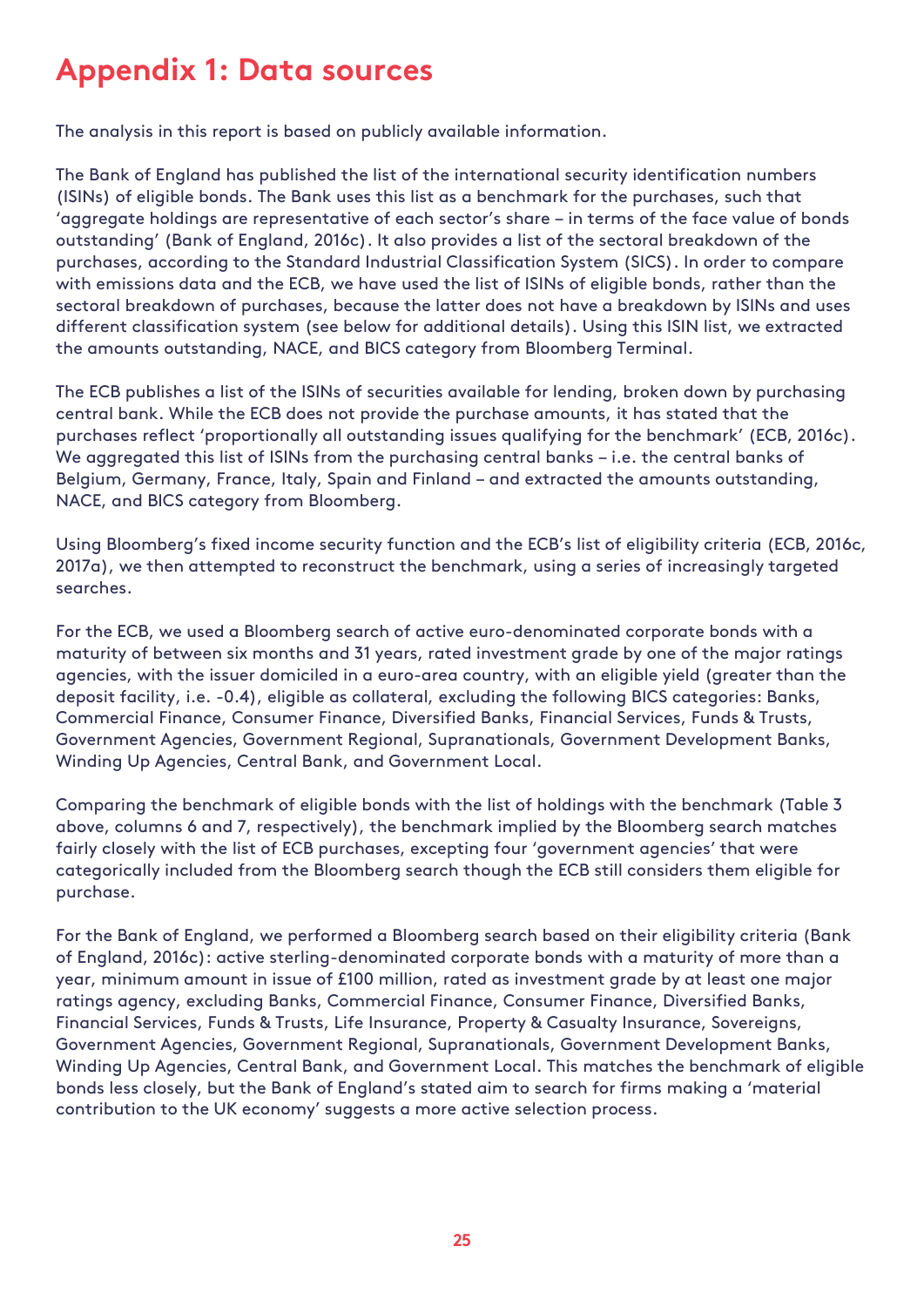#### *Industrial classification systems*

In Tables 3 and 4 above, the BICS categorisation – Bloomberg Industrial Classification System – was used rather than NACE because the market-level data on sectoral distribution was only available in this format from Bloomberg. The Bank of England uses the Standard Industrial Classification System; we have used the Eurostat system of classification by economic activity – known as NACE – in order to more easily compare their portfolio with the ECB's, and also to cross-reference the sectors with Eurostat's data on emissions, which is arranged by NACE sector. We have taken the list of eligible ISINs from the Bank of England's website and broken it down by NACE and BICS categories, so that we could compare it with the ECB's holdings, therefore using the benchmark sectoral breakdown because the list of ISINs enables us to extract the relevant NACE categorisation and match it with emissions from Eurostat.

#### *Emissions*

The emissions data comes from Eurostat based on country-level data on carbon dioxide, methane, nitrous oxide, hydrofluorocarbons, perfluorocarbons, and sulphur hexafluoride, expressed in carbon dioxide equivalent and aggregated. We used the most recent and complete data set available, which was from 2013.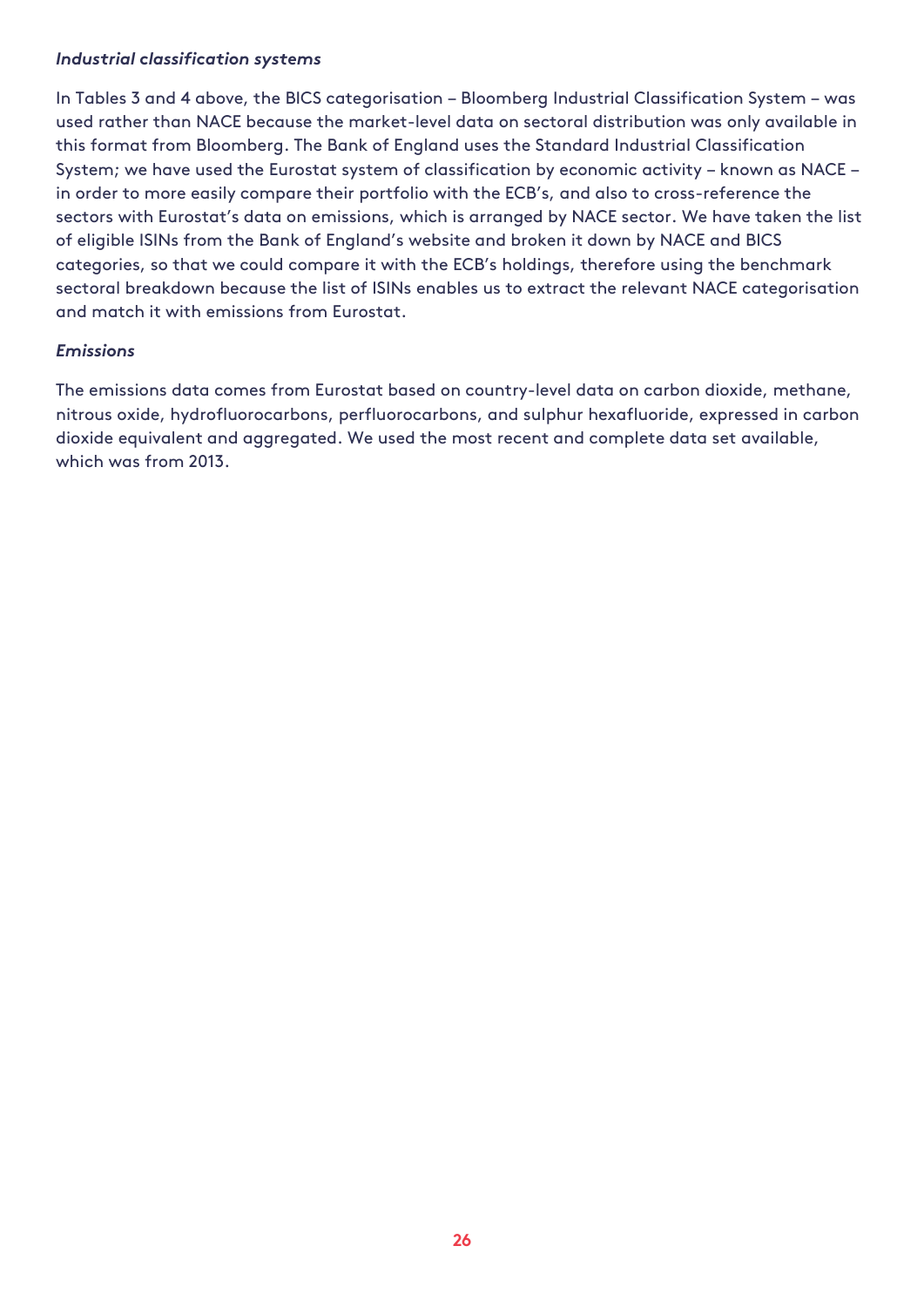## <span id="page-29-0"></span>**Appendix 2: Emissions by NACE sector**

**Table A1: Euro-area emissions by NACE sector, estimated purchases, and gross value added (GVA)**

| <b>NACE</b> sector                                                        | <b>NACE</b><br>sector code | Contribution<br>to emissions<br>(% ) | <b>Estimated</b><br><b>ECB</b><br>purchases<br>by amount<br>outstanding<br>(% ) | <b>Contribution to</b><br><b>GVA (%)</b> |
|---------------------------------------------------------------------------|----------------------------|--------------------------------------|---------------------------------------------------------------------------------|------------------------------------------|
| <b>Mining and quarrying</b>                                               | B                          | 0.9                                  | 1.2                                                                             | 0.5                                      |
| Manufacturing*                                                            | C except C19<br>and C20    | 18.6                                 | 26.9                                                                            | 14.8                                     |
| <b>Manufacture of chemicals</b><br>and chemical products                  | C <sub>20</sub>            | 4.5                                  | 4.9                                                                             | 1.1                                      |
| Manufacture of coke and<br>refined petroleum<br>products                  | C <sub>19</sub>            | 3.8                                  | 7.2                                                                             | 0.2                                      |
| Electricity, gas, steam and<br>air conditioning supply                    | D                          | 31.7                                 | 23.3                                                                            | 1.9                                      |
| Water supply; sewerage,<br>waste management and<br>remediation activities | E                          | 6.0                                  | 1.4                                                                             | 0.9                                      |
| Construction                                                              | F                          | 1.4                                  | 1.4                                                                             | 10.9                                     |
| Wholesale and retail trade                                                | G                          | 2.4                                  | 1.2                                                                             | 10.9                                     |
| <b>Transportation and</b><br>storage                                      | H                          | 12.0                                 | 10.0                                                                            | 5.0                                      |
| <b>Accommodation and food</b><br>service activities                       | T                          | 0.6                                  | 0.2                                                                             | 3.0                                      |
| <b>Information and</b><br>communication                                   | J                          | 0.3                                  | 11.9                                                                            | 4.6                                      |
| <b>Financial and insurance</b><br><b>activities</b>                       | K                          | 0.2                                  | 4.3                                                                             | 5.0                                      |
| Real estate activities                                                    | L                          | 0.3                                  | 4.1                                                                             | 11.6                                     |
| Professional, scientific and<br>technical activities                      | M                          | 0.5                                  | 1.2                                                                             | $\mathbf 0$                              |
| Administrative                                                            | N                          | 0.7                                  | 0.1                                                                             | 4.3                                      |
| Human health and social<br>work activities                                | $\mathsf Q$                | 0.8                                  | 0.5                                                                             | $\overline{0}$                           |
| Arts, entertainment and<br>recreation                                     | $\mathsf{R}$               | 0.2                                  | 0.2                                                                             | 1.3                                      |

*Note: \*except petroleum products and chemical products* 

*Sources: ECB (ISINs), Bloomberg (NACE categories), Eurostat (emissions and GVA data), and authors' calculations.* 

*Data as of March 2017.*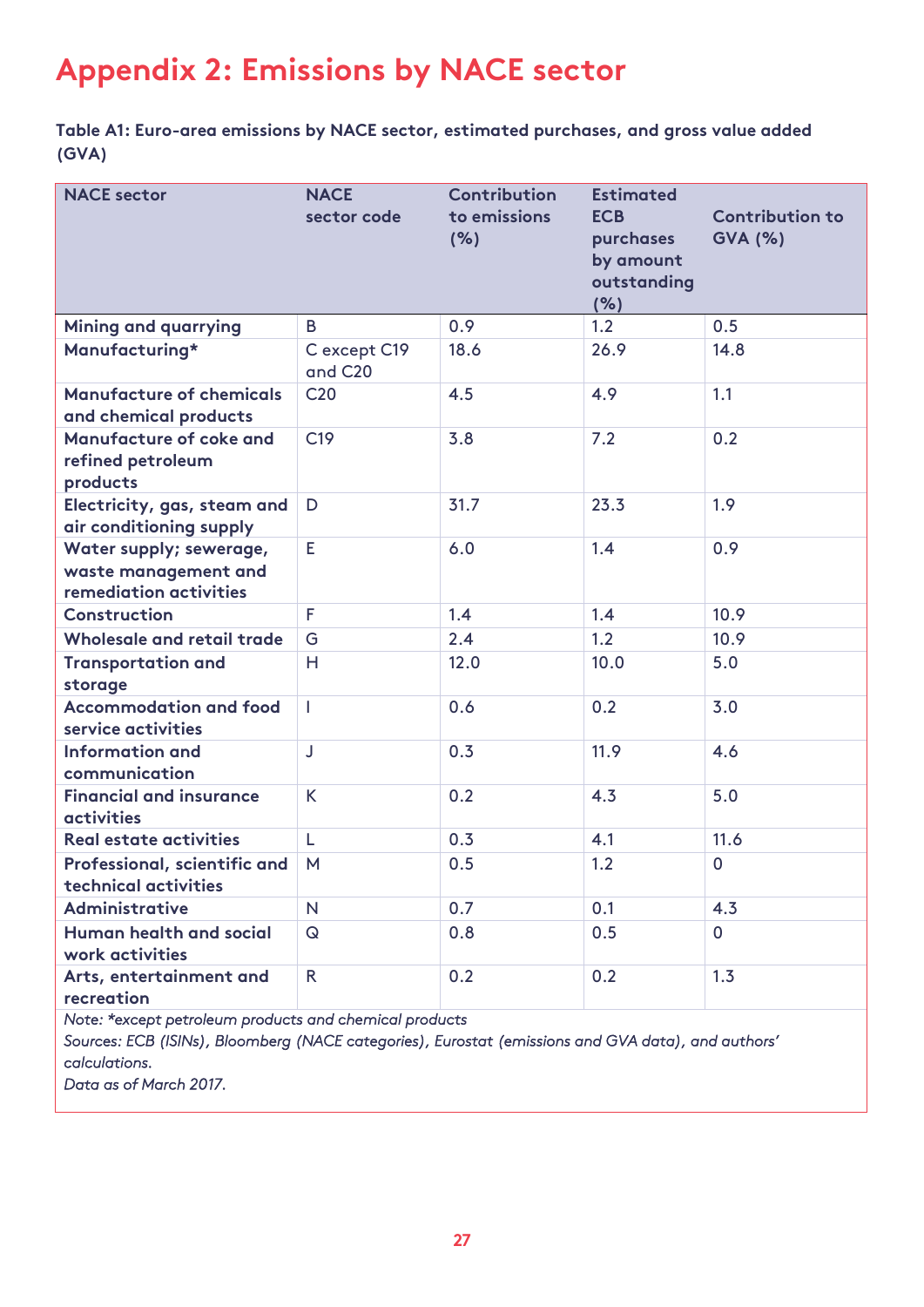**Table A2: UK emissions by NACE sector, percentage of eligible list by amount outstanding, and gross value added (GVA)**

| <b>NACE_R2</b>                                                                                                          | code            | <b>NACE sector Contribution</b><br>to emissions<br>(% ) | <b>Bank of England</b><br>eligible list of<br><b>ISINs by amount</b><br>outstanding (%) | Contribution<br>to GVA (%) |  |  |
|-------------------------------------------------------------------------------------------------------------------------|-----------------|---------------------------------------------------------|-----------------------------------------------------------------------------------------|----------------------------|--|--|
| <b>Mining and quarrying</b>                                                                                             | B               | 4.1                                                     | 1.5                                                                                     | 1.8                        |  |  |
| Manufacturing                                                                                                           | $\overline{C}$  | 12.6                                                    | 19.4                                                                                    | 9.5                        |  |  |
| <b>Manufacture of chemicals</b><br>and chemical products                                                                | C <sub>19</sub> | 3.4                                                     | 0.4                                                                                     | 0.1                        |  |  |
| Manufacture of coke and<br>refined petroleum products                                                                   | C <sub>20</sub> | 2.7                                                     | 1.8                                                                                     | 0.6                        |  |  |
| Electricity, gas, steam and<br>air conditioning supply                                                                  | D               | 33.6                                                    | 27.6                                                                                    | 1.5                        |  |  |
| <b>Water supply</b>                                                                                                     | E               | 4.8                                                     | 11.9                                                                                    | 1.1                        |  |  |
| <b>Construction</b>                                                                                                     | F               | 2.4                                                     | 0.3                                                                                     | 5.9                        |  |  |
| Wholesale and retail trade                                                                                              | G               | 3.7                                                     | 4.9                                                                                     | 10.7                       |  |  |
| <b>Transportation and storage</b>                                                                                       | H               | 16.0                                                    | 7.3                                                                                     | 4.3                        |  |  |
| <b>Accommodation and food</b><br>service activities                                                                     | L               | 0.9                                                     | 1.3                                                                                     | 2.9                        |  |  |
| Information and<br>communication                                                                                        | J               | 0.3                                                     | 12.5                                                                                    | 6.3                        |  |  |
| <b>Financial and insurance</b><br><b>activities</b>                                                                     | K.              | 0.0                                                     | 1.9                                                                                     | 7.6                        |  |  |
| <b>Real estate activities</b>                                                                                           | L               | 0.2                                                     | 4.7                                                                                     | 12.2                       |  |  |
| Professional, scientific and<br>technical activities                                                                    | M               | 0.5                                                     | 1.2                                                                                     | 7.3                        |  |  |
| Administrative                                                                                                          | N               | 0.6                                                     | 0.1                                                                                     | 4.6                        |  |  |
| <b>Education</b>                                                                                                        | P               | 0.8                                                     | 0.9                                                                                     | 6.3                        |  |  |
| Human health and social<br>work activities                                                                              | $\Omega$        | 1.2                                                     | 2.5                                                                                     | 7.4                        |  |  |
| Sources: Bank of England, Bloomberg (NACE categories), Eurostat (emissions and GVA data), and authors'<br>calculations. |                 |                                                         |                                                                                         |                            |  |  |

*Data as of March 2017.*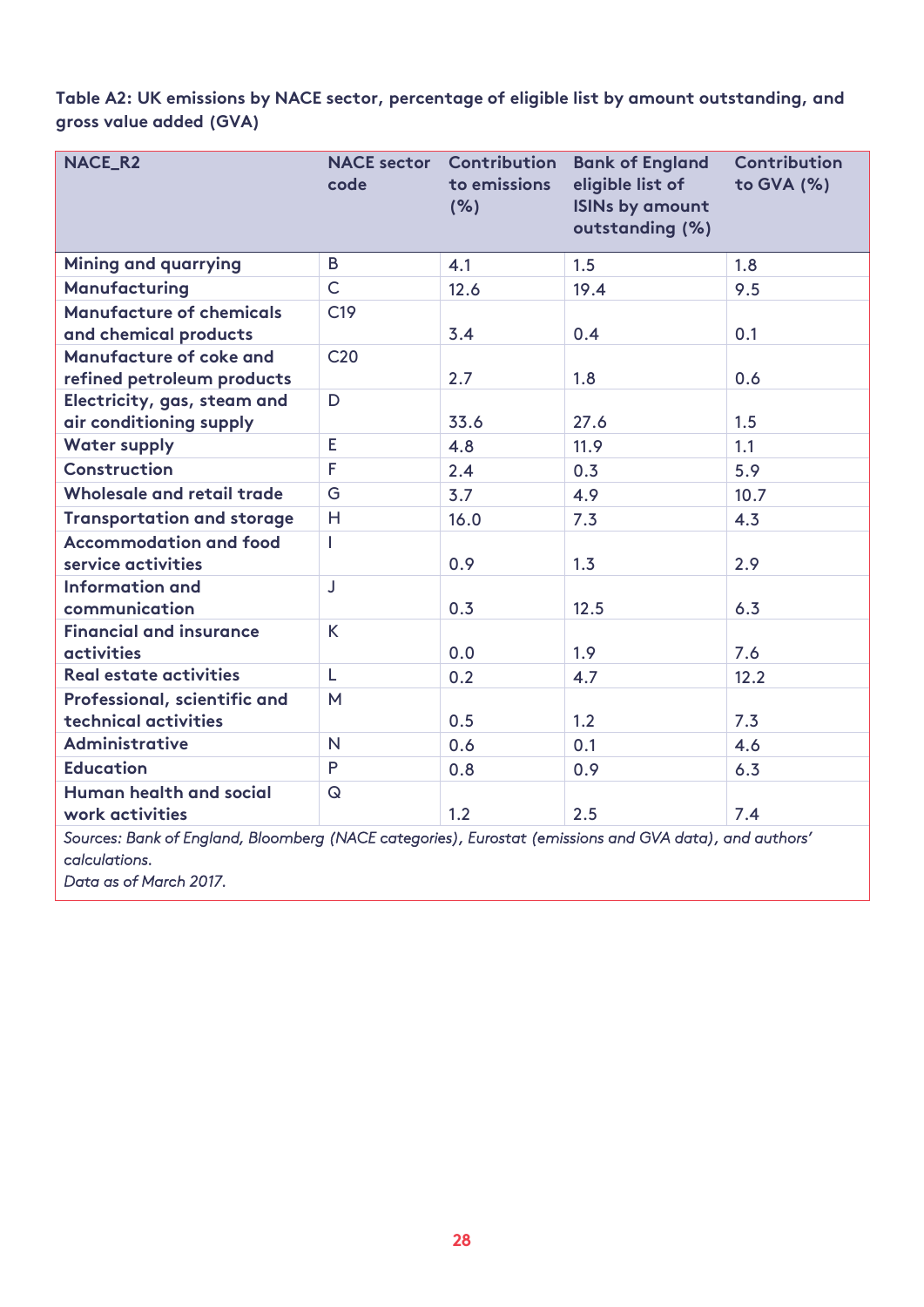### <span id="page-31-0"></span>**References**

- Agence France Trésor, 2017. 'Creation of the Green OAT', press release, 23 January. Paris: Agence France Trésor. Available from: [http://www.aft.gouv.fr/articles/creation-of-the-green-oat\\_12864.html.](http://www.aft.gouv.fr/articles/creation-of-the-green-oat_12864.html)
- Ahmed, K., 2015. 'Bank of England governor global economy at risk from climate change.' BBC News online, 29 September. Available from: [http://www.bbc.co.uk/news/business-34396969.](http://www.bbc.co.uk/news/business-34396969)
- Allen, K., 2015. 'QE feeding Europe house price bubble, says study.' *Financial Times*, 20 July. Available from: [https://www.ft.com/content/739a3700-2eeb-11e5-8873-775ba7c2ea3d.](https://www.ft.com/content/739a3700-2eeb-11e5-8873-775ba7c2ea3d)
- Anderson, V., 2015. *Green Money: Reclaiming Quantitative Easing Money Creation for the Common Good*. Green/EFA group in the European Parliament. Available from: [http://mollymep.org.uk/wp](http://mollymep.org.uk/wp-content/uploads/Green-Money_ReclaimingQE_V.Anderson_June-2015.pdf)[content/uploads/Green-Money\\_ReclaimingQE\\_V.Anderson\\_June-2015.pdf.](http://mollymep.org.uk/wp-content/uploads/Green-Money_ReclaimingQE_V.Anderson_June-2015.pdf)
- Ask the EU, 2016. Corporate bonds with a negative yield a Freedom of Information request to European Central Bank - PA 2016 39 LS PT 16 38. AsktheEU.org. Available from:
	- [https://www.asktheeu.org/en/request/corporate\\_bonds\\_with\\_a\\_negative.](https://www.asktheeu.org/en/request/corporate_bonds_with_a_negative)
- Bakewell, S., 2016. 'Negative Yields Seep Into Shell, Siemens Debt on ECB Distortions.' Bloomberg.com*,* 24 March. Available from: [https://www.bloomberg.com/news/articles/2016-03-23/negative-yields-seep](https://www.bloomberg.com/news/articles/2016-03-23/negative-yields-seep-into-shell-sanofi-debt-as-ecb-skews-market)[into-shell-sanofi-debt-as-ecb-skews-market.](https://www.bloomberg.com/news/articles/2016-03-23/negative-yields-seep-into-shell-sanofi-debt-as-ecb-skews-market)
- Bank of England, 2016a. 'Funding for Lending Scheme', web page. London: Bank of England. Available from: [http://www.bankofengland.co.uk/markets/pages/fls/default.aspx.](http://www.bankofengland.co.uk/markets/pages/fls/default.aspx)
- Bank of England, 2016b. 'Asset Purchase Facility: Corporate Bond Purchase Scheme' (Consolidated Market Notice). London: Bank of England. Available from:
- [http://www.bankofengland.co.uk/markets/Pages/apf/corporatebond/default.aspx.](http://www.bankofengland.co.uk/markets/Pages/apf/corporatebond/default.aspx)
- Bank of England, 2016c. *Corporate bond purchase scheme: eligibility and sectors.* London: Bank of England. Available from: [http://www.bankofengland.co.uk/publications/Pages/news/2016/068.aspx.](http://www.bankofengland.co.uk/publications/Pages/news/2016/068.aspx)
- Bank of England, 2009. 'Asset Purchase Facility Corporate Bond Secondary Market Scheme (2009-2016)', web page. London: Bank of England. Available from: [http://www.bankofengland.co.uk/markets/Pages/apf/corporatebond/default.aspx.](http://www.bankofengland.co.uk/markets/Pages/apf/corporatebond/default.aspx)
- Barkawi, A. and Monnin, P. (2015) 'Monetary policy and green finance: Exploring the links', in IISD and DRC,
	- *Greening China's financial system*. Available from: [https://www.iisd.org/sites/default/files/publications/greening-chinas-financial-system-chapter-](https://www.iisd.org/sites/default/files/publications/greening-chinas-financial-system-chapter-7.pdf)[7.pdf.](https://www.iisd.org/sites/default/files/publications/greening-chinas-financial-system-chapter-7.pdf)
- Barker, A., 2015. 'ECB suspends purchase of loans backed by VW assets.' *Financial Times*, 27 September. Available from: [https://www.ft.com/content/2dec4060-652b-11e5-9846-de406ccb37f2.](https://www.ft.com/content/2dec4060-652b-11e5-9846-de406ccb37f2)
- Baron, R., Discher, D., 2015. *Divestment and Stranded Assets in the Low-carbon Economy.* Paris: OECD. Available from: [https://www.oecd.org/sd](https://www.oecd.org/sd-roundtable/papersandpublications/Divestment%20and%20Stranded%20Assets%20in%20the%20Low-carbon%20Economy%2032nd%20OECD%20RTSD.pdf)[roundtable/papersandpublications/Divestment%20and%20Stranded%20Assets%20in%20the%20Low](https://www.oecd.org/sd-roundtable/papersandpublications/Divestment%20and%20Stranded%20Assets%20in%20the%20Low-carbon%20Economy%2032nd%20OECD%20RTSD.pdf)[carbon%20Economy%2032nd%20OECD%20RTSD.pdf.](https://www.oecd.org/sd-roundtable/papersandpublications/Divestment%20and%20Stranded%20Assets%20in%20the%20Low-carbon%20Economy%2032nd%20OECD%20RTSD.pdf)
- Batten, S., Sowerbutts, R., Tanaka, M., 2016. *Staff Working Paper No. 603: Let's talk about the weather: the impact of climate change on central banks*. London: Bank of England. Available from: [http://www.bankofengland.co.uk/research/Pages/workingpapers/2016/swp603.aspx.](http://www.bankofengland.co.uk/research/Pages/workingpapers/2016/swp603.aspx)
- Battiston, S., Mandel, A., Monasterolo, I., Schütze, F., Visentin, G., 2017. 'A climate stress-test of the financial system.' *Nature Climate Change* 7, 283–288.
- Benford, J., 2009. *Quantitative Easing (No. Q2), Summary of Quarterly Bulletin*. London: Bank of England. Available from:<http://www.bankofengland.co.uk/publications/Pages/quarterlybulletin/m09.aspx>
- Blas, J., 2016. 'Crude Slump Sees Oil Majors' Debt Burden Double to \$138 Billion.' Bloomberg.com*,* 5 August. Available from: [http://www.bloomberg.com/news/articles/2016-08-04/oil-slump-sees-majors-debt](http://www.bloomberg.com/news/articles/2016-08-04/oil-slump-sees-majors-debt-double-to-138-billion)[double-to-138-billion.](http://www.bloomberg.com/news/articles/2016-08-04/oil-slump-sees-majors-debt-double-to-138-billion)
- Bolton, P., Freixas, X., Shapiro, J., 2012. 'The Credit Ratings Game.' *The Journal of Finance* 67, 85–111.
- Bosley, C., 2016. 'SNB's U.S. Equity Holdings Hit Record \$61.8 Billion Last Quarter.' Bloomberg.com, 3 August. Available from: [https://www.bloomberg.com/news/articles/2016-08-03/snb-s-u-s-equity-holdings](https://www.bloomberg.com/news/articles/2016-08-03/snb-s-u-s-equity-holdings-hit-record-61-8-billion-last-quarter)[hit-record-61-8-billion-last-quarter.](https://www.bloomberg.com/news/articles/2016-08-03/snb-s-u-s-equity-holdings-hit-record-61-8-billion-last-quarter)
- Bowen, A., Dietz, S., 2016. *The Effects of Climate Change on Financial Stability, with Particular Reference to Sweden*. Stockholm: Finansinspektionen. Available from: [http://www.fi.se/contentassets/df3648b6cbf448ca822d3469eca4dea3/climat-change-financial](http://www.fi.se/contentassets/df3648b6cbf448ca822d3469eca4dea3/climat-change-financial-stability-sweden.pdf)[stability-sweden.pdf](http://www.fi.se/contentassets/df3648b6cbf448ca822d3469eca4dea3/climat-change-financial-stability-sweden.pdf)
- Bowman, L., 2016. 'CSPP: The bull in the corporate china shop.' *Euromoney,* June. Available from: [http://www.euromoney.com/Article/3560707/CSPP-The-bull-in-the-corporate-china-shop.html.](http://www.euromoney.com/Article/3560707/CSPP-The-bull-in-the-corporate-china-shop.html)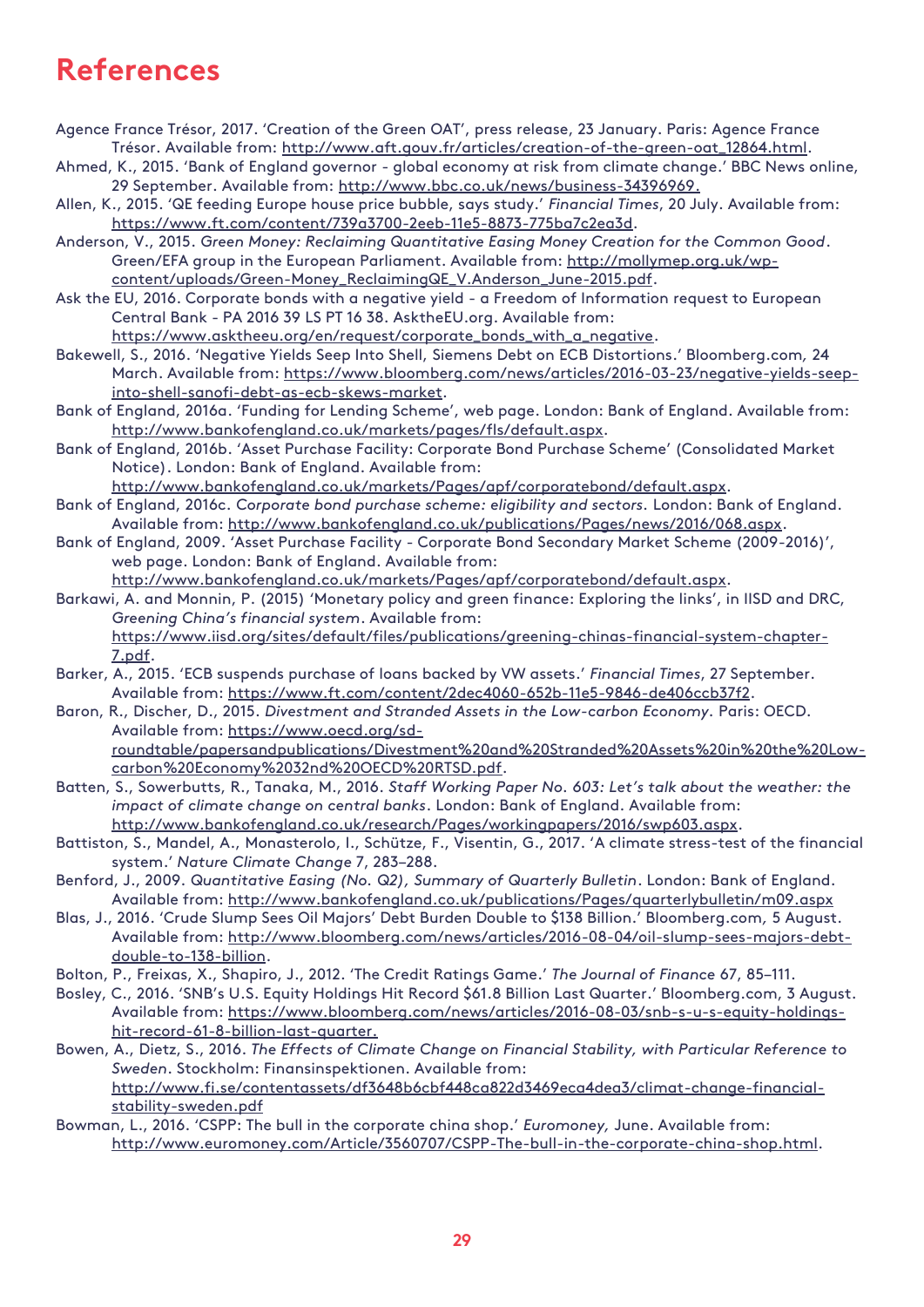- Buell, T., 2016. 'ECB Corporate-Bond Buying Cuts Borrowing Costs for Firms.' *Wall Street Journal*, 3 August. Available from: [http://www.wsj.com/articles/ecb-corporate-bond-buying-cuts-borrowing-costs-for](http://www.wsj.com/articles/ecb-corporate-bond-buying-cuts-borrowing-costs-for-firms-1470211203)[firms-1470211203.](http://www.wsj.com/articles/ecb-corporate-bond-buying-cuts-borrowing-costs-for-firms-1470211203)
- Cambridge Institute for Sustainability Leadership [CISL] and PwC, 2016*. Closing the protection gap: ClimateWise Principles Independent Review 2016.* Available from: [http://www.cisl.cam.ac.uk/publications/publication-pdfs/Closing-the-protection-gap-ClimateWise-](http://www.cisl.cam.ac.uk/publications/publication-pdfs/Closing-the-protection-gap-ClimateWise-Principles-Independent-Review-2016.pdf)[Principles-Independent-Review-2016.pdf.](http://www.cisl.cam.ac.uk/publications/publication-pdfs/Closing-the-protection-gap-ClimateWise-Principles-Independent-Review-2016.pdf)
- Campiglio, E., 2016. 'Beyond carbon pricing: The role of banking and monetary policy in financing the transition to a low-carbon economy.' *Ecological Economics* 121, 220–230.
- Campiglio, E., Godin, A., Kemp-Benedict, E. and Matikainen, S. (2017) 'The tightening links between financial systems and the low-carbon transition', in P. Arestis and M. Sawyer (eds) *Economic policies since the Global Financial Crisis*. London: Palgrave Macmillan.
- Carbon Tracker, 2013. *Unburnable Carbon 2013: Wasted capital and stranded assets*. Available from: [http://www.carbontracker.org/wp-content/uploads/2014/09/Unburnable-Carbon-Full-rev2-1.pdf.](http://www.carbontracker.org/wp-content/uploads/2014/09/Unburnable-Carbon-Full-rev2-1.pdf)
- Carney, M., 2016. 'Resolving the climate paradox.' Speech, 22 September, to the Arthur Burns Memorial Lecture, Berlin. Available from:

[http://www.bankofengland.co.uk/publications/Pages/speeches/2016/923.aspx.](http://www.bankofengland.co.uk/publications/Pages/speeches/2016/923.aspx)

Carney, M., 2015. Breaking the Tragedy of the Horizon–climate change and financial stability. Speech, 29 September, to Lloyd's of London. Available from:

[http://www.bankofengland.co.uk/publications/Pages/speeches/2015/844.aspx.](http://www.bankofengland.co.uk/publications/Pages/speeches/2015/844.aspx)

- Center for International Environmental Law, 2015. *(Mis)calculated Risk and Climate Change.* Available from: [http://www.ciel.org/wp-content/uploads/2015/06/CIEL\\_CRA\\_Brief\\_24Jun2015.pdf.](http://www.ciel.org/wp-content/uploads/2015/06/CIEL_CRA_Brief_24Jun2015.pdf)
- Chan, S.P., 2016. 'World is "overloaded on monetary policy", says OECD.' *The Telegraph*, 18 March. Available from: [http://www.telegraph.co.uk/business/2016/03/18/world-is-overloaded-on-monetary-policy](http://www.telegraph.co.uk/business/2016/03/18/world-is-overloaded-on-monetary-policy-says-oecd/)[says-oecd/](http://www.telegraph.co.uk/business/2016/03/18/world-is-overloaded-on-monetary-policy-says-oecd/)
- Climate Bonds Initiative, 2016. *Bonds and Climate Change: State of the Market 2016.* London: Climate Bonds Initiative. Available from: [https://www.climatebonds.net/resources/publications/bonds-climate](https://www.climatebonds.net/resources/publications/bonds-climate-change-2016)[change-2016.](https://www.climatebonds.net/resources/publications/bonds-climate-change-2016)
- Covington, H., Thornton, J., Hepburn, C., 2016. 'Global warming: Shareholders must vote for climate-change mitigation.' *Nature* 530, 156.
- Crooks, E., 2016. 'Standard & Poor's cuts ratings of US oil and gas groups.' *Financial Times*, 2 February. Available from:<http://www.ft.com/cms/s/0/46395110-ca09-11e5-be0b-b7ece4e953a0.html>
- Damerow, F., Kidney, S., Clenaghan, S., 2012. *How Covered Bond markets can be adapted for Renewable*  Energy Finance and how this could Catalyse Innovation in Low-Carbon Capital Markets. London: Climate Bond Initiative. Available from: [https://www.climatebonds.net/projects/facilitation/covered](https://www.climatebonds.net/projects/facilitation/covered-bonds)[bonds](https://www.climatebonds.net/projects/facilitation/covered-bonds)
- Dietz, S., Bowen, A., Dixon, C., Gradwell, P., 2016. '"Climate value at risk" of global financial assets.' *Nature Climate Change* 6, 676–679.
- European Central Bank [ECB], 2017a. 'Asset purchase programmes', web page. Frankfurt: European Central Bank. Available from: [https://www.ecb.europa.eu/mopo/implement/omt/html/index.en.html.](https://www.ecb.europa.eu/mopo/implement/omt/html/index.en.html)
- European Central Bank [ECB], 2017b. 'Corporate Sector Purchase Programme (CSPP) Q&A', web page. Frankfurt: European Central Bank. Available from:

[https://www.ecb.europa.eu/mopo/implement/omt/html/cspp-qa.en.html.](https://www.ecb.europa.eu/mopo/implement/omt/html/cspp-qa.en.html)

- European Central Bank [ECB], 2016a. 'The second series of targeted longer-term refinancing operations (TLTRO II).' *ECB Economic Bulletin* No. 3. Frankfurt: European Central Bank. Available from: [https://www.ecb.europa.eu/pub/pdf/other/eb201603\\_focus03.en.pdf](https://www.ecb.europa.eu/pub/pdf/other/eb201603_focus03.en.pdf)
- European Central Bank [ECB], 2016b. 'FAQs on the Eurosystem's asset-backed securities purchase programme (ABSPP)', web page. Frankfurt: European Central Bank. Available from:

[https://www.ecb.europa.eu/mopo/implement/omt/html/abspp-faq.en.html.](https://www.ecb.europa.eu/mopo/implement/omt/html/abspp-faq.en.html)

- European Central Bank [ECB], 2016c. 'ECB announces details of the corporate sector purchase programme (CSPP)', press release. Frankfurt: European Central Bank. Available from: [http://www.ecb.europa.eu/press/pr/date/2016/html/pr160421\\_1.en.html.](http://www.ecb.europa.eu/press/pr/date/2016/html/pr160421_1.en.html)
- European Investment Bank [EIB], 2013. *Statute and other treaty provisions.* London: European Investment Bank. Available from:

[http://www.eib.org/attachments/general/statute/eib\\_statute\\_2013\\_07\\_01\\_en.pdf](http://www.eib.org/attachments/general/statute/eib_statute_2013_07_01_en.pdf)

- European Investment Bank [EIB], 2017. 'FAQ: Can EIB loans be combined with loans from other banks?', web page. London: European Investment Bank. Available from: [http://www.eib.org/infocentre/faq/index.htm.](http://www.eib.org/infocentre/faq/index.htm)
- European Systemic Risk Board [ESRB], 2016. *Too late, too sudden - Transition to a low-carbon economy and systemic risk.* Frankfurt am Main: European Systemic Risk Board. Available from: [https://www.esrb.europa.eu/pub/pdf/asc/Reports\\_ASC\\_6\\_1602.pdf.](https://www.esrb.europa.eu/pub/pdf/asc/Reports_ASC_6_1602.pdf)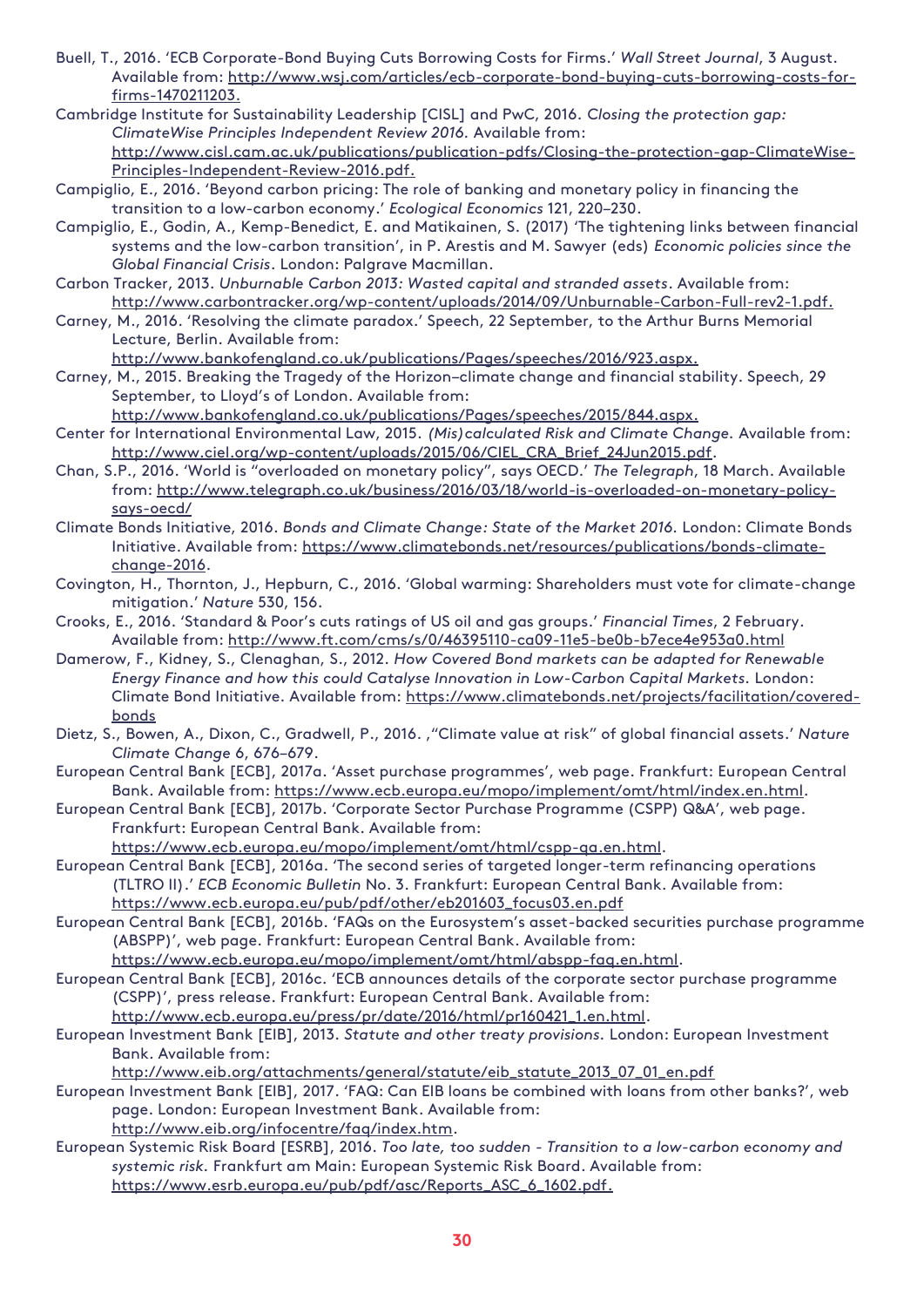ETF Securities Research, 2017. 'ECB's minutes reveal concerns over Eurozone bonds scarcity.' ETF Securities Research Blog. Available from: [https://blog.etfsecurities.com/2017/01/13/ecbs-minutes-reveal](https://blog.etfsecurities.com/2017/01/13/ecbs-minutes-reveal-concerns-over-eurozone-bonds-scarcity/)[concerns-over-eurozone-bonds-scarcity/.](https://blog.etfsecurities.com/2017/01/13/ecbs-minutes-reveal-concerns-over-eurozone-bonds-scarcity/)

European Union (2012). Consolidated version of the Treaty on European Union.

- Federal Reserve Bank of New York, 2010. 'FAQs: MBS Purchase Program', web page. Available from: [https://www.newyorkfed.org/markets/mbs\\_faq.html.](https://www.newyorkfed.org/markets/mbs_faq.html)
- Galati, G. and Moessner, R. (2011) *Macroprudential Policy - a Literature Review*. Basel: Bank for International Settlements. Available from: [http://www.bis.org/publ/work337.pdf.](http://www.bis.org/publ/work337.pdf)
- Ganley, J., Salmon, C., 1997. 'The industrial impact of monetary policy shocks: some stylised facts.' *Bank of England Working Paper* 68. London: Bank of England. Available from: [https://papers.ssrn.com/sol3/papers.cfm?abstract\\_id=74661.](https://papers.ssrn.com/sol3/papers.cfm?abstract_id=74661)
- Green Finance Study Group [GFSG], 2016. *G20 Green Finance Synthesis Report.* Green Finance Study Group. Available from: [http://unepinquiry.org/wp-content/uploads/2016/09/Synthesis\\_Report\\_Full\\_EN.pdf.](http://unepinquiry.org/wp-content/uploads/2016/09/Synthesis_Report_Full_EN.pdf)
- Griffin, P.A., Jaffe, A.M., Lont, D.H., Dominguez-Faus, R., 2015. 'Science and the stock market: Investors' recognition of unburnable carbon.' *Energy Economics* 52, Part A, 1–12.
- Griffith-Jones, S., Xiaoyun, L., Gu, J., Spratt, S., 2016. 'What Can the Asian Infrastructure Investment Bank Learn from Other Development Banks?' *Policy Briefing* No. 113. Brighton: Institute for Development Studies. Available from: [http://www.ids.ac.uk/publication/what-can-the-asian-infrastructure](http://www.ids.ac.uk/publication/what-can-the-asian-infrastructure-investment-bank-learn-from-other-development-banks)[investment-bank-learn-from-other-development-banks.](http://www.ids.ac.uk/publication/what-can-the-asian-infrastructure-investment-bank-learn-from-other-development-banks)
- Gros, D., Alcidi, C., De Groen, W.P., 2015. *Lessons from Quantitative Easing: Much ado about so little?* Brussels: Centre for European Policy Studies. Available from:

[https://www.ceps.eu/publications/lessons-quantitative-easing-much-ado-about-so-little.](https://www.ceps.eu/publications/lessons-quantitative-easing-much-ado-about-so-little) Haldane, A., 2015. 'Stuck.' Speech, 30 June, to Open University, Milton Keynes. London: Bank of England. Available from:

[http://www.bankofengland.co.uk/publications/Documents/speeches/2015/speech828.pdf.](http://www.bankofengland.co.uk/publications/Documents/speeches/2015/speech828.pdf)

Haldane, A., Roberts-Sklar, M., Wieladek, T., Young, C., 2016. 'QE: the story so far.' Staff working paper No. 624. London: Bank of England. Available from:

[http://www.bankofengland.co.uk/research/Pages/workingpapers/2016/swp624.aspx.](http://www.bankofengland.co.uk/research/Pages/workingpapers/2016/swp624.aspx) Hammond, P. 2017. *Remit for the Monetary Policy Committee*. Available from:

- [http://www.bankofengland.co.uk/monetarypolicy/Documents/pdf/chancellorletter080317.pdf.](http://www.bankofengland.co.uk/monetarypolicy/Documents/pdf/chancellorletter080317.pdf)
- Hilscher, J., Wilson, M.I., 2015. 'Credit Ratings and Credit Risk: Is One Measure Enough?' SSRN Scholarly Paper No. ID 1474863. Rochester, NY: Social Science Research Network. Available from: [http://papers.ssrn.com/abstract=1474863.](http://papers.ssrn.com/abstract=1474863)
- Humphrey, C. (2015) *Challenges and Opportunities for Multilateral Development Banks in 21st Century Infrastructure Finance*. Seoul and Washington, DC: Global Green Growth Institute and The Intergovernmental Group of Twenty Four on Monetary Affairs and Development. Available from: [https://www.g24.org/wp-content/uploads/2016/05/MARGGK-WP08.pdf.](https://www.g24.org/wp-content/uploads/2016/05/MARGGK-WP08.pdf)
- Jackson, G., 2016. 'Henkel and Sanofi set new milestone with negative yielding bonds.' *Financial Times*, 6 September. Available from: [https://www.ft.com/content/bccd2986-743c-11e6-bf48-b372cdb1043a.](https://www.ft.com/content/bccd2986-743c-11e6-bf48-b372cdb1043a)
- Japanese Ministry of the Environment, 2016. 'Cabinet Decision on the Plan for Global Warming Countermeasures', web page. Tokyo: Government of Japan. Available from: [https://www.env.go.jp/en/headline/2238.html.](https://www.env.go.jp/en/headline/2238.html)
- Jones, C., 2015. 'BIS argues for tighter monetary policy in spite of "uneasy calm".' *Financial Times*, 6 December. Available from: [http://www.ft.com/cms/s/0/0d7c3d52-9c09-11e5-b45d-](http://www.ft.com/cms/s/0/0d7c3d52-9c09-11e5-b45d-4812f209f861.html)[4812f209f861.html.](http://www.ft.com/cms/s/0/0d7c3d52-9c09-11e5-b45d-4812f209f861.html)
- Joyce, M., Lasaosa, A., Stevens, I., Tong, M., 2010. 'The financial market impact of quantitative easing.' Working Paper No. 393. London: Bank of England. Available from: [http://www.bankofengland.co.uk/research/Pages/workingpapers/2010/wp393.aspx.](http://www.bankofengland.co.uk/research/Pages/workingpapers/2010/wp393.aspx)
- Joyce, M., Liu, Z., Tonks, I., 2015. *Institutional investor investment behaviour during the Crisis and the portfolio balance effect of QE.* VoxEU.org. Available from: [http://voxeu.org/article/new-evidence-portfolio](http://voxeu.org/article/new-evidence-portfolio-balance-effect-qe)[balance-effect-qe.](http://voxeu.org/article/new-evidence-portfolio-balance-effect-qe)
- Keohane, D., 2016. 'It feels good to be CSPP'd.' *Financial Times*, 20 July. Available from: [https://ftalphaville.ft.com/2016/07/20/2170368/it-feels-good-to-be-csppd/.](https://ftalphaville.ft.com/2016/07/20/2170368/it-feels-good-to-be-csppd/)
- Khemraj, T., Yu, S., 2016. 'The effectiveness of quantitative easing: new evidence on private investment.' *Applied Economics* 48, 2625–2635.
- Kidney, S., 2016. 'Poland wins race to issue first green sovereign bond. A new era for Polish climate policy?' Blog post, 15 December. London: Climate Bonds Initiative, Available from: [https://www.climatebonds.net/2016/12/poland-wins-race-issue-first-green-sovereign-bond-new-era](https://www.climatebonds.net/2016/12/poland-wins-race-issue-first-green-sovereign-bond-new-era-polish-climate-policy)[polish-climate-policy.](https://www.climatebonds.net/2016/12/poland-wins-race-issue-first-green-sovereign-bond-new-era-polish-climate-policy)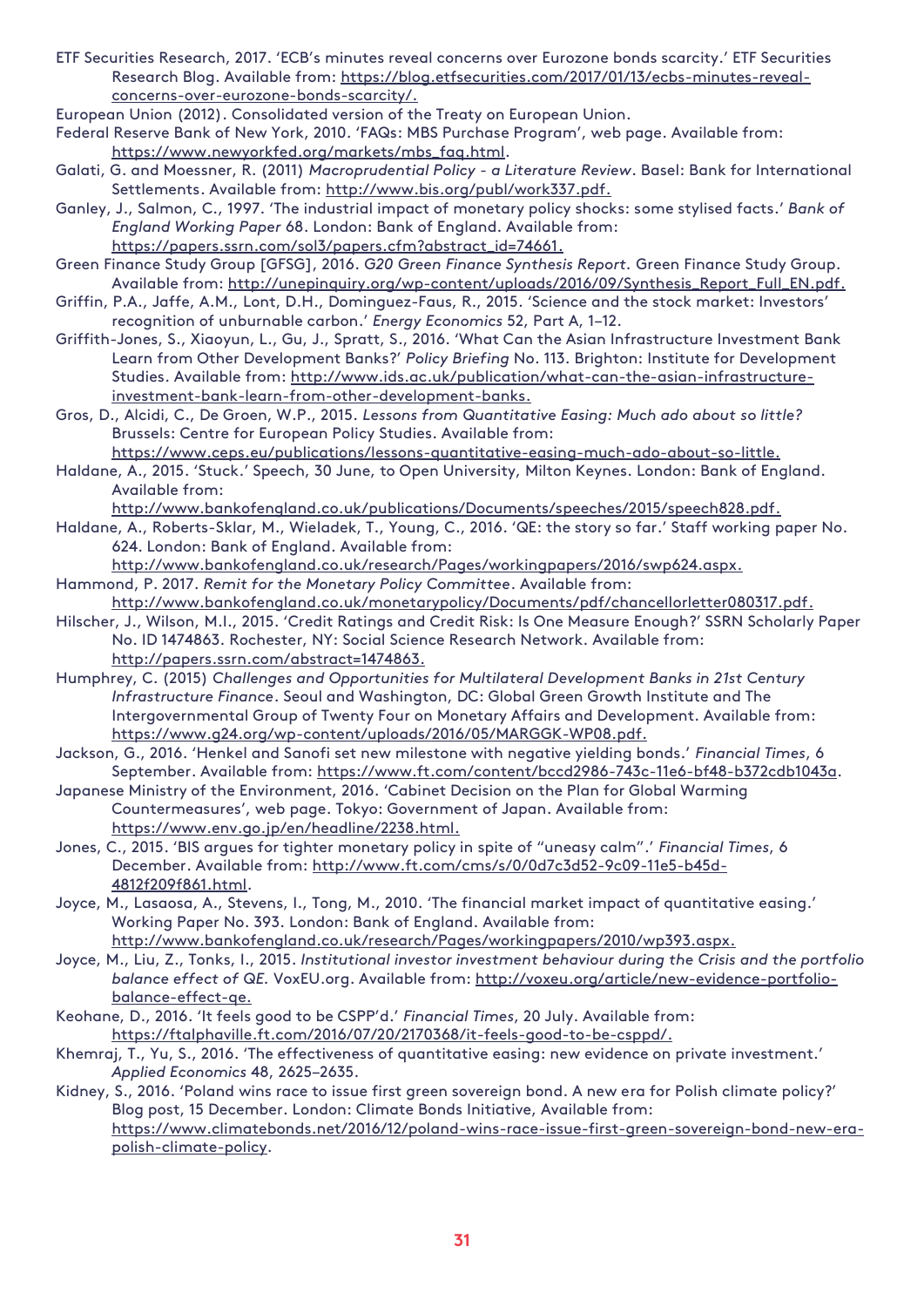- Kidney, S., Giuliani, D., Sonerud, B., 2017. *Public sector agenda for stimulating private market development in green securitisation in Europe*. London: Centre for Climate Change Economics and Policy. Available from: [http://www.cccep.ac.uk/wp-content/uploads/2017/02/Kidney-et-al\\_policy-paper\\_Feb-2017.pdf.](http://www.cccep.ac.uk/wp-content/uploads/2017/02/Kidney-et-al_policy-paper_Feb-2017.pdf)
- Kitanaka, A., Nakamura, Y., Hasegawa, T., 2016. 'The Tokyo Whale's Unstoppable Rise to Shareholder No. 1 in Japan.' Bloomberg.com, 14 August. Available from: [https://www.bloomberg.com/news/articles/2016-](https://www.bloomberg.com/news/articles/2016-08-14/the-tokyo-whale-s-unstoppable-rise-to-shareholder-no-1-in-japan) [08-14/the-tokyo-whale-s-unstoppable-rise-to-shareholder-no-1-in-japan.](https://www.bloomberg.com/news/articles/2016-08-14/the-tokyo-whale-s-unstoppable-rise-to-shareholder-no-1-in-japan)
- Krishnamurthy, A., Vissing-Jorgensen, A., 2012. 'The Aggregate Demand for Treasury Debt.' *Journal of Political Economy* 120, 233–267.
- Krishnamurthy, A., Vissing-Jorgensen, A., 2011. 'The Effects of Quantitative Easing on Interest Rates: Channels and Implications for Policy.' Working Paper No. 17555. Cambridge, MA: National Bureau of Economic Research. Available from: [http://www.nber.org/papers/w17555.](http://www.nber.org/papers/w17555)
- Lewin, J., 2016. 'BoE corporate bond buying in five charts'. *Financial Times*, 4 August. Available from: [http://www.ft.com/fastft/2016/08/04/boe-corporate-bond-buying-in-five-charts/.](http://www.ft.com/fastft/2016/08/04/boe-corporate-bond-buying-in-five-charts/)
- Lewis, L., 2016. 'Japan fund managers create customised ETFs for central bank.' *Financial Times*, 18 May. Available from: [https://www.ft.com/content/8ce142a6-1cb8-11e6-b286-cddde55ca122.](https://www.ft.com/content/8ce142a6-1cb8-11e6-b286-cddde55ca122)
- Lewis, L., Colback, L., 2016. 'Japanese stocks and the BoJ: a study in distortion.' *Financial Times*, 30 August. Available from: [https://www.ft.com/content/a1994948-6e9b-11e6-9ac1-1055824ca907.](https://www.ft.com/content/a1994948-6e9b-11e6-9ac1-1055824ca907)
- Loder, A., Church, S., Klein, J.X., 2016. 'Oil Crash Risks \$19 Billion Wave of Junk Debt Defaults.' Bloomberg.com, 11 March. Available from: [https://www.bloomberg.com/news/articles/2016-03-11/oil](https://www.bloomberg.com/news/articles/2016-03-11/oil-boom-fueled-by-junk-debt-faces-19-billion-wave-of-defaults)[boom-fueled-by-junk-debt-faces-19-billion-wave-of-defaults.](https://www.bloomberg.com/news/articles/2016-03-11/oil-boom-fueled-by-junk-debt-faces-19-billion-wave-of-defaults)
- McCrone, A., Moslener, U., d'Estais, F., Usher, E., Gruening, C., 2016. *Global Trends in Renewable Energy Investment 2016.* Frankfurt: Frankfurt School-UNEP Centre. Available from: [http://fs-unep](http://fs-unep-centre.org/sites/default/files/publications/globaltrendsinrenewableenergyinvestment2017.pdf)[centre.org/sites/default/files/publications/globaltrendsinrenewableenergyinvestment2017.pdf.](http://fs-unep-centre.org/sites/default/files/publications/globaltrendsinrenewableenergyinvestment2017.pdf)
- McGlade, C., Ekins, P., 2015. 'The geographical distribution of fossil fuels unused when limiting global warming to 2 °C.' *Nature* 517, 187–190.
- Moore, E., 2016. 'Bank of England bond-buying programme hits trouble.' *Financial Times*, 9 August. Available from: [http://www.ft.com/cms/s/0/681cc244-5e2e-11e6-bb77-a121aa8abd95.html.](http://www.ft.com/cms/s/0/681cc244-5e2e-11e6-bb77-a121aa8abd95.html)
- Murphy, R. and Hines, C. (2010) *Green Quantitative Easing: Paying for the Economy We Need.* Norfolk: Finance for the Future. Available from: [http://www.financeforthefuture.com/GreenQuEasing.pdf.](http://www.financeforthefuture.com/GreenQuEasing.pdf)
- Nassr, I.K., Wehinger, G., Mamiko Yokoi-Arai, 2016. ,Financial risks in the low-growth, low-interest rate environment.' *OECD Journal of Financial Market Trends 2015* 63–90.
- Nyborg, K.G., 2017. 'Central bank collateral frameworks.' *Journal of Banking & Finance* 76, 198–214.
- Organisation for Economic Cooperation and Development [OECD], 2016a. *Analysing potential bond contributions in a low-carbon transition.* Paris: OECD. Available from: [http://www.oecd.org/cgfi/quantitative-framework-bond-contributions-in-a-low-carbon-](http://www.oecd.org/cgfi/quantitative-framework-bond-contributions-in-a-low-carbon-transition.pdf)

[transition.pdf.](http://www.oecd.org/cgfi/quantitative-framework-bond-contributions-in-a-low-carbon-transition.pdf) Organisation for Economic Cooperation and Development [OECD], 2016b. 'OECD warns weak trade and financial distortions damage global growth prospects', news article, 21 September. Paris: OECD. Available from: [http://www.oecd.org/economy/oecd-warns-weak-trade-and-financial-distortions](http://www.oecd.org/economy/oecd-warns-weak-trade-and-financial-distortions-damage-global-growth-prospects.htm)[damage-global-growth-prospects.htm.](http://www.oecd.org/economy/oecd-warns-weak-trade-and-financial-distortions-damage-global-growth-prospects.htm)

- Organisation for Economic Cooperation and Development [OECD], 2015. *Green bonds: Mobilising the debt capital markets for a low-carbon transition* (Policy Perspectives). Paris: OECD. Available from: [http://www.oecd.org/environment/cc/Green%20bonds%20PP%20%5Bf3%5D%20%5Blr%5D.pdf.](http://www.oecd.org/environment/cc/Green%20bonds%20PP%20%5Bf3%5D%20%5Blr%5D.pdf)
- Principles for Responsible Investment [PRI], 2016. 'What the French Energy Transition Law means for investors globally', news article, 4 May. London: PRI. Available from: [https://www.unpri.org/news/what-the](https://www.unpri.org/news/what-the-french-energy-transition-law-means-for-investors-globally)[french-energy-transition-law-means-for-investors-globally.](https://www.unpri.org/news/what-the-french-energy-transition-law-means-for-investors-globally)
- Prudential Regulation Authority [PRA], 2015. *The impact of climate change on the UK insurance sector.*  Available from:

[http://www.bankofengland.co.uk/pra/Documents/supervision/activities/pradefra0915.pdf.](http://www.bankofengland.co.uk/pra/Documents/supervision/activities/pradefra0915.pdf)

- Rogers, J., 2014. *FRB: Evaluating Asset-Market Effects of Unconventional Monetary Policy: A Cross-Country Comparison.* Federal Reserve Board. Available from:
	- [http://www.federalreserve.gov/pubs/ifdp/2014/1101/default.htm.](http://www.federalreserve.gov/pubs/ifdp/2014/1101/default.htm)
- Rossi, E., Stepic, R., 2015. 'The Europe 2020 Project Bond Initiative', in: *Infrastructure Project Finance and Project Bonds in Europe.* London: Palgrave Macmillan UK, pp. 63–79.
- Ryan-Collins, J., 2013. *Strategic quantitative easing*. London: New Economics Foundation. Available from: [http://www.neweconomics.org/publications/entry/strategic-quantitative-easing.](http://www.neweconomics.org/publications/entry/strategic-quantitative-easing)
- Schotten, G.; van Ewijk, S.; Regelink, M.; Dicou, D. and Kakes, J. (2016) 'Time for Transition-an Exploratory Study of the Transition to a Carbon-Neutral Economy.' *Occasional Studies* 14–2. Amsterdam: Netherlands Central Bank. Available from: [https://www.dnb.nl/en/binaries/tt\\_tcm47-](https://www.dnb.nl/en/binaries/tt_tcm47-338545.pdf?2017012001) [338545.pdf?2017012001.](https://www.dnb.nl/en/binaries/tt_tcm47-338545.pdf?2017012001)